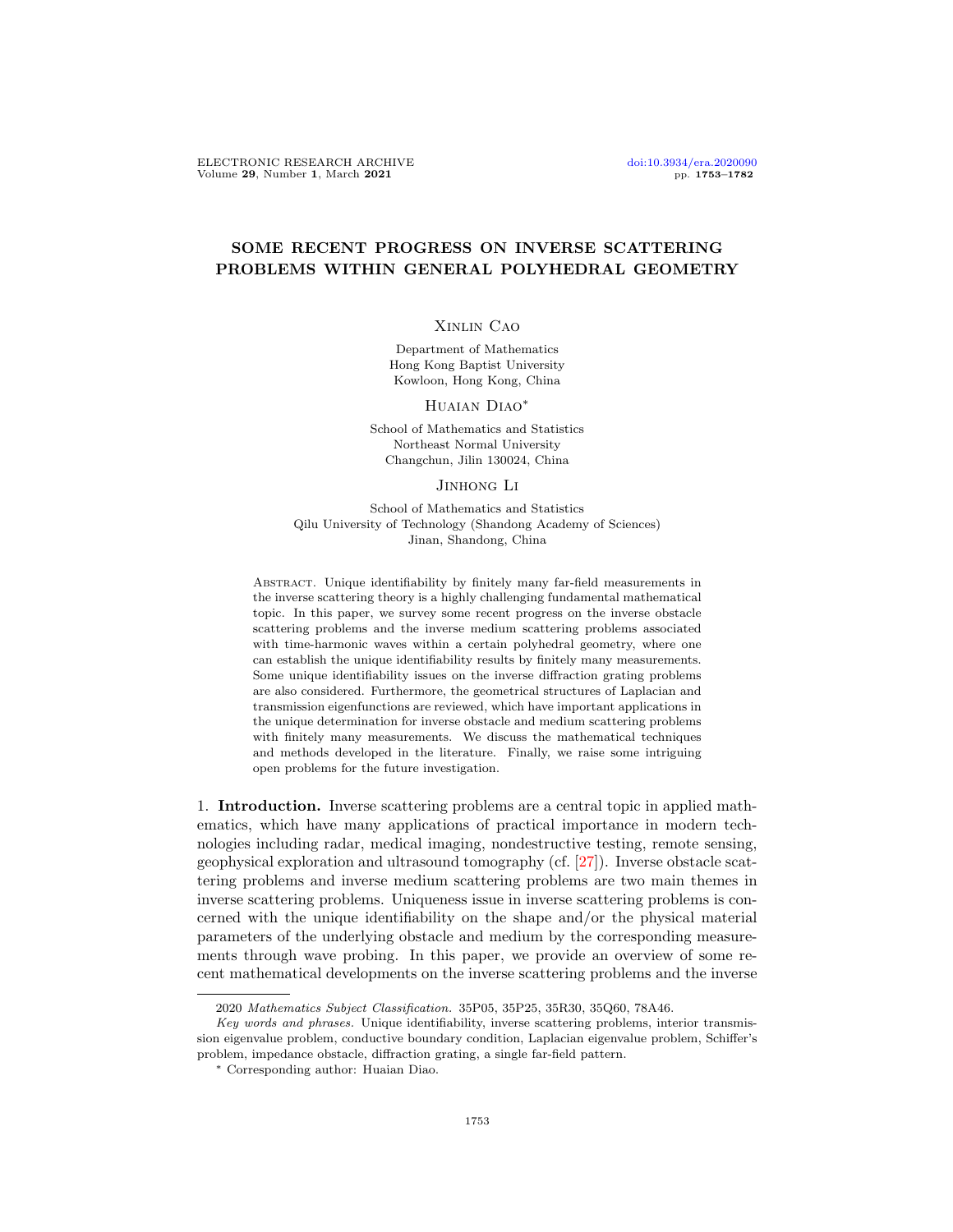medium scattering problems as well as the inverse diffraction grating problems regarding on the unique identifiability issue. Those are fundamental results in the inverse scattering theory.

In this paper, we focus on the inverse obstacle and medium scattering problems for time-harmonic acoustic waves from an impenetrable or penetrable scatterer in a homogeneous background medium. Considering the scattering of a time-harmonic acoustic wave by a bounded obstacle  $\Omega \subset \mathbb{R}^n$  which is unknown or inaccessible,  $n \geq 2$ . Let  $k = \omega/c \in \mathbb{R}_+$  be the wavenumber with  $\omega \in \mathbb{R}_+$  and  $c \in \mathbb{R}_+$ , respectively, denoting the frequency and the sound speed. Assume that the incident wave is given by the plane wave of the form

$$
u^{i}(\mathbf{x}; k, \mathbf{d}) = e^{i\mathbf{k}\mathbf{x}\cdot\mathbf{d}}, \quad \mathbf{x} \in \mathbb{R}^{n}, \tag{1}
$$

where  $\mathbf{d} \in \mathbb{S}^{n-1}$  signifies the incident direction and  $\mathbb{S}^{n-1} := \{ \mathbf{x} \in \mathbb{R}^n : |\mathbf{x}| =$ 1} is the unit sphere in  $\mathbb{R}^n$ . Physically speaking,  $\Omega$  can be a penetrable or an impenetrable obstacle in scattering phenomenon, which shall fulfill the following two systems, respectively. For a penetrable inhomogeneous medium, the forward medium scattering problem can be modeled by

<span id="page-1-0"></span>
$$
\begin{cases}\n\Delta u + k^2 V u = 0 & \text{in } \mathbb{R}^n, \\
u(\mathbf{x}) = u^i(\mathbf{x}) + u^s(\mathbf{x}), \\
\lim_{r \to \infty} r^{\frac{n-1}{2}} \left( \frac{\partial u^s}{\partial r} - i k u^s \right) = 0,\n\end{cases}
$$
\n(2)

where V denotes the refractive index satisfying  $V(\mathbf{x}) \equiv 1$  for  $\mathbf{x} \in \mathbb{R}^n \setminus \overline{\Omega}$ ,  $r = |\mathbf{x}|$ and  $u^s$  is the scattered wave field generated by the presence of the obstacle  $\Omega =$ supp $(1 - V)$ . The limit equation in  $(2)$  is known as the Sommerfield radiation condition which ensures the outgoing nature of the scattered wave  $u<sup>s</sup>$ . The unique solvability of the scattering problem [\(2\)](#page-1-0) in  $H_{loc}^2(\mathbb{R}^n)$  is well-known if  $V \in L^{\infty}(\mathbb{R}^n)$ (see [\[27\]](#page-28-0) for details).

If  $\Omega$  is an impenetrable obstacle, the corresponding forward obstacle scattering problem can be formulated by the following Helmholtz system:

<span id="page-1-1"></span>
$$
\begin{cases}\n\Delta u + k^2 u = 0 & \text{in } \mathbb{R}^n \setminus \overline{\Omega}, \\
\mathcal{B}u = 0 & \text{on } \partial \Omega, \\
u = u^i + u^s & \text{in } \mathbb{R}^n, \\
\lim_{r \to \infty} r^{\frac{n-1}{2}} \left( \frac{\partial u^s}{\partial r} - iku^s \right) = 0.\n\end{cases}
$$
\n(3)

The boundary operator relies on the physical property of the obstacle. Precisely speaking, B could be of Dirichlet type  $Bu := u$  for the sound-soft obstacle or Neumann type  $\mathcal{B}u := \partial_{\nu}u$  for the sound-hard obstacle or Robin type  $\mathcal{B}u := \partial_{\nu}u + \eta u$  with  $ν$  being the exterior unit normal vector to  $\partial Ω$  and  $η ∈ L<sup>∞</sup>(\partial Ω)$  for the *impedance* obstacle. Here,  $\eta$  denotes the boundary impedance parameter fulfilling  $\Re \eta \geq 0$  and  $\Im \eta \geq 0$ . In what follows, we formally take  $u = 0$  on  $\partial \Omega$  as  $\partial_{\nu} u + \eta u = 0$  on  $\partial \Omega$ with  $\eta = +\infty$ . In doing so, we can unify the three boundary conditions as the generalized impedance boundary condition:

$$
\mathcal{B}(u) = \partial_{\nu}u + \eta u = 0 \quad \text{on} \quad \partial\Omega,
$$
\n(4)

where  $\eta$  could be  $\infty$ , corresponding to a sound-soft obstacle. It is well-understood in [\[27\]](#page-28-0) and [\[48\]](#page-28-1) that there exists a unique solution  $u \in H^1_{loc}(\mathbb{R}^n \setminus \overline{\Omega})$  for  $\Omega$  with Lipschitz boundary  $\partial\Omega$ .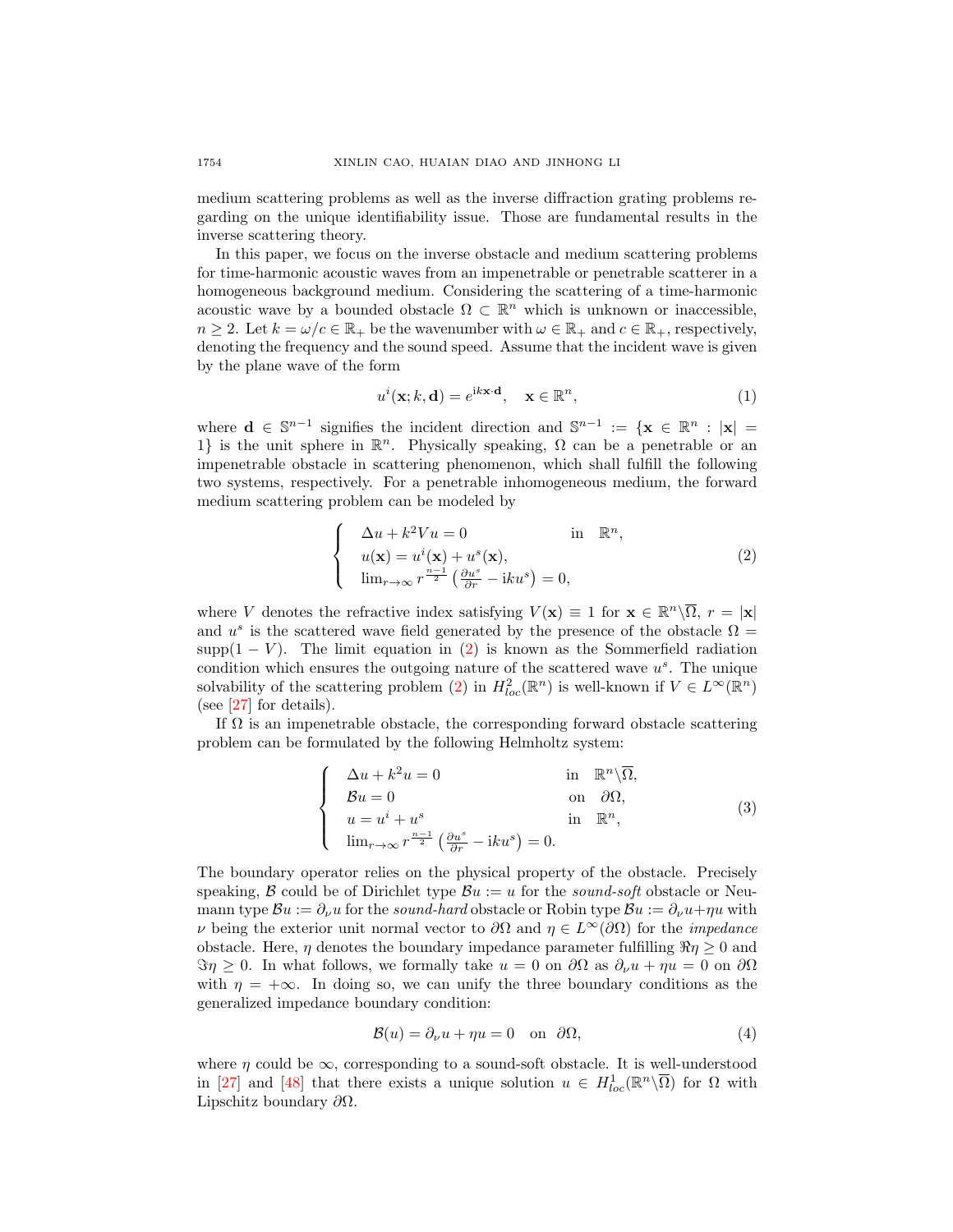The Sommerfeld radiation condition in [\(2\)](#page-1-0) or [\(3\)](#page-1-1) leads to the asymptotic expansion (cf.  $[27]$ ) for  $u^s$  to  $(2)$  or  $(3)$  as follows

<span id="page-2-2"></span>
$$
u^{s}(\mathbf{x}; k, \mathbf{d}) = \frac{e^{ikr}}{r^{(n-1)/2}} u^{\infty}(\hat{\mathbf{x}}; k, \mathbf{d}) + \mathcal{O}\left(\frac{1}{r^{(n+1)/2}}\right) \text{ as } r \to \infty
$$
 (5)

uniformly with respect to all directions  $\hat{\mathbf{x}} := \mathbf{x}/|\mathbf{x}| \in \mathbb{S}^{n-1}$ , where  $u^{\infty}(\hat{\mathbf{x}}; k, \mathbf{d})$  is referred to as the far-field pattern or the scattering amplitude, and  $\hat{\mathbf{x}}$  denotes the observation direction. Furthermore,  $\hat{\mathbf{x}} := \mathbf{x}/|\mathbf{x}| \in \mathbb{S}^{n-1}$  is a real-analytic function on  $\mathbb{S}^{n-1}$ . By introducing an operator F which sends the obstacle  $\Omega$  together with the physical parameter V (the refractive index) or  $\eta$  (the boundary parameter) to the corresponding far-field pattern through the Helmholtz system [\(2\)](#page-1-0) or [\(3\)](#page-1-1), the inverse medium or obstacle problem can be formulated as the following abstract operator equations:

<span id="page-2-0"></span>
$$
\mathcal{F}_{\mathsf{P}}(\Omega, V) = u^{\infty}(\hat{\mathbf{x}}; k, \mathbf{d}), \qquad (6)
$$

and

<span id="page-2-1"></span>
$$
\mathcal{F}_{I}(\Omega,\eta) = u^{\infty}(\hat{\mathbf{x}};k,\mathbf{d}),\tag{7}
$$

where  $\mathcal{F}_{P}$  and  $\mathcal{F}_{I}$  are defined by the forward medium or obstacle scattering system respecitivley, and are nonlinear. That is, one intends to determine  $(\Omega, V)$  or  $(\Omega, \eta)$ from the knowledge of  $u^{\infty}(\hat{\mathbf{x}}; k, \mathbf{d})$ .

A primary issue for the inverse medium problem [\(6\)](#page-2-0) and inverse obstacle problem [\(7\)](#page-2-1) is the unique identifiability, which is concerned with the sufficient conditions such that the correspondence between  $\Omega$  and  $u^{\infty}$  is one-to-one. There is a widespread belief that one can establish uniqueness for  $(6)$  and  $(7)$  by a single or at most finitely many far-field patterns. We remark that by a single far-field pattern we mean that  $u^{\infty}(\hat{\mathbf{x}},k,\mathbf{d})$  is collected for all  $\hat{\mathbf{x}} \in \mathbb{S}^{n-1}$ , but is associated with a fixed incident wave  $e^{i k \mathbf{x} \cdot \mathbf{d}}$ . Indeed, it states that the analytic function  $u^{\infty}$  on the unit sphere associated with at most finitely many k and **d** can determine the shape of a generic domain  $\Omega$ and the physical parameter V or  $\eta$ . This problem is known as the *Schiffer problem* in the inverse scattering community. It is named after M. Schiffer for his pioneering contribution around 1960 which was actually appeared as a private communication in the monograph by Lax and Phillips [\[41\]](#page-28-2). There is a long and colourful history on the study of the Schiffer's problem, and we refer to a recent survey paper by Colton and Kress [\[28\]](#page-28-3) which contains an excellent account of the historical development of this problem.

By now, only under a-prior geometric assumptions on the size or the shape of the scatterer, unique identifiability results by using one incident plane wave have been established. Colton and Sleeman [\[29\]](#page-28-4) proved that the shape of the obstacle could be uniquely determined with one incident wave when the size of the scatterer satisfies some generic conditions. The sound-soft ball can be uniquely determined by a single measurement (cf. [\[42\]](#page-28-5)). Later, Alessandrani and Rondi in [\[2,](#page-27-0) [3\]](#page-27-1), Cheng and Yamamoto in  $[25]$  and  $[26]$ , Liu and Zou  $[46]$  studied the global uniqueness results with respect to a single far-field pattern for sound-soft, sound-hard obstacles within a certain polyhedral geometry. The proofs in  $[2, 3, 25, 46]$  $[2, 3, 25, 46]$  $[2, 3, 25, 46]$  $[2, 3, 25, 46]$  $[2, 3, 25, 46]$  $[2, 3, 25, 46]$  mainly utilize the reflection principle for the Helmholtz equation with respect to a Dirichlet or Neumann hyperplane and the path argument, where the path argument is initially developed in [\[46\]](#page-28-6). Such kind of methodologies cannot tackle the uniqueness results for an impedance polygonal or polyhedral obstacle with a single far-field pattern. Please refer to Section [2](#page-5-0) for more discussions related to the Schiffer's problem on the inverse obstacle problems.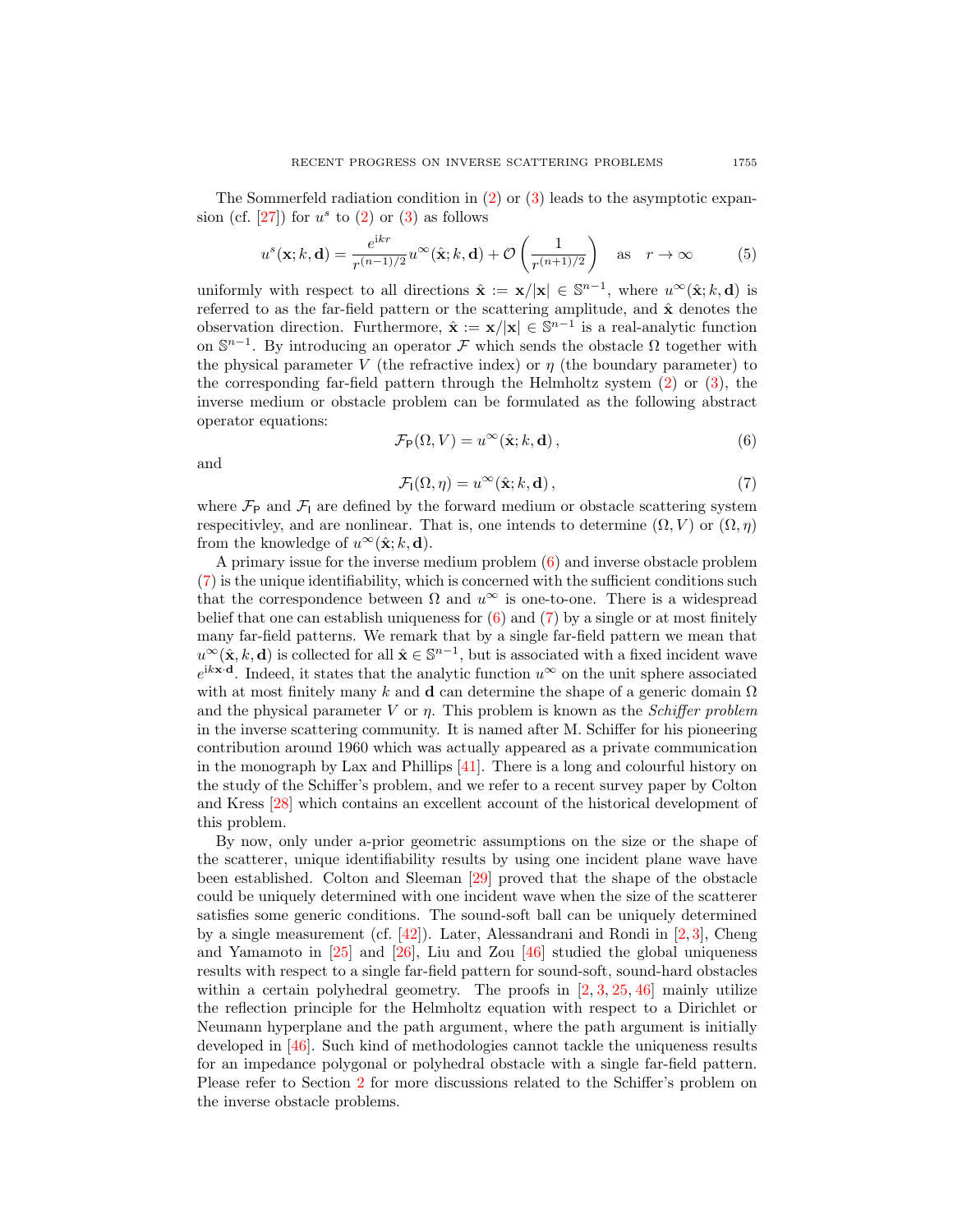The obstacle with the impedance boundary condition can be uniquely determined by the far-field pattern with infinite incident directions and one fixed wave number (cf. [\[40\]](#page-28-7)). The Schiffer's problem for an impedance obstacle is mathematically challenging, which concerns with the unique determination for an impedance obstacle with a single far-field pattern. Recently, two of the authors establish the "local" unique identifiability results [\[23,](#page-27-4)[24\]](#page-27-5) on the polygonal or polyhedral obstacle with the impedance boundary condition by at most two far-field patterns, where the polygonal or polyhedral obstacles satisfy some generic geometrical conditions. Furthermore, the local arguments for uniquely determining the shape and boundary parameters of the impedance obstacle by at most two far-field patterns are developed in  $[23,24]$  $[23,24]$ , which are quite different from the proofs in  $[2,3,25,46]$  $[2,3,25,46]$  $[2,3,25,46]$  $[2,3,25,46]$  for tackling the uniqueness results for sound-soft and sound-hard obstacles with respect to a single far-filed pattern. A direct consequence of the uniqueness results in [\[23,](#page-27-4) [24\]](#page-27-5) is that the shape of the convex hull of a concave polygonal or polyhedral obstacle can be uniquely determined by at most two far-field patterns. To our best knowledge, the findings in [\[23,](#page-27-4) [24\]](#page-27-5) are the first results concerning the uniqueness results with finite many far-field measurements for general concave polygonal or polyhedral obstacles. The corresponding detailed discussions for Schiffer's problem with respect to the aforementioned results can be seen in Section [2.](#page-5-0)

For the inverse medium problem  $(6)$ , Nachman [\[51\]](#page-28-8), Novikov [\[52\]](#page-28-9), and Ramm [\[53\]](#page-28-10) established that the refractive index V in [\(2\)](#page-1-0) could be uniquely determined from the far-field pattern with infinite incident directions and a fixed wave number. A uniqueness result in determining the refractive index  $V$  by using the Cauchy data for the inverse medium scattering problem [\(6\)](#page-2-0) in the two-dimensional case was established by Bukhgeim [\[15\]](#page-27-6). Uniqueness and stability results using a single incident plane wave to determine the support of  $V$  under the assumption that the support is a convex polyhedron were presented in [\[10,](#page-27-7) [12,](#page-27-8) [35\]](#page-28-11).

Consider the direct medium scattering problem [\(6\)](#page-2-0) with the transmission condition

 $u^- = u^+, \quad \partial_\nu u^- = \partial_\nu u^+ \quad \text{ on } \quad \partial\Omega, \quad \Omega = \text{supp}(1 - V),$ 

where  $u^-$  and  $u^+$  are interior and exterior total wave fields with respect to  $\Omega$ corresponding to [\(2\)](#page-1-0) separately, and  $\nu$  is the exterior normal vector to  $\partial\Omega$ . Blåsten and Liu [\[12\]](#page-27-8) proved that a single far-field pattern of the direct medium scattering problem  $(6)$  with the transmission condition determines the refractive index V on the corners of its support under certain assumptions, where these assumptions can be satisfied for example in the low acoustic frequency regime. As a consequence, if the refractive index  $V$  is piecewise constant with either a polyhedral nest geometry or a known polyhedral cell geometry, such as a pixel or voxel array, the unique identifiability for  $V$  by a single far-field pattern was established, which is the first unique determination result of its type in the literature.

Recently, two of the authors [\[30\]](#page-28-12) consider the unique determination of the shape of the reflective index's support  $\Omega$  by a single far-field pattern corresponding to the direct medium scattering problem [\(6\)](#page-2-0) with the conductive transmission condition

$$
u^- = u^+, \quad \partial_\nu u^- = \partial_\nu u^+ + \eta u^+ \quad \text{on} \quad \partial\Omega,
$$

where  $\eta \in L^{\infty}(\partial \Omega)$ . In the two-dimensional case, when  $\Omega$  is a convex polygon, a single far-field pattern can uniquely determine the shape of  $\Omega$  and the constant conductive parameter  $\eta$  under some generic assumptions. Please refer to Section [3](#page-14-0) for more detailed discussions.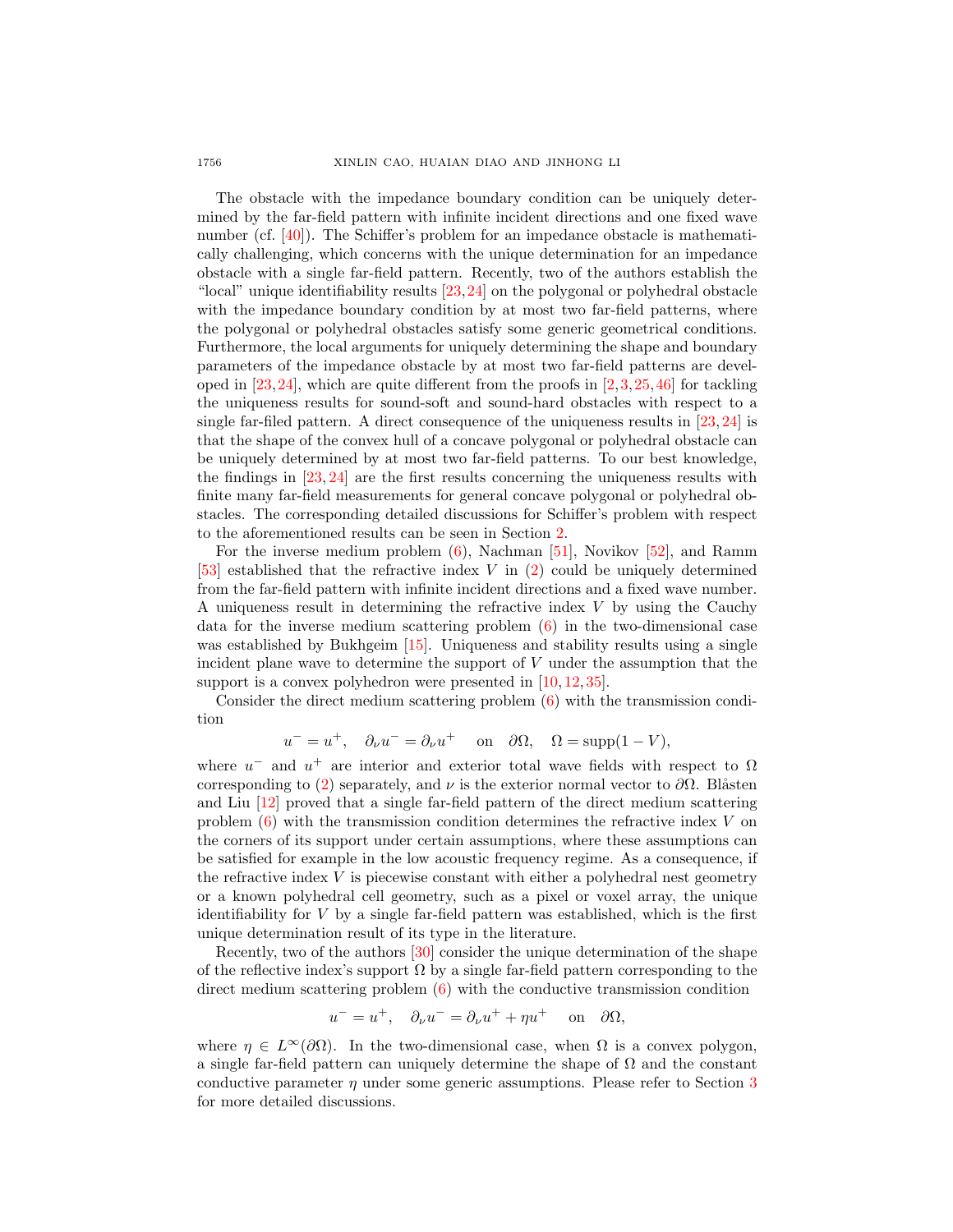Very recently, the inverse problem of recovering a conductive medium body was considered in [\[22\]](#page-27-9). The conductive medium body arises from several applications of practical importance, including the modeling of an electromagnetic object coated with a thin layer of a highly conducting material and the magnetotellurics in geophysics. The inverse problem is concerned with the determination of the material parameters inside the body as well as on the conductive interface by the associated electromagnetic far-field measurements. Under the transverse-magnetic polarisation, two of the authors derived two novel unique identifiability results in determining a 2D piecewise conductive medium body associated with a polygonal-nest or a polygonal-cell geometry by a single active or passive far-field measurement. The detailed discussion can be found in Section [3.](#page-14-0)

Indeed, the unique identifiability  $[12, 22, 30]$  $[12, 22, 30]$  $[12, 22, 30]$  $[12, 22, 30]$  for the inverse medium problem  $(6)$ by a single far-field pattern relies heavily on the geometrical structures of the interior transmission eigenfunctions [\[21\]](#page-27-10). The study on the interior transmission eigenvalue problem has a long history and is of significant importance in scattering theory; see [\[27,](#page-28-0)[37\]](#page-28-13). Let  $\Omega$  be a bounded Lipschitz domain in  $\mathbb{R}^n$ ,  $n = 2, 3$ , and  $V \in L^{\infty}(\Omega)$ be possibly complex-valued functions. The interior transmission eigenvalue problem can be formulated as

<span id="page-4-0"></span>
$$
\begin{cases}\n(\Delta + k^2)v = 0 & \text{in } \Omega, \\
(\Delta + k^2(1 + V))w = 0 & \text{in } \Omega, \\
w = v, \quad \partial_\nu w = \partial_\nu v, & \text{on } \partial\Omega.\n\end{cases}
$$
\n(8)

If there exits a nontrivial pair  $(v, w)$  and  $k \in \mathbb{R}_+$  fulfill [\(8\)](#page-4-0), then  $(v, w)$  is named as the transmission eigenfunctions and  $k$  is the corresponding interior transmission eigenvalue. One can refer  $\left|2\right|$  for a recent survey on the systematic discussions about the spectral properties of the transmission eigenvalues. In  $[11]$ , Blåsten and Liu presented the first quantitive result on the intrinsic geometric properties of transmission eigenfunctions. We refer to Section [3](#page-14-0) for more relevant discussions on recent progress on the study of transmission eigenfunctions and inverse medium scattering problems.

The study on scattering problems by periodic structures especially for diffraction grating has received a lot of attention (cf. [\[5\]](#page-27-12)). The corresponding discussions are of practical applications in many areas such as radar imaging, micro-optics and nondestructive testing. The problem was first raised by Rayleigh on the scattering of plane waves from corrugated surface. In Section [4,](#page-22-0) we will give more explanations on the recent developments and the mathematical formulations towards the direct and inverse diffraction grating problems.

The rest of the paper is organized as follows. In Section [2,](#page-5-0) we discuss some recent progress on Schiffer's problem on inverse obstacle scattering problems including sound-soft, sound-hard and impedance obstacles within a certain polyhedral geometry. The study on the unique identifiability for impedance obstacles are important due to the novelty and challenge compared with the sound-soft and sound-hard cases. In Sections [3,](#page-14-0) we present some intriguing studies on the inverse medium scattering problem together with the geometrical structures of interior transmission eigenfunctions at the corner point. Section [4](#page-22-0) is devoted to the mathematical developments of inverse diffraction grating problems. Similar to Section [2,](#page-5-0) we mainly present the unique determination for gratings with impedance boundary. In Section [5,](#page-25-0) we conclude our review paper on recent progress on inverse scattering problems and present some intriguing open problems.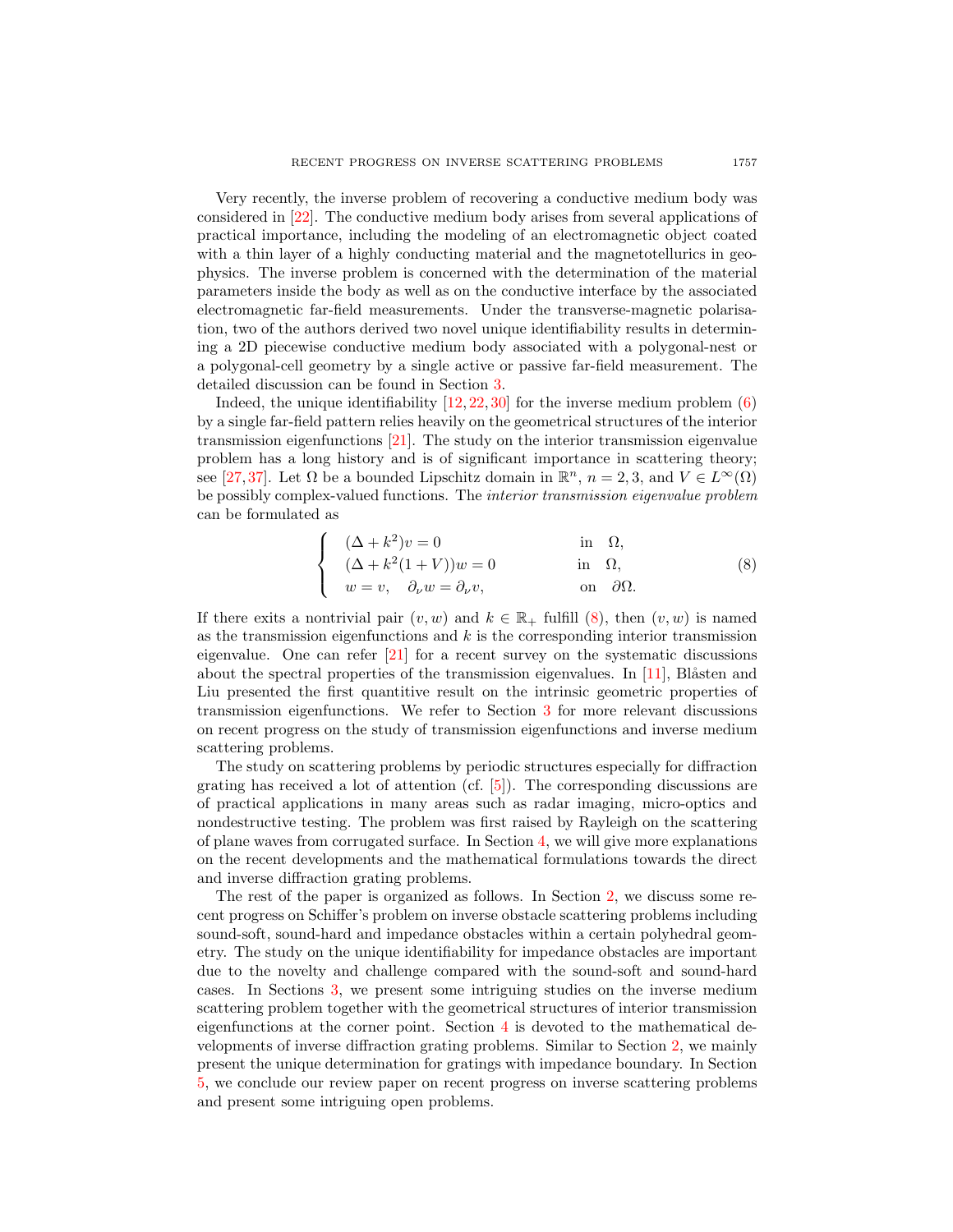<span id="page-5-0"></span>2. Inverse obstacle scattering problems. In this section, we focus on the unique determination of the shape of the obstacle in [\(7\)](#page-2-1) by finite many far-field patterns when the obstacle is a polygon or a polyhedron. As mentioned in the introduction, the aforementioned theory is related to Schiffer's problem in inverse scattering problem, which has a long and colorful history; see a recent survey paper [\[28\]](#page-28-3) for related developments. Indeed, for sound-soft or sound-hard polyhedral scatterers, the corresponding unique identifiability results can be found in [\[2\]](#page-27-0), [\[25\]](#page-27-2), [\[44\]](#page-28-14), [\[45\]](#page-28-15) and [\[46\]](#page-28-6), where the mathematical arguments adopt the reflection principle and path argument. In  $\left[47\right]$ , the partial determination for impedance obstacle by finite many far-field patterns was also attained by Liu and Zou following the reflection principle argument. Recently, Cao, Diao, Liu and Zou in [\[23\]](#page-27-4) and [\[24\]](#page-27-5) developed a completely new approach on Schiffer's problem for impedance obstacles in  $\mathbb{R}^2$  and  $\mathbb{R}^3$ , respectively. The methods therein can uniformly tackle Schiffer's problem for sound-soft, sound-hard and impedance obstacles and are completely local, which can be applicable to recover the obstacle and the surface impedance parameter simultaneously in a more general scenario. The technical arguments in [\[23\]](#page-27-4) and [\[24\]](#page-27-5) are heavily related to the geometrical structures of Laplacian eigenfunctions at the intersecting point of two line segments or plane cells when the underlying Laplacian eigenfunctions fulfill certain homogenous boundary conditions on the corresponding line segments or plane cells; see more discussions in Subsection [2.1.](#page-5-1)

In the following, we first review recent progress on the geometrical structures of Laplacian eigenfunctions (cf. [\[23,](#page-27-4)[24\]](#page-27-5)). Subsections [2.2](#page-8-0) and [2.3](#page-9-0) are devoted to review the unique inedibility results for sound-soft, sound-hard and impedance polyhedral scatterers.

<span id="page-5-1"></span>2.1. Recent progress on geometrical structures on Laplacian eigenfunctions. The geometric structures of Laplacian eigenfunctions and their deep relationship to the quantitive behaviours of the underlying eigenfunctions in  $\mathbb{R}^2$  was revealed in [\[23\]](#page-27-4). As an extension and continuation, in [\[24\]](#page-27-5), two of the authors investigated the analytic behaviours of Laplacian eigenfunctions at corners in  $\mathbb{R}^3$ . These new findings and novel results are of significant importance in spectral theory and Schiffer's problem in the inverse obstacle scattering problems.

For  $u \in L^2(\Omega)$  and  $\lambda \in \mathbb{R}_+$ , where  $\Omega \subset \mathbb{R}^n$  is an open subset, consider the Laplacian eigenvalue problem

<span id="page-5-2"></span>
$$
-\Delta u = \lambda u \quad \text{in} \quad \Omega. \tag{9}
$$

Recall the following two definitions in [\[23\]](#page-27-4).

<span id="page-5-4"></span>**Definition 2.1.** [\[23,](#page-27-4) Definition 1.1] For a Laplacian eigenfunction u in [\(9\)](#page-5-2), a line segment  $\Gamma_h \subset \Omega$  is called a *nodal line* of u if  $u = 0$  on  $\Gamma_h$ , where  $h \in \mathbb{R}_+$  signifies the length of the line segment. For a given complex-valued function  $\eta \in L^{\infty}(\Gamma_h)$ , if it holds that

<span id="page-5-3"></span>
$$
\partial_{\nu}u(\mathbf{x}) + \eta(\mathbf{x})u(\mathbf{x}) = 0, \quad \mathbf{x} \in \Gamma_h,
$$
\n(10)

then  $\Gamma_h$  is referred to as a *generalized singular line* of u. For the special case that  $\eta \equiv 0$  in [\(10\)](#page-5-3), a generalized singular line is also called a *singular line* of u in  $\Omega$ . We use  $\mathcal{N}_{\Omega}^{\lambda}$ ,  $\mathcal{S}_{\Omega}^{\lambda}$  and  $\mathcal{M}_{\Omega}^{\lambda}$  to denote the sets of nodal, singular and generalized singular lines, respectively, of an eigenfunction  $u$  in  $(9)$ .

<span id="page-5-5"></span>**Definition 2.2.** [\[23,](#page-27-4) Definition 1.2] Let u satisfy [\(9\)](#page-5-2) and be a nontrivial eigenfunction. For a given point  $\mathbf{x}_0 \in \Omega$ , if there exits a number  $N \in \mathbb{N} \cup \{0\}$  such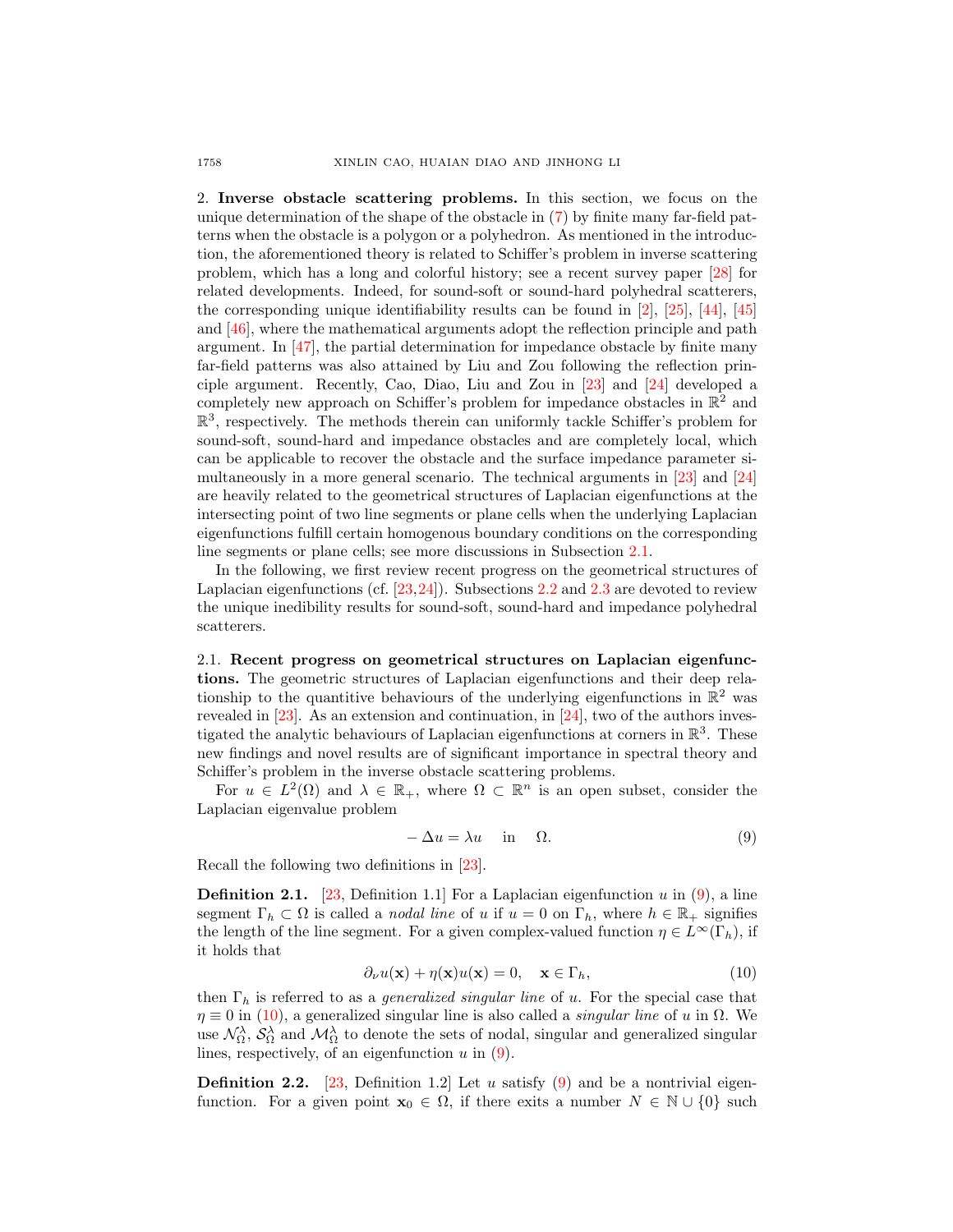that

<span id="page-6-0"></span>
$$
\lim_{r \to +0} \frac{1}{r^m} \int_{B(\mathbf{x}_0, r)} |u(\mathbf{x})| \, d\mathbf{x} = 0 \text{ for } m = 0, 1, \dots, N+1,
$$
 (11)

where  $B(\mathbf{x}_0, r)$  is a disk centered at  $\mathbf{x}_0$  with radius  $r \in \mathbb{R}_+$ , we say that u vanishes at  $x_0$  up to the order N. The largest possible N such that [\(11\)](#page-6-0) is fulfilled is called the vanishing order of  $u$  at  $x_0$ , and we write

<span id="page-6-1"></span>
$$
Vani(u; \mathbf{x}_0) = N.
$$

If [\(11\)](#page-6-0) holds for any  $N \in \mathbb{N}$ , then we say that the vanishing order is infinity.

Combining with Definition [2.1](#page-5-4) and Definition [2.2,](#page-5-5) under the mathematical setup in [\[23,](#page-27-4) Section 3], where we assume that

$$
\angle(\Gamma_h^+,\Gamma_h^-) = \alpha \cdot \pi, \ \alpha \in (0,2), \quad \text{and} \quad \Gamma_h^+ \cap \Gamma_h^- = \mathbf{0} \in \Omega,
$$
 (12)

with  $\Gamma_h^{\pm}$  being the intersecting two line segments, and  $\angle(\Gamma_h^+,\Gamma_h^-)$  denoting the corresponding intersecting angle, we are provided with an accurate characterization of the relationship between the vanishing orders of Laplacian eigenfunctions and the intersecting angle of two nodal/generalized singular lines. Roughly speaking, it is known that the vanishing order is generically infinity if the intersecting angle is irrational and the vanishing order is finite if the intersecting angle is rational. The precise spectral results are as follows.

<span id="page-6-2"></span>**Theorem 2.3.** Let u be a Laplacian eigenfunction to  $(9)$ . Suppose that there are two generalized singular lines  $\Gamma_h^+$  and  $\Gamma_h^-$  from  $\mathcal{M}_\Omega^{\lambda}$  such that [\(12\)](#page-6-1) holds. Assume that  $\eta_1 \equiv C_1$  and  $\eta_2 \equiv C_2$ , where  $C_1$  and  $C_2$  are two constants. Then the Laplacian eigenfunction u vanishes up to the order  $N$  at  $\mathbf{0}$ :

<span id="page-6-3"></span>
$$
N \ge n
$$
, if  $u(\mathbf{0}) = 0$  and  $\alpha \ne \frac{q}{p}$ ,  $p = 1, ..., n - 1$ , (13)

where  $n \in \mathbb{N}$ ,  $n \geq 3$  and for a fixed p,  $q = 1, 2, \ldots, p - 1$ .

**Theorem 2.4.** Let u be a Laplacian eigenfunction to  $(9)$ . Suppose that there are two nodal lines  $\Gamma_h^+$  and  $\Gamma_h^-$  from  $\mathcal{N}_\Omega^{\lambda}$  such that [\(12\)](#page-6-1) holds. Then the Laplacian eigenfunction u vanishes up to the order  $N$  at  $\mathbf{0}$ :

<span id="page-6-4"></span>
$$
N \ge n, \quad \text{if } \alpha \neq \frac{q}{p}, \ p = 1, \dots, n-1,
$$
\n
$$
(14)
$$

where  $n \in \mathbb{N}$ ,  $n \geq 3$  and for a fixed p,  $q = 1, 2, \ldots, p - 1$ .

**Theorem 2.5.** Let u be a Laplacian eigenfunction to  $(9)$ . Suppose that there are two singular lines  $\Gamma_h^+$  and  $\Gamma_h^-$  from  $\mathcal{S}_\Omega^{\lambda}$  such that [\(12\)](#page-6-1) holds. Then the Laplacian eigenfunction u vanishes up to the order  $N$  at  $\mathbf{0}$ :

<span id="page-6-5"></span>
$$
N \ge n
$$
, if  $u(\mathbf{0}) = 0$  and  $\alpha \ne \frac{q}{p}$ ,  $p = 1, ..., n - 1$ , (15)

where  $n \in \mathbb{N}$ ,  $n \geq 3$  and for a fixed p,  $q = 1, 2, \ldots, p - 1$ .

Next, we have vanishing orders of Laplacian eigenfunctions at the corner intersected by a generalized singular (singular) line and a nodal line.

**Theorem 2.6.** Let u be a Laplacian eigenfunction to  $(9)$ . Suppose that a generalized singular line  $\Gamma_h^+ \in \mathcal{M}_\Omega^{\lambda}$  intersects with a nodal line  $\Gamma_h^- \in \mathcal{N}_\Omega^{\lambda}$  at 0 with the angle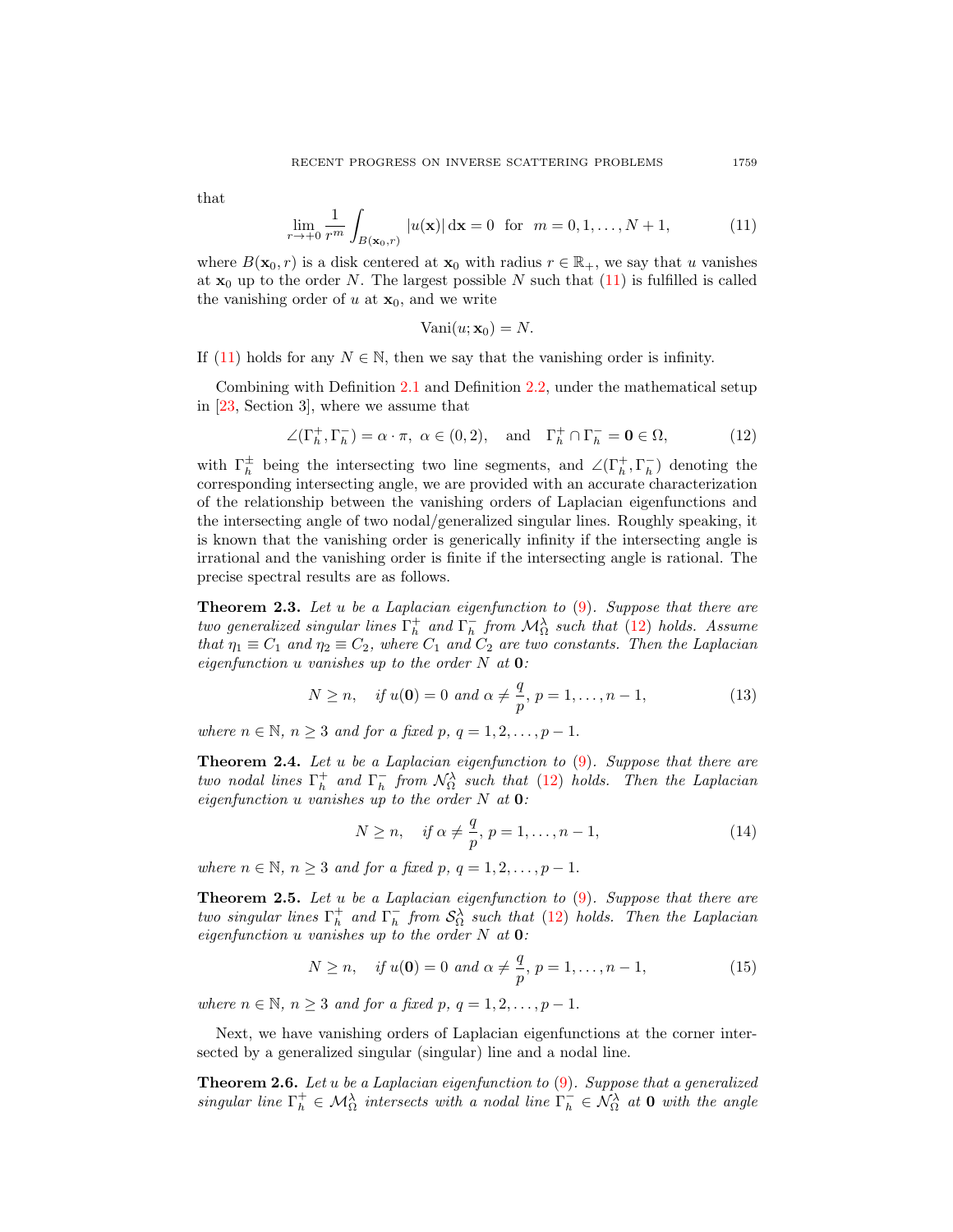$\angle(\Gamma_h^+, \Gamma_h^-) = \alpha \cdot \pi$ . Assume that the boundary parameter  $\eta_2 \equiv C_2$  on  $\Gamma_h^+$  is a constant. Then the Laplacian eigenfunction u vanishes up to the order  $N$  at  $\mathbf{0}$ :

<span id="page-7-1"></span>
$$
N \ge n, \quad \text{if } \alpha \ne \frac{2q+1}{2p}, \, p = 1, \dots, n-1,\tag{16}
$$

where  $n \in \mathbb{N}$ ,  $n \geq 2$  and for a fixed p,  $q = 0, 1, \ldots, p - 1$ .

**Theorem 2.7.** Let u be a Laplacian eigenfunction to  $(9)$ . Suppose that a singular line  $\Gamma_h^+ \in \mathcal{S}_\Omega^{\lambda}$  intersects with a nodal line  $\Gamma_h^- \in \mathcal{N}_\Omega^{\lambda}$  at the origin with the angle  $\angle(\Gamma_h^+, \Gamma_h^-) = \alpha \cdot \pi$ . Then the Laplacian eigenfunction u vanishes up to the order N at 0:

<span id="page-7-2"></span>
$$
N \ge n, \quad \text{if } \alpha \ne \frac{2q+1}{2p}, \ p = 1, \dots, n-1,\tag{17}
$$

where  $n \in \mathbb{N}$ ,  $n \geq 2$  and for a fixed p,  $q = 0, 1, \ldots, p - 1$ .

<span id="page-7-0"></span>**Theorem 2.8.** Let u be a Laplacian eigenfunction to  $(9)$ . Suppose that a singular line  $\Gamma_h^+ \in \mathcal{S}_\Omega^{\lambda}$  intersects with a generalized singular line  $\Gamma_h^- \in \mathcal{M}_\Omega^{\lambda}$  at the origin with the angle  $\angle(\Gamma_h^+, \Gamma_h^-) = \alpha \cdot \pi$ . Assume that the boundary parameter  $\eta_1$  on  $\Gamma_h^-$  is a non-zero constant, i.e.,  $\eta_1 \equiv C_1 \neq 0$ . Then the Laplacian eigenfunction u vanishes up to the order  $N$  at  $0$ :

<span id="page-7-3"></span>
$$
N \ge n
$$
, if  $u(\mathbf{0}) = 0$  and  $\alpha \ne \frac{q}{p}$ ,  $p = 1, ..., n - 1$ , (18)

where  $n \in \mathbb{N}$ ,  $n \geq 3$  and  $q = 1, 2, \ldots, p-1$  for a fixed p.

Indeed, Theorem [2.8](#page-7-0) is a direct corollary of Theorem [2.3](#page-6-2) by taking  $\eta_2 = 0$ .

If  $\alpha$  in [\(12\)](#page-6-1) is irrational, which implies that the conditions [\(13\)](#page-6-3), [\(14\)](#page-6-4), [\(15\)](#page-6-5), [\(16\)](#page-7-1), [\(17\)](#page-7-2) and [\(18\)](#page-7-3) are automatically satified, we have the vanishing orders of Laplacian eigenfunctions for irrational intersection in the following few Theorems.

**Theorem 2.9.** Let u be a Laplacian eigenfunction to  $(9)$ . Suppose that there are two generalized singular lines  $\Gamma_h^+$  and  $\Gamma_h^-$  from  $\mathcal{M}_\Omega^{\lambda}$  such that [\(12\)](#page-6-1) holds. Assume that  $\eta_1 \equiv C_1$  and  $\eta_2 \equiv C_2$ , where  $C_1$  and  $C_2$  are two constants. If  $\angle(\Gamma_h^+, \Gamma_h^-) = \alpha \cdot \pi$ with  $\alpha \in (0, 2)$  irrational, then there hold that

$$
Vani(u; \mathbf{0}) = 0, \t\t if u(\mathbf{0}) \neq 0;
$$
  

$$
Vani(u; \mathbf{0}) = +\infty, \t\t if u(\mathbf{0}) = 0.
$$

**Theorem 2.10.** Let u be a Laplacian eigenfunction to  $(9)$ . Suppose that a generalized singular line  $\Gamma_h^- \in \mathcal{M}_\Omega^{\lambda}$  intersects with a nodal line  $\Gamma_h^+ \in \mathcal{N}_\Omega^{\lambda}$  at 0 with the angle  $\angle(\Gamma_h^+,\Gamma_h^-) = \alpha \cdot \pi$ . Assume that the boundary parameter  $\eta_1 \equiv C_1$  on  $\Gamma_h^-$  is a constant. If  $\alpha \in (0, 2)$  is irrational, then there holds

$$
Vani(u; 0) = +\infty.
$$

**Theorem 2.11.** Let u be a Laplacian eigenfunction to  $(9)$ . Suppose that a singular line  $\Gamma_h^+ \in \mathcal{S}_\Omega^{\lambda}$  intersects with a generalized singular line  $\Gamma_h^- \in \mathcal{M}_\Omega^{\lambda}$  at 0 with the angle  $\angle(\Gamma_h^+, \Gamma_h^-) = \alpha \cdot \pi$ . Assume that the boundary parameter  $\eta_1 \equiv C_1$  on  $\Gamma_h^-$  is a constant. If  $\alpha \in (0, 2)$  is irrational, then there hold that

$$
Vani(u; \mathbf{0}) = 0, \t\t if u(\mathbf{0}) \neq 0;
$$
  

$$
Vani(u; \mathbf{0}) = +\infty, \t\t if u(\mathbf{0}) = 0.
$$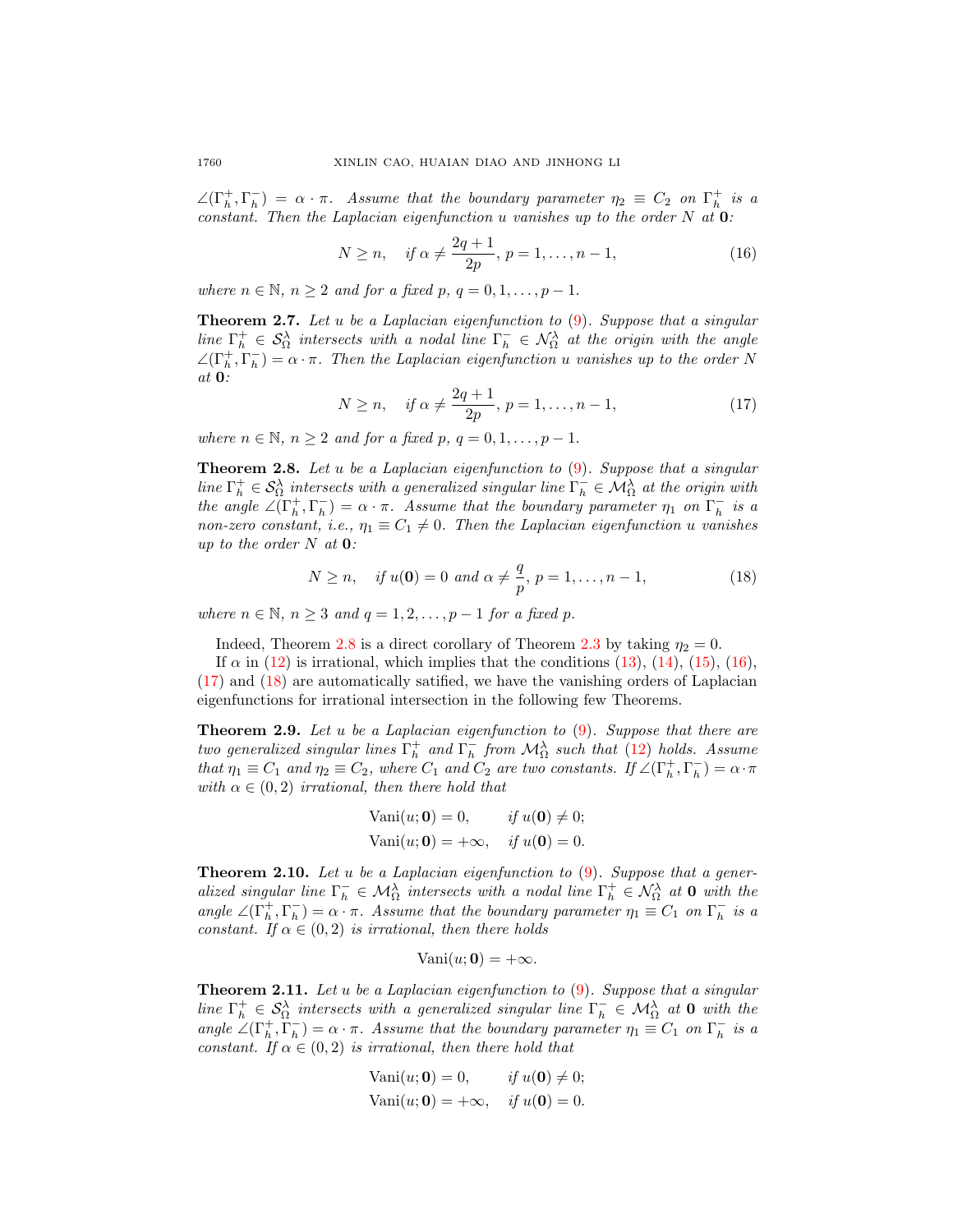<span id="page-8-2"></span>**Theorem 2.12.** Let u be a Laplacian eigenfunction to  $(9)$ . Suppose that a singular line  $\Gamma_h^- \in \mathcal{S}_{\Omega}^{\lambda}$  intersects with a nodal line  $\Gamma_h^+ \in \mathcal{N}_{\Omega}^{\lambda}$  at 0 with the angle  $\angle(\Gamma_h^+,\Gamma_h^-)$  $\alpha \cdot \pi$ . If  $\alpha \in (0, 2)$  is irrational, then there holds

$$
Vani(u; 0) = +\infty.
$$

We can know from above theorems that the eigenfunction is generically vanishing to infinity, namely u is identically zero in  $\Omega$  for irrational intersection. Here, the generic condition  $u(\mathbf{0}) = 0$  can be easily fulfilled in the inverse obstacle scattering problem by the superposition of two incident waves and one can refer [\[23,](#page-27-4) Section 7] for more detailed discussions.

In the subsequent studies, we only present some latest studies concerning the unique identifiability for sound-soft, sound hard and impedance polyhedral scatterers, respectively.

<span id="page-8-0"></span>2.2. Unique identifiability for sound-soft or sound-hard polyhedral scatterers. In this subsection, we review the existing results on the unique identifiability for sound-soft or sound-hard polyhedral scatterers by finite many far-field patterns. In 1994, Liu and Nachman [\[43\]](#page-28-17) investigated the unique determination results for the convex hull of a polyhedral obstacle by knowledge of the far-field pattern with the help of the reflection principle for solutions of the Helmholtz equation across a flat boundary. Later, Cheng and Yamamoto [\[25\]](#page-27-2) proved that a polygonal obstacle in  $\mathbb{R}^2$  could be uniquely determined by the far-field pattern under a certain geometrical condition, which was expressed by the absence of trapped rays in the exterior domain of the obstacle. Then, Alessandrini and Rondi [\[2\]](#page-27-0) in 2005 studied the uniqueness of a sound-soft polyhedral scatterer by the far-field pattern corresponding to an incident wave at one given wavenumber and a given incident direction in  $\mathbb{R}^n$ ,  $n \geq 2$ . For further illustration, we consider the obstacle scattering problem [\(3\)](#page-1-1) with  $\mathcal{B}u = u$  for time-harmonic acoustic waves with a sound-soft obstacle  $\Omega \subset \mathbb{R}^n$ ,  $n \geq 2$ . Then the determination of  $\Omega$  by a single far-field measurement can be stated as

<span id="page-8-1"></span>**Theorem 2.13.** [\[2,](#page-27-0) Theorem 2.2] Let us fix  $d \in \mathbb{S}^{n-1}$  and  $k > 0$ . A polyhedral scatterer  $\Omega$  is uniquely determined by the far-field pattern  $u^{\infty}$ .

Theorem [2.13](#page-8-1) can be proved by following a reflection argument discussed in [\[25\]](#page-27-2). Instead of examining the boundary behavior of the nodal set of u, Alessandrini and Rondi investigated the structure of the nodal set in the exterior of  $\Omega$ . The detailed proof of Theorem [2.13](#page-8-1) can be found in [\[2,](#page-27-0) Section 3].

By introducing the concept of Dirichlet/Neumann set and Dirichlet/Neumann hyperplane, Liu and Zou [\[46\]](#page-28-6) in 2006 initiated a nowadays well-known path argument to establish the uniqueness for both the sound-soft and sound-hard cases. Following the same definition of a polyhedral scatterer in [\[2\]](#page-27-0), Liu and Zou derived the unique identifiability result as follows.

**Theorem 2.14.** [\[46,](#page-28-6) Theorem 2] The polyhedral scatterer  $\Omega$  is uniquely determined by a single far-field pattern  $u^{\infty}$  corresponding to an incident wave  $e^{i k \mathbf{x} \cdot \mathbf{d}}$  with  $k > 0$ *and* **d** ∈  $\mathbb{S}^{n-1}$  *fixed.* 

Very recently, Cao, Diao, Liu and Zou [\[23\]](#page-27-4) established a completely novel approach in dealing with the Schiffer's problem for sound-soft, sound-hard and impedance obstacles. The uniqueness results can be regarded as direct applications of the new spectral findings by utilizing the critical connection between the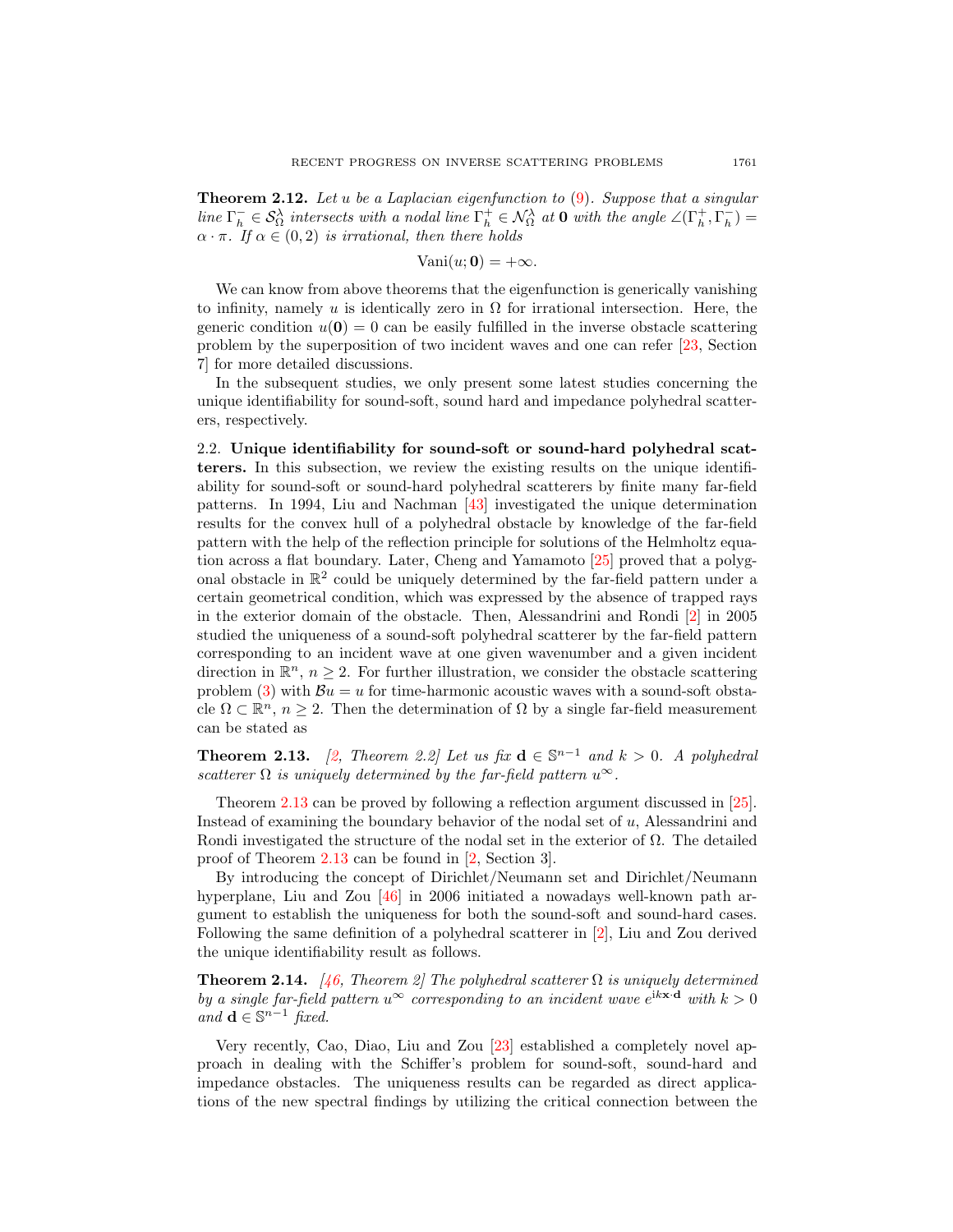intersecing angles of the nodal/generalized singular lines and the vanishing order of the Laplacian eigenfunctions in  $\mathbb{R}^2$ . The relevant study for the three-dimensional case is also concerned in  $[24]$ . The unique identifiabilities in  $[23]$  and  $[24]$  develop a new argument that can treat the unique identifiability issue for several inverse scattering problems in a unified manner, especially in terms of general materials properties. Indeed, most existing uniqueness results concerning Schiffer's problem require certain geometrical a-prior knowledge, which is also need in [\[23\]](#page-27-4) and [\[24\]](#page-27-5). Please refer to Subsection [2.3](#page-9-0) for more detailed discussions.

The existing studies on the unique identifiability for sound-hard obstacles with finitely many measurements depend heavily on the geometric setup of the scatterer. Cheng and Yamamoto in [\[25\]](#page-27-2) presented the unique determination results for soundhard polygons in  $\mathbb{R}^2$  by two incident plane waves under a so called "non-trapping" condition. Later, Elschner and Yamamoto in 2005 demonstrated that a sound-hard polygonal obstacle could be uniquely determined by one single incident plane wave. However, the argument in [\[33\]](#page-28-18) is only valid in  $\mathbb{R}^2$ . In 2006, Liu and Zou investigated the uniqueness for a very general sound-hard obstacle and the approaches they established work for any  $\mathbb{R}^n$ ,  $n \geq 1$ . We can see the following few theorems for the mathematical illustrations in the aforementioned literatures.

Considering the scattering problem [\(3\)](#page-1-1) with  $\mathcal{B}u = \partial_{\nu}u$ , the paper by Liu and Zou [\[46\]](#page-28-6) significantly generalized the aforementioned results in two aspects. First the restriction on the geometry of the scatterer is relaxed to a very general sound-hard obstacle. Second, the uniqueness results in [\[46\]](#page-28-6) are appliable to any dimension larger than 1. However, finitely many incident plane waves are still required therein. The main approach in the corresponding argument is reflection principle. We present the main theorem as follows without proof. One can refer [\[46,](#page-28-6) Section 2] for the rigorous analyses.

<span id="page-9-1"></span>**Theorem 2.15.** [\[46,](#page-28-6) Theorem 1] Let  $\mathbf{d}_{\ell} \in \mathbb{S}^{n-1}$ ,  $\ell = 1, 2, \cdots, n$ , be n linearly independent direcions and  $k > 0$  be fixed. A polyhedral scatterer  $\Omega$  is uniquely determined by the far-field patterns  $\mathcal{U}^{\infty} = \{u^{1,\infty}, u^{2,\infty}, \cdots, u^{n,\infty}\}.$ 

We would like to remark that the scatterer  $\Omega$  defined in Theorem [2.15](#page-9-1) is supposed to fulfill the requirements introduced in [\[2\]](#page-27-0).

Later, Liu, Petrini, Rondi and Xiao [\[44\]](#page-28-14) also established an optimal stability estimate for the determination of sound-hard polyhedral scatterers in  $\mathbb{R}^n$ ,  $n \geq 2$ , with the help of a minimal number of far-field measurements. They gave more discussions of several admissible scatterers with minimal regularity assumptions, which can be utilized on many occasions. The main idea follows similar to [\[54\]](#page-29-0).

Very recently, as we mentioned earlier in Subsection [2.2,](#page-8-0) the unique determination for sound-hard obstacles in a certain polygonal setup without any further technical restrictions was derived in [\[23\]](#page-27-4) for the two-dimiensional case and [\[24\]](#page-27-5) for the threedimensional case, respectively. Compared with the existing literatures, the results in [\[23\]](#page-27-4) and [\[24\]](#page-27-5) hold for the scatterers of more general material properties and can be obtained by at most two far-field patterns. To avoid repetation, we also refer to Subsection [2.3](#page-9-0) for a brief introduction on the novel findings of Laplacian eigenfunctions as well as the Schiffer's problem for sound-hard obstacles, which are presented in a unified representation on the boundary condition in [\(21\)](#page-11-0).

<span id="page-9-0"></span>2.3. Unique identifiability for impedance polyhedral scatterers. As discussed in Subsection [2.2,](#page-8-0) there is a widespread consensus that the unique identifiability for a sound-soft obstacle can be derived by a single incident wave and for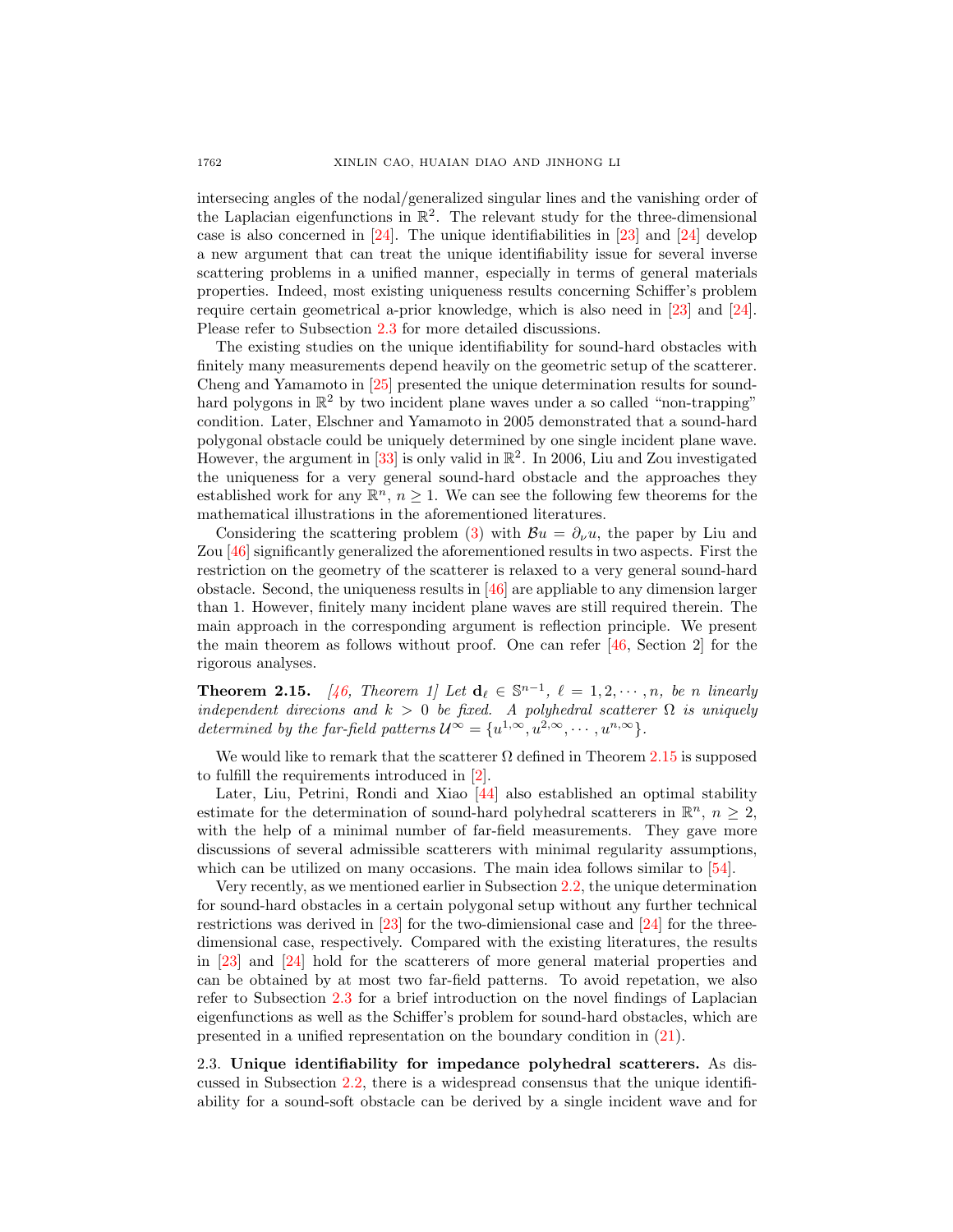a sound-hard obstacle, the unique determination can be obtained by a single incident plane wave with some fixed  $k \in \mathbb{R}_+$  and  $\mathbf{d} \in \mathbb{S}^{n-1}$ . However, the study on the Schiffer's problem for impedance obstacles still remains to be challenging since the reflection principle for Dirichlet and Neumann hyperplanes does not work for impedance hyperplanes. But the study for impedance obstacle is of more practical applications compared with sound-soft and sound-hard cases. In [\[17\]](#page-27-13), [\[18\]](#page-27-14), [\[19\]](#page-27-15) and [\[20\]](#page-27-16), reconstruction by linear sampling method was conducted for numerical studies. On the theoritical side, in 2007, Liu and Zou [\[47\]](#page-28-16) addressed the unique determination for partially coated polyhedral scatterers in  $\mathbb{R}^n$ ,  $n \geq 2$ . Precisely speaking, two kinds of partially coated structures are considered. One is the scatterer of mixed sound-soft and impedance type. It suffices to derive the uniqueness results by one single incident wave. The other one is the scatterer of mixed soundsoft, sound-hard and impedance type. For this case,  $n$  independent incident waves are needed in the recovery in  $\mathbb{R}^n$  with  $n \geq 3$  and one incident wave is sufficient to uniquely determine the scatterer in  $\mathbb{R}^2$ . Here, considering the scattering problem [\(3\)](#page-1-1), we only present the main unique identifiability results for partially coated obstacles according to the cases stated above. One can refer [\[47\]](#page-28-16) for more details.

For the scatterer  $\Omega$ , assume that

<span id="page-10-0"></span>
$$
\partial\Omega = \partial\Omega_D \cup U \cup \partial\Omega_I,
$$

where  $\partial\Omega_D \subset \partial\Omega$  and  $\partial\Omega_I \subset \partial\Omega$  are two disjoint relatively open subsets having U as their common boundary on  $\partial\Omega$ . The total wave field in [\(3\)](#page-1-1) fulfills

$$
u = 0 \quad \text{on} \quad \partial \Omega_D, \quad \partial_\nu u + i\lambda u = 0 \quad \text{on} \quad \partial \Omega_I,\tag{19}
$$

where  $\lambda(\mathbf{x}) \in C(\overline{\partial \Omega_I})$  satisfing  $\lambda(\mathbf{x}) \geq \lambda_0 > 0$ . Then we can know that for the scatterer of mixed sound-soft and impedance type, there holds

**Theorem 2.16.** [\[47,](#page-28-16) Theorem 2.1] For any fixed  $k_0 > 0$  and  $\mathbf{d}_0 \in \mathbb{S}^{n-1}$ , let  $\Omega$ and  $\widetilde{\Omega}$  be two polyhedral scatterers on which the condition [\(19\)](#page-10-0) is enforced with respective surface impedance  $\lambda(\mathbf{x})$  and  $\tilde{\lambda}(\mathbf{x})$ . Then we have  $\Omega = \tilde{\Omega}$  and  $\lambda = \tilde{\lambda}$ , as long as  $u^{\infty}(\hat{\mathbf{x}}; \Omega, \lambda, k_0, \mathbf{d}_0) = u^{\infty}(\hat{\mathbf{x}}; \widetilde{\Omega}, \widetilde{\lambda}, k_0, \mathbf{d}_0)$  for  $\hat{\mathbf{x}} \in \mathbb{S}^{n-1}$ .

And for the scatterer of mixed sound-soft, sound-hard and impedance type, the following boundary conditions are satisfied

<span id="page-10-1"></span>
$$
u = 0
$$
 on  $\partial \Omega_I$ ,  $\partial_\nu u = 0$  on  $\partial \Omega_N$ ,  $\partial_\nu u + i\lambda u = 0$  on  $\partial \Omega_I$ . (20)

In [\(20\)](#page-10-1),  $\partial\Omega_D \subset \partial\Omega$ ,  $\partial\Omega_N \subset \partial\Omega$  and  $\partial\Omega_I \subset \partial\Omega$  are three disjoint relatively open subsets. Then the unique determination can be derived as follows.

**Theorem 2.17.** [\[47,](#page-28-16) Theorem 2.2] For any fixed  $k_0 > 0$  and n linearly independent directions  $\mathbf{d}_1, \mathbf{d}_2, \cdots, \mathbf{d}_n \in \mathbb{S}^{n-1}$ , let  $u_1(\mathbf{x}), \cdots, u_n(\mathbf{x})$  be the total fields of the scattering problem associated with the boundary condition  $(20)$  corresponding to the incident waves  $e^{i\mathbf{k}\mathbf{x}\cdot\mathbf{d}_1}, \dots, e^{i\mathbf{k}\mathbf{x}\cdot\mathbf{d}_n}$ , respectively. Let  $\Omega$  and  $\tilde{\Omega}$  be two polyhedral scat-terers on which [\(20\)](#page-10-1) is enforced with respective surface impedance  $\lambda(\mathbf{x})$  and  $\lambda(\mathbf{x})$ . Then we have  $\Omega = \tilde{\Omega}$  and  $\lambda = \tilde{\lambda}$ , as long as  $u^{\infty}(\hat{\mathbf{x}};\Omega,\lambda,k_0,\mathbf{d}_i) = u^{\infty}(\hat{\mathbf{x}};\tilde{\Omega},\tilde{\lambda},k_0,\mathbf{d}_i)$ for  $j = 1, \dots, n$  and  $\hat{\mathbf{x}} \in \mathbb{S}^{n-1}$ .

In particular, if  $\partial\Omega_I = \emptyset$ , which implies that the scatterer is of mixed sound-soft and sound-hard type, then the following theorem holds concerning more general results in  $\mathbb{R}^2$  allowing all possible physical conditions.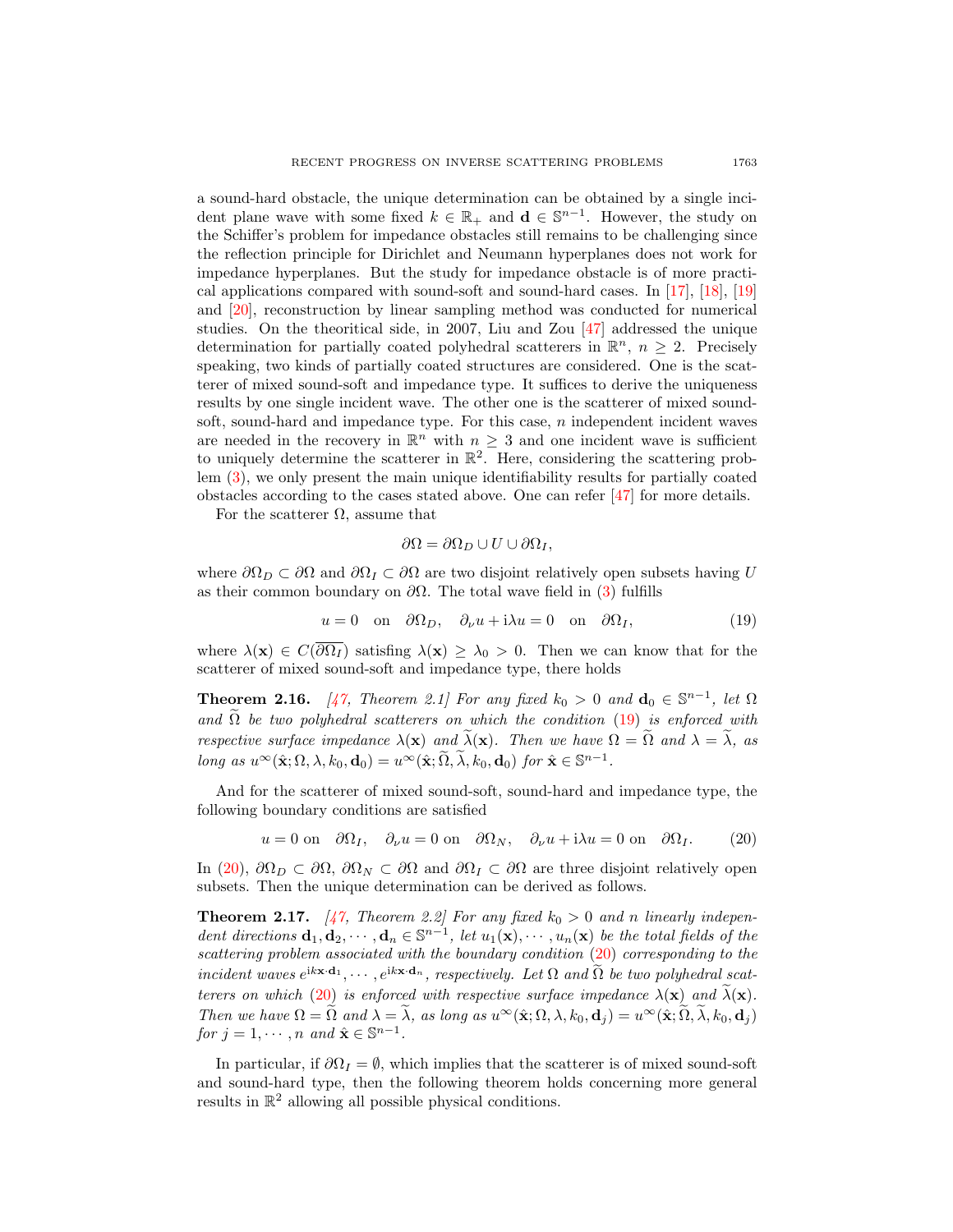**Theorem 2.18.** [\[47,](#page-28-16) Theorem 2.4] For any fixed  $\mathbf{d}_0 \in \mathbb{S}^1$  and  $k_0 > 0$ , let  $\Omega$ and  $\widetilde{\Omega}$  be two polygonal scatterers in  $\mathbb{R}^2$  with unknown physical properties. Then we have  $\Omega = \Omega$ , and both scatterers have the same physical properties, as long as  $u^{\infty}(\hat{\mathbf{x}};\Omega,k_0,\mathbf{d}_0) = u^{\infty}(\hat{\mathbf{x}};\widetilde{\Omega},k_0,\mathbf{d}_0)$  for  $\hat{\mathbf{x}} \in \mathbb{S}^1$ .

As a direct application of the geometric structures of Laplacian eigenfunctions in Subsection [2.1,](#page-5-1) we have the unique identifiability results for Schiffer's problem for a certain type of admissible complex polygonal obstacle by at most two farfield patterns. Furthermore, the constant impedance boundary parameter  $\eta$  can be recovered simultaneously for impedance obstacle.

<span id="page-11-2"></span>**Definition 2.19.** [\[23,](#page-27-4) Definition 8.1] Suppose that  $\Omega \subset \mathbb{R}^2$  is an obstacle associated with the following boundary condition

<span id="page-11-0"></span>
$$
\mathcal{B}u = \partial_{\nu}u + \eta u = 0 \quad \text{on} \quad \partial\Omega. \tag{21}
$$

 $\Omega$  is said to be an admissible polygonal obstacle if it is an open polygon and on each edge of  $\Omega$ ,  $\eta$  is a constant (possibly zero) or  $\infty$ . If all the angles of  $\Omega$  are irrational,  $\Omega$  is called an irrational obstacle. Otherwise, if there exists a corner angle of  $\Omega$ being rational, then it is called a rational obstacle.

**Definition 2.20.**  $\Omega$  is said to be an admissible complex polygonal obstacle if it fulfills for  $N \in \mathbb{N}$ 

$$
(\Omega, \eta) = \bigcup_{\ell=1}^{N} (\Omega_{\ell}, \eta_{\ell}), \quad \text{with} \quad \eta = \bigcup_{\ell=1}^{N} \eta_{\ell} \chi_{\partial \Omega_{\ell} \cap \partial \Omega}, \tag{22}
$$

where each  $\Omega_\ell$  is an admissible polygonal obstacle. Moreover, if all  $\Omega_\ell$  are irrational,  $\ell = 1, \dots, N$ , then  $\Omega$  is said to be irrational, otherwise, it is said to be rational of degree  $p$ , where  $p$  is the smallest degree among all the degrees of rational components.

Now the unique determination results on Schiffer's problem with respect to an admissible complex irrational polygonal obstacle or an admissible complex rational polygonal obstacle of degree  $p \geq 3$  by at most two far-field patterns can be stated as the following two theorems, respectively.

<span id="page-11-1"></span>**Theorem 2.21.** Let  $(\Omega, \eta)$  and  $(\widetilde{\Omega}, \widetilde{\eta})$  be two admissible complex irrational obstacles. Let  $k \in \mathbb{R}_+$  be fixed and  $\mathbf{d}_i$ ,  $j = 1, 2$  be two distinct incident directions from  $\mathbb{S}^1$ . Let **G** denote the unbounded connected component of  $\mathbb{R}^2 \setminus (\Omega \cup \widetilde{\Omega})$ . Let  $u^{\infty}$  and  $\widetilde{u}^{\infty}$  be, respectively, the far-field patterns associated with  $(\Omega, \eta)$  and  $(\widetilde{\Omega}, \widetilde{\eta})$ . If

$$
u^{\infty}(\hat{\mathbf{x}}, \mathbf{d}_j) = \tilde{u}^{\infty}(\hat{\mathbf{x}}, \mathbf{d}_j), \quad \hat{\mathbf{x}} \in \mathbb{S}^1, j = 1, 2,
$$
\n(23)

then one has that

$$
\left(\partial\Omega\backslash\partial\overline{\hat\Omega}\right)\cup\left(\partial\widetilde\Omega\backslash\partial\overline{\Omega}\right)
$$

cannot have a corner on  $\partial G$ .

The precise proof of this theorem can be found in [\[23,](#page-27-4) Theorem 8.3]. The similar unique identifiability also holds for the convex hull of an admissible complex irrational obstacle and the impedance boundary parameter  $\eta$  can be recovered at the same time. Indeed, we have the following corollary.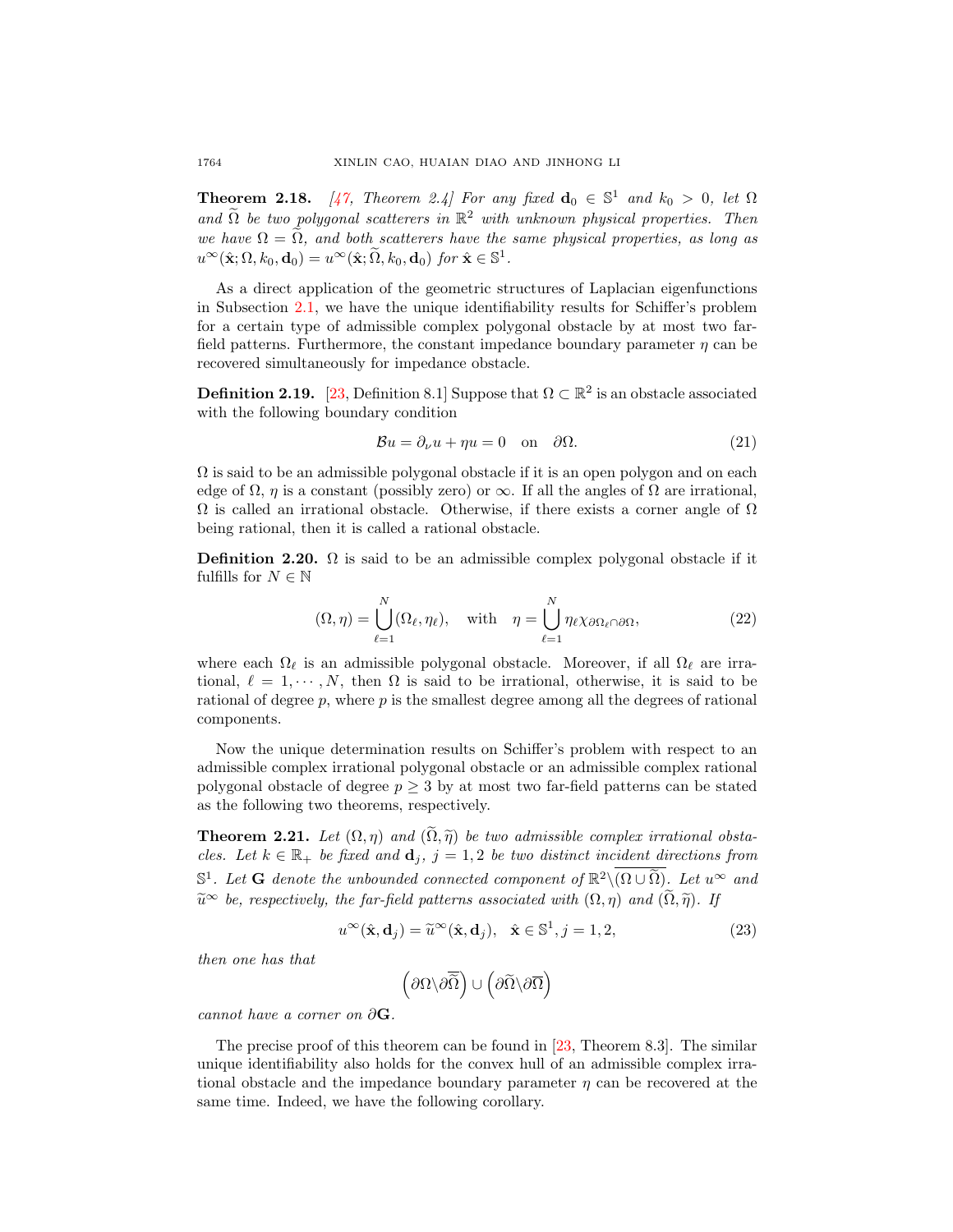<span id="page-12-1"></span>**Corollary 1.** Let  $(\Omega, \eta)$  and  $(\tilde{\Omega}, \tilde{\eta})$  be two admissible complex irrational obstacles. Let  $k \in \mathbb{R}_+$  be fixed and  $\mathbf{d}_j$ ,  $j = 1, 2$  be two distinct incident directions from  $\mathbb{S}^1$ . Let **G** denote the unbounded connected component of  $\mathbb{R}^2 \setminus (\Omega \cup \tilde{\Omega})$ . Let  $u^{\infty}$  and  $\tilde{u}^{\infty}$ be, respectively, the far-field patterns associated with  $(\Omega, \eta)$  and  $(\widetilde{\Omega}, \widetilde{\eta})$ . If

$$
u^{\infty}(\hat{\mathbf{x}}, \mathbf{d}_j) = \tilde{u}^{\infty}(\hat{\mathbf{x}}, \mathbf{d}_j), \quad \hat{\mathbf{x}} \in \mathbb{S}^1, j = 1, 2,
$$
\n(24)

then one has that

$$
\mathcal{CH}(\Omega) = \mathcal{CH}(\Omega) := \Sigma,\tag{25}
$$

and

$$
\eta = \widetilde{\eta} \quad on \quad \partial\Omega \cap \partial\widetilde{\Omega} \cap \partial\Sigma. \tag{26}
$$

The uniqueness of the impedance boundary parameter  $\eta$  can be proved by contradiction with the help of Holmgren uniqueness property.

For an admissible complex rational obstacle of degree  $p \geq 3$ , we have

<span id="page-12-0"></span>**Theorem 2.22.** Let  $(\Omega, \eta)$  be an admissible complex rational obstacle of degree  $p \geq 3$ . Let  $k \in \mathbb{R}_+$  be fixed and  $\mathbf{d}_j$ ,  $j = 1, 2$  be two distinct incident directions from  $\mathbb{S}^1$ . Set  $u_j(\mathbf{x}) = u(\mathbf{x}; k, \mathbf{d}_j)$  to be the total wave fields associated with  $(\Omega, \eta)$ and  $e^{ikx \cdot d_j}$ ,  $j = 1, 2$ , respectively. Recall that **G** denotes the unbounded connected component of  $\mathbb{R}^2 \setminus (\Omega \cup \widetilde{\Omega})$ . If the following condition is fulfilled,

$$
\mathcal{L}(u_2 \cdot \nabla u_1 - u_1 \cdot \nabla u_2) (\mathbf{x}_c) \neq 0, \tag{27}
$$

where  $\mathbf{x}_c$  is any vertex of  $\Omega$ , then then one has that

$$
\left(\partial\Omega\backslash\partial\overline{\hat\Omega}\right)\cup\left(\partial\widetilde\Omega\backslash\partial\overline{\Omega}\right)
$$

cannot have a corner on  $\partial G$ .

Theorem [2.22](#page-12-0) is based on the fact that the rational degree of an admissible complex rational polygonal obstacle is at least 2, which is a direct conclusion of theorem [2.3](#page-6-2) to theorem [2.12.](#page-8-2)

**Remark 1.** In [\(32\)](#page-13-0), for a function  $f \in L^2_{loc}(\mathbb{R}^2 \setminus \overline{\Omega})$ ,  $\mathcal{L}(f)$  is defined as

<span id="page-12-2"></span>
$$
\mathcal{L}(f)(\mathbf{x}_c) := \lim_{r \to +0} \frac{1}{|\Omega_r(\mathbf{x}_c)|} \int_{\Omega_r(\mathbf{x}_c)} f(\mathbf{x}) \, \mathrm{d}\mathbf{x},\tag{28}
$$

if the limit exists, where  $\Omega_r(\mathbf{x}_c) = B(\mathbf{x}_c, r) \cap \mathbb{R}^2 \setminus \overline{\Omega}$ ,  $r \in \mathbb{R}_+$ , with  $B(\mathbf{x}_c, r)$  being introduced in [\(11\)](#page-6-0). Indeed, from a practical point of view, this condition [\(32\)](#page-13-0) depends on the a-priori knowledge of the underlying obstacle as well as the choice of the incident waves. One can refer [\[23,](#page-27-4) Page 36] for more specific explanations.

Similar to Corollary [1,](#page-12-1) the unique determination of the convex hull of an admissible complex rational obstacle can also be derived, which is omitted.

The new approach developed in the proofs of Theorem [2.21](#page-11-1) and Theorem [2.22](#page-12-0) can uniformly tackle the unique determination for sound-soft, sound-hard and impedance obstacles by at most two far-field measurements and is completely local, which enables us to determine an impedance obstacle as well as its surface impedance by at most two far-field patterns.

It is the first time in the literature to present a systematic study of the intriguing connections between the vanishing orders of Laplacian eigenfunctions and the intersecting angles of their nodal/generalized singular lines. The unique identifiability for the impedance or generalized impedance cases in Theorem [2.21](#page-11-1) and [2.22](#page-12-0) has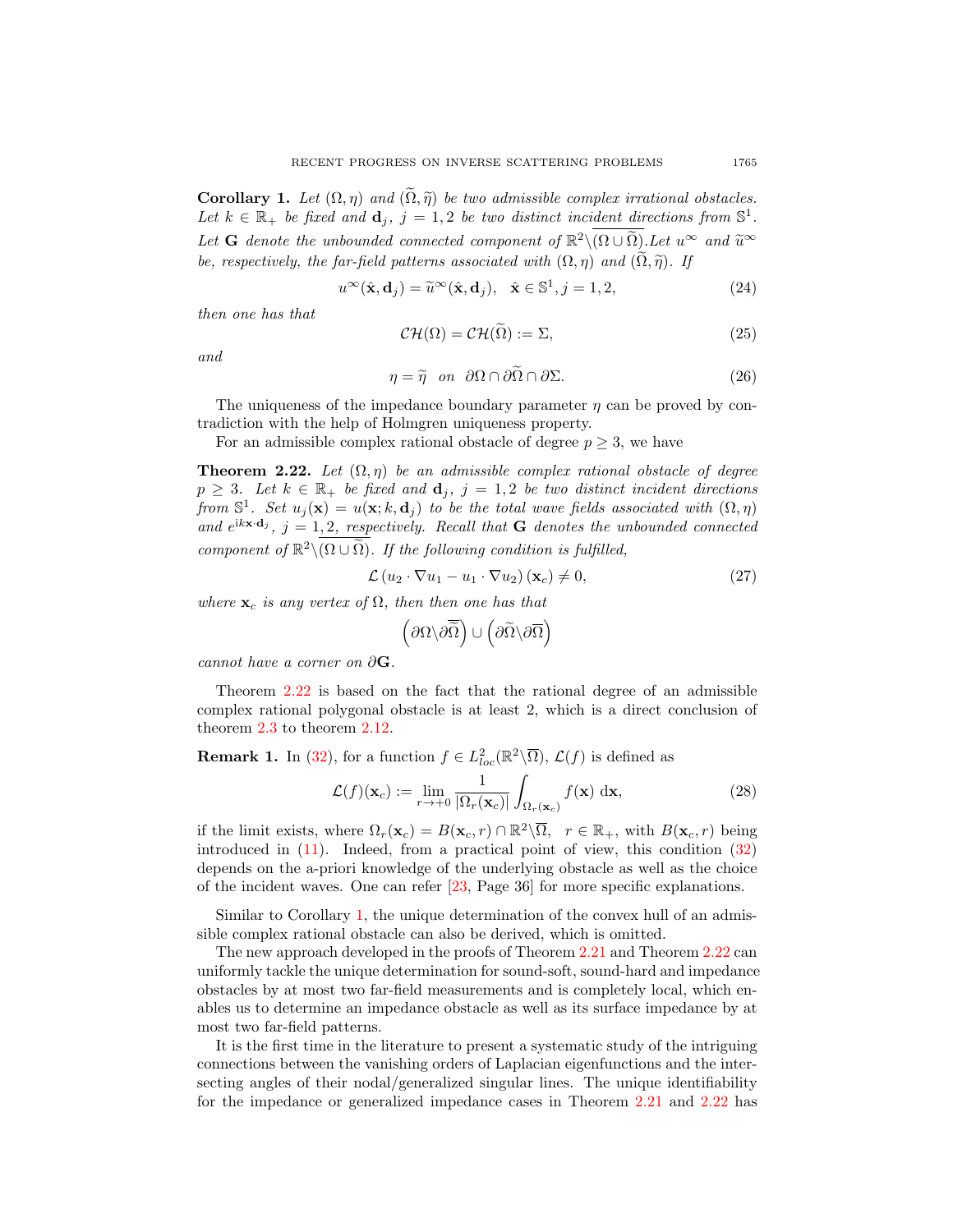been an open problem for a long time. Therefore, these results should be truly original and of significant interest in the spectral theory of Laplacian eigenfunctions and also Schiffer's problem for inverse obstacle scattering problems.

As an extension of [\[23\]](#page-27-4), two of the authors [\[24\]](#page-27-5) further investigated in  $\mathbb{R}^3$  the analytic behaviours of Laplacian eigenfunctions at places where nodal or generalized singular planes intersect. The relevant geometric setup is more complicated, where an edge corner intersected by two planes and a vertex corner intersected by at least three planes are considered respectively. Precisely speaking, the vanishing order of Laplacian eigenfunctions at an edge corner is related to the rationality of the intersecting angle similar to the two-dimensional case and the vertex corner case is related to the intersecting angle as well as the intrinsic properties of the Legendre polynomails. An important and direct application of these vanishing results is the unique identifiability for determining the scatterer and the surface impedance parameter (for impedance obstacle) by at most two far-field measurements. To avoid repetation, we skip the detailed analyses for the vanishing order of Laplacian eigenfunctions in [\[24,](#page-27-5) Section 2 and 3] at edge corners and vertex corners, respectively. But we present the unique determination results for sound-soft, sound-hard and impedance obstacles in a uniform way in the following theorem. In particular, for impedance obstacles, the corresponding surface parameter can be recovered simultaneously.

The definition for an admissible polyhedral obstacle is quite different from that of two-dimensional case due to the more complicated geometric formulation. We refer to [\[24,](#page-27-5) Definition 6.1] for the rigorous statements.

Similar to the two-dimensional case, we separately have the unique determination for an admissible complex irraitonal polyhedral obstacle and an admissible complex rational polyhedral obstacle of degree  $p \geq 3$  in the following two therorems.

<span id="page-13-1"></span>**Theorem 2.23.** Consider a fixed  $k \in \mathbb{R}_+$ , and two distinct incident directions  $\mathbf{d}_1$  and  $\mathbf{d}_2$  from  $\mathbb{S}^2$ . Let  $(\Omega, \eta)$  and  $(\widetilde{\Omega}, \widetilde{\eta})$  be two admissible complex irrational<br>obstacles with  $\mathbb{R}^{\infty}$  and  $\widetilde{\mathbb{R}}^{\infty}$  being their corresponding for field patterns and  $\mathbf{C}$  obstacles, with  $u^{\infty}$  and  $\widetilde{u}^{\infty}$  being their corresponding far-field patterns and **G** being the unbounded connected component of  $\mathbb{R}^3 \setminus (\Omega \cup \tilde{\Omega})$ . If  $u^{\infty}$  and  $\tilde{u}^{\infty}$  are the same in the same that the sense that

$$
u^{\infty}(\hat{\mathbf{x}}; k, \mathbf{d}_j) = \widetilde{u}^{\infty}(\hat{\mathbf{x}}; k, \mathbf{d}_j), \text{ for } j = 1, 2 \text{ and all } \hat{\mathbf{x}} \in \mathbb{S}^2,
$$
 (29)

then  $(\partial \Omega \backslash \partial \Omega) \bigcup (\partial \Omega \backslash \partial \overline{\Omega})$  cannot possess a vertex corner on  $\partial G$ . Moreover,

$$
\eta = \widetilde{\eta} \quad on \quad \partial\Omega \cap \partial\Omega. \tag{30}
$$

<span id="page-13-2"></span>**Theorem 2.24.** Consider a fixed  $k \in \mathbb{R}_+$ , and two distinct incident directions  $\mathbf{d}_1$ and  $\mathbf{d}_2$  from  $\mathbb{S}^2$ . Let  $(\Omega, \eta)$  and  $(\widetilde{\Omega}, \widetilde{\eta})$  be two admissible complex rational obstacles of degree  $p \geq 3$ , with  $u_i(\mathbf{x}) := u(\mathbf{x}; k, \mathbf{d}_i)$  and  $\tilde{u}_i := \tilde{u}(\mathbf{x}; k, \mathbf{d}_i)$  being their corresponding total wave fields associated with the incident field  $e^{i k \mathbf{x} \cdot \mathbf{d}_j}$ , and  $u^{\infty}(\hat{\mathbf{x}}; k, \mathbf{d}_j)$ and  $\widetilde{u}^{\infty}(\hat{\mathbf{x}}; k, \mathbf{d}_j)$  being their corresponding far-field patterns for  $j = 1, 2$ . We further write G for the unbounded connected component of  $\mathbb{R}^3 \setminus (\Omega \cup \widetilde{\Omega})$ . Then the set  $(\partial\Omega\setminus\partial\widetilde{\Omega})\cup(\partial\widetilde{\Omega}\setminus\partial\overline{\Omega})$  can not possess a vertex corner on  $\partial\mathbf{G}$ , if the following conditions are satisfied:

$$
u_j^{\infty}(\hat{\mathbf{x}}; k, \mathbf{d}_j) = \widetilde{u}_j^{\infty}(\hat{\mathbf{x}}; k, \mathbf{d}_j), \quad \hat{\mathbf{x}} \in \mathbb{S}^2, j = 1, 2,
$$
\n(31)

<span id="page-13-0"></span> $\mathcal{L}(u_2 \cdot \nabla u_1 - u_1 \cdot \nabla u_2)(\mathbf{x}_c) \neq 0$  and  $\mathcal{L}(\widetilde{u}_2 \cdot \nabla \widetilde{u}_1 - \widetilde{u}_1 \cdot \nabla \widetilde{u}_2)(\mathbf{x}_c) \neq 0$  (32) for all vertices  $\mathbf{x}_c$  of  $\Omega$ , where  $\mathcal L$  is defined in [\(28\)](#page-12-2).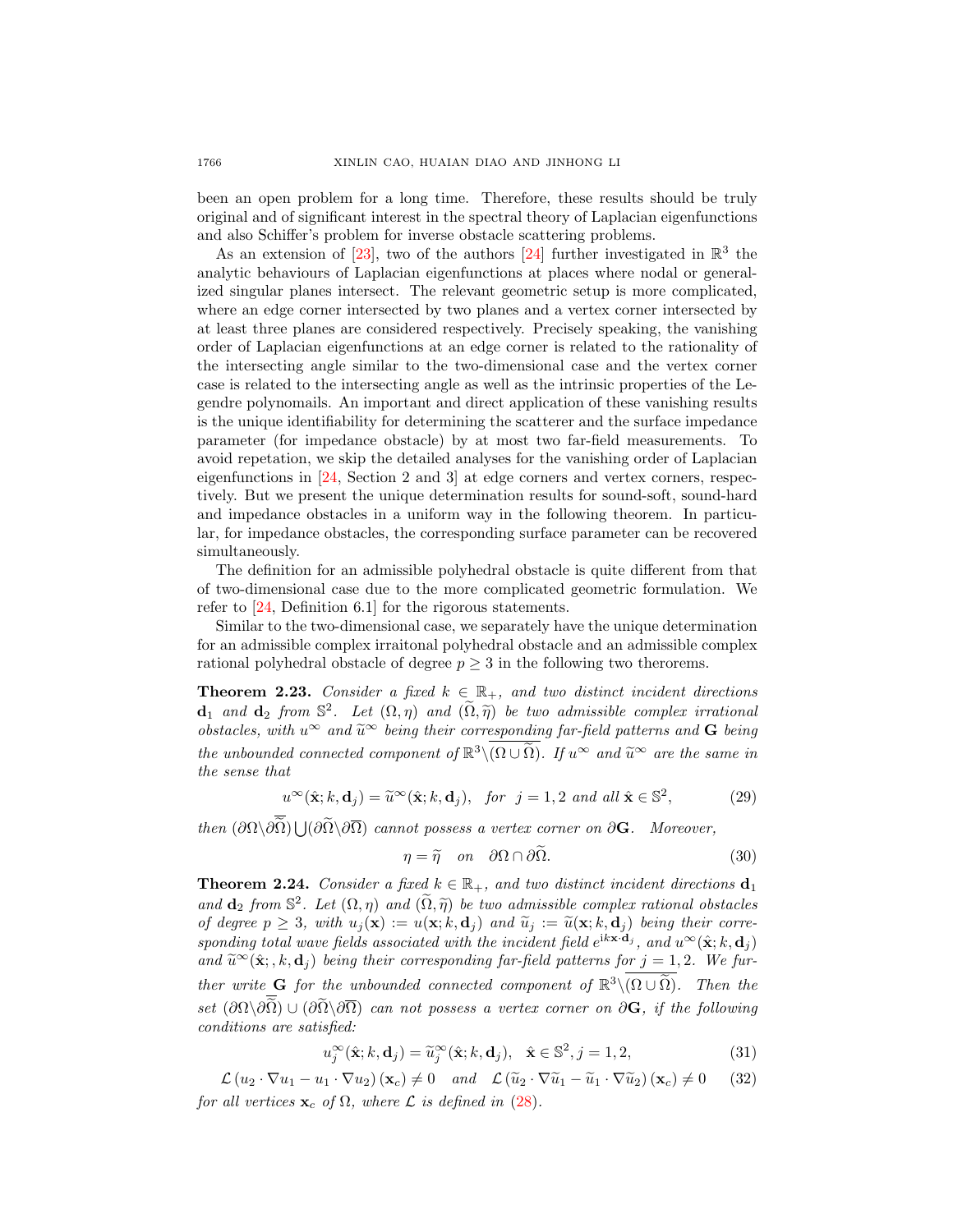The main proofs of Theorem [2.23](#page-13-1) and Theorem [2.24](#page-13-2) are similar to the corresponding two-dimensional case, one can also refer [\[24,](#page-27-5) Section 6] for detailed analyses.

We would like to emphasize that the unique identifiability results as well as the corresponding argument in both  $\mathbb{R}^2$  and  $\mathbb{R}^3$  are "localized" around the corner by utilizing the spectral results for Laplacian eigenfunctions. This indeed provides a completely new and effective approach in studying inverse scattering problems.

<span id="page-14-0"></span>3. Inverse medium scattering problems. As mentioned in the introduction, there are quite a lot of studies concerning the unique identifiability on the inverse medium scattering problems with the penetrable scatterers in the inhomogeneous medium, which shall be focused on the case that the support of the medium parameter is of polygonal or polyhedral geometry in this section. Before that, we first review some recent progress on geometrical structures of transmission eigenfunctions to [\(35\)](#page-15-0), which have important applications in unique determinations by a single far-field pattern in the inverse medium problems.

3.1. Recent progress on geometrical structures of transmission eigenfunctions. The interior transmission eigenvalue problem was first introduced by A. Kirsch [\[37\]](#page-28-13) in 1986. The theoretical studies on interior transmission eigenvalue problems are of significant interest in the inverse medium scattering problems. An important application is to the invisibility phenomenon. The first quantitive result on the intrinsic properties of transmission eigenfunctions was studied by Blåsten and Liu in [\[11\]](#page-27-11). They rigorously investigated the vanishing properties of the interior transmission eigenfunctions at a corner whose angle is less than  $\pi$  by establishing a quantitive lower bound associated with incident Herglotz waves. Compared with the study for eigenvalues, the analyses concerning eigenfunctions are more difficult and still remain to be a fascinating topic. Later, in  $[9]$ , it was further numerically investigated that the transmission eigenfunctions vanish near a corner whose angle is less than  $\pi$ , whereas the transmission eigenfunctions would localize at a corner whose angle is larger than  $\pi$ . Under the  $H^2$ -regularity on the transmission eigenfunctions, Blåsten  $[8]$  proved that the the transmission eigenfunctions must vanish at the corner point if the corner is not degenerated.

The mathematical argument in  $[11]$  is indirect which connects the vanishing property of the interior transmission eigenfunctions with the stability of a certain wave scattering problem with respect to variation of the wave field at the corner point. The main results in [\[11\]](#page-27-11) can be summarized by

**Theorem 3.1.** [\[11,](#page-27-11) Theorem 3.2] Let  $n \in \{2,3\}$  and  $V = \phi \chi_{\Omega}$ , where  $\phi(\mathbf{x})$  is a Hölder-continuous function in  $\mathbb{R}^n$  and  $\Omega$  is a convex polygon in  $\mathbb{R}^2$  or a cuboid in  $\mathbb{R}^3$ . Assume that  $k > 0$  is a transmission eigenvalue and the corresponding transmission eigenfunctions  $v, w \in L^2(\Omega)$  satisfying [\(8\)](#page-4-0). If v can be approximated in the  $L^2$ -norm by a sequence of Herglotz waves  $v_j$  defined by

<span id="page-14-1"></span>
$$
v_j(\mathbf{x}) = \int_{\mathbb{S}^{n-1}} e^{ik\xi \cdot \mathbf{x}} g_j(\xi) d\sigma(\xi), \quad \xi \in \mathbb{S}^{n-1}, \quad \mathbf{x} \in \mathbb{R}^n.
$$
 (33)

satisfying one of the following two assumptions

- (a) the kernel  $g_j \in L^2(\mathbb{S}^{n-1})$  is uniformly bounded,
- (b) the Herglotz waves  $v_j$  and its kernel  $g_j$  fulfill that

$$
||v - v_j||_{L^2(\Omega)} \le e^{-j}, \quad ||g_j||_{L^2(\mathbb{S}^{n-1})} \le C(\ln j)^{\beta}, \tag{34}
$$

where the constants  $C > 0$  and  $0 < \beta < 1/(2n + 8)$ ,  $(n = 2, 3)$ ,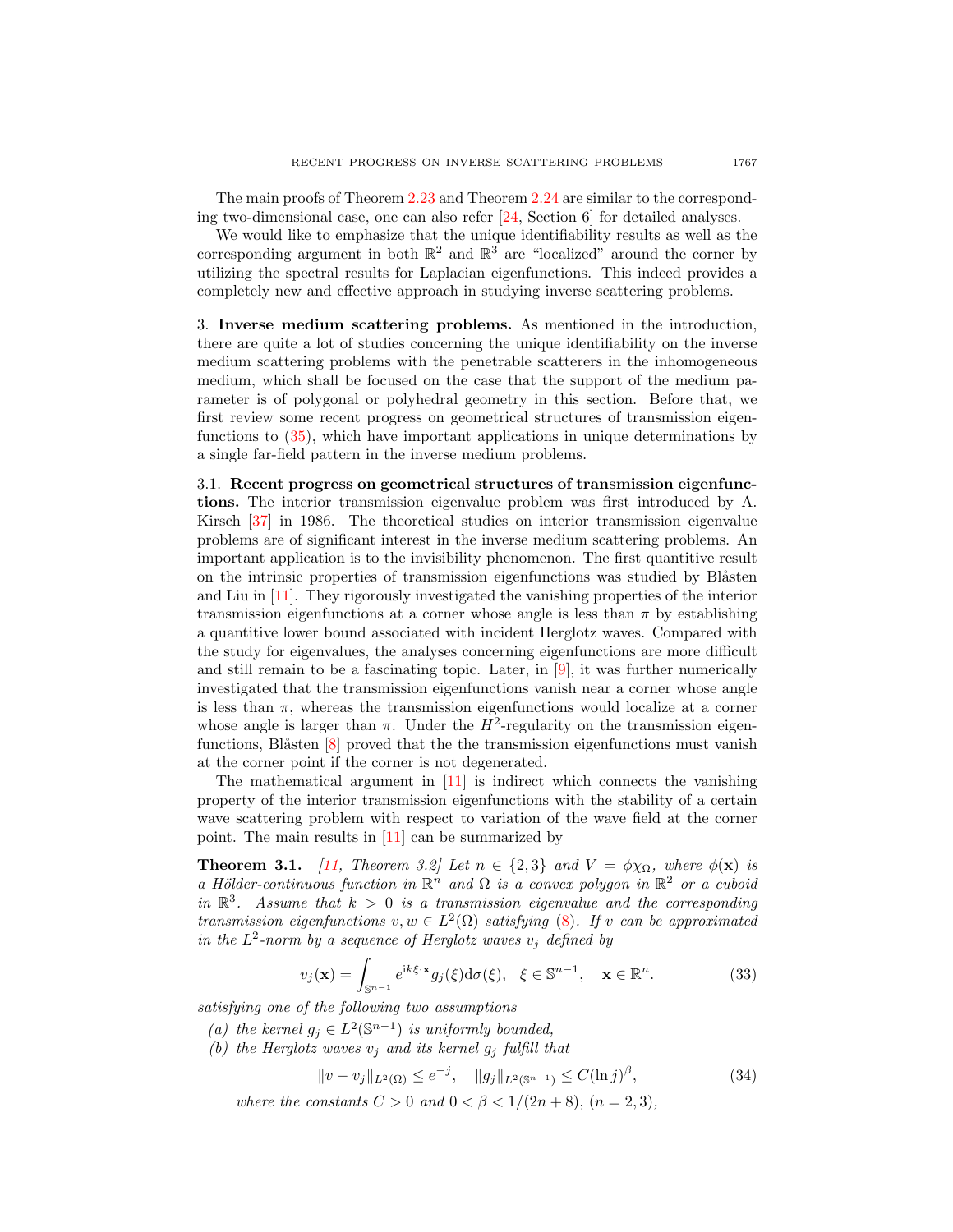then

<span id="page-15-0"></span>
$$
\lim_{\rho \to 0} \frac{1}{m(B(\mathbf{x}_c, r) \cap \Omega)} \int_{B(\mathbf{x}_c, r) \cap \Omega} |v(\mathbf{x})| d\mathbf{x} = 0,
$$

where  $m(B(\mathbf{x}_c, r) \cap \Omega)$  is the measure of  $B(\mathbf{x}_c, r) \cap \Omega$ ,  $\mathbf{x}_c$  is any vertex of  $\Omega$  such that  $\phi(\mathbf{x}_c) \neq 0$ .

Blåsten [\[8\]](#page-27-18) utilized an energy identity from the enclosure method and constructed a new type of planar complex geometrical optics solution whose logarithm is a branch of the square root to reveal that the transmission eigenfunction  $v$  to  $(35)$ must vanish at the corner point in  $\mathbb{R}^2$  or an edge corner point  $\mathbf{x}_c$  in  $\mathbb{R}^3$  if v is Hölder-continuous at  $\mathbf{x}_c$  and  $V(\mathbf{x}_c) \neq 0$ . Indeed, it is stated that

**Theorem 3.2.** [\[8,](#page-27-18) Theorem 4.2] Let  $n \in \{2,3\}$  and  $\Omega$  be bounded domain in  $\mathbb{R}^n$ . Let  $V \in L^{\infty}(\Omega)$ . Assume that  $k > 0$  is a transmission eigenvalue and the corresponding transmission eigenfunctions  $v, w \in L^2(\Omega)$  satisfying [\(8\)](#page-4-0). Let  $\mathbf{x}_c$  be any vertex or edge point of  $\Omega$  such that V is  $C^{\alpha}$  smooth near  $\mathbf{x}_c$ . If v or w is  $H^2$ -smooth in a neighborhood of  $\mathbf{x}_c$  in  $\Omega$ , then  $v(\mathbf{x}_c) = w(\mathbf{x}_c) = 0$  if  $V(\mathbf{x}_c) \neq 0$ .

In  $[13]$ , Blåsten and Liu further extended their results on geometric structures of transmission eigenfunctions at corners intersected by line segments to the corners with curvature. Roughly speaking, they established a relationship among the value of transmission eigenfunctions, the diameter of the domain and the underlying refractive index, which yields that the interior transmission eigenfunctions must be nearly vanishing at a high-curvature point on the boundary. These new findings significantly relaxed the dependence on the geometry of the scatterer (smallness assumption) but focus on local structures, which are more practicle and interesting. The main theoretical results on the vanishing properties of transmission eigenfunctions at high-curvature point can be seen in [\[13,](#page-27-19) Section 3] and one can also refer to [\[13,](#page-27-19) Section 4] for the uniqueness results for the inverse scattering problem associated with the high curvature geometry of the underlying obstacle.

Consider the following interior transmission eigenvalue problem with a conductive boundary condition for  $v, w \in H^1(\Omega)$ ,

$$
\begin{cases}\n\Delta w + k^2 (1 + V) w = 0 & \text{in } \Omega, \\
\Delta v + k^2 v = 0 & \text{in } \Omega, \\
w = v, \ \partial_\nu v + \eta v = \partial_\nu w & \text{on } \partial \Omega,\n\end{cases}
$$
\n(35)

where  $\Omega$  is a bounded Lipschitz domain in  $\mathbb{R}^n$ ,  $n = 2, 3, V \in L^{\infty}(\Omega)$  and  $\eta \in$  $L^{\infty}(\partial\Omega)$ ,  $\nu \in \mathbb{S}^{n-1}$  signifies the exterior unit normal vector to  $\partial\Omega$ . If for a certain  $k \in \mathbb{R}_+$ , there exists a pair of nontrivial solutions  $(v, w) \in H^1(\Omega) \times H^1(\Omega)$  to [\(35\)](#page-15-0), then k is called a conductive transmission eigenvalue and  $(v, w)$  is referred to as the corresponding pair of conductive transmission eigenfunctions. Especially, when  $\eta \equiv 0$ , [\(35\)](#page-15-0) degenerates to be [\(8\)](#page-4-0).

The geometric properties studied in [\[11\]](#page-27-11) are significantly generalized in a recent paper [\[30\]](#page-28-12) concerning the geometric structures of conductive transmission eigenfunctions to [\(35\)](#page-15-0). Roughly speaking, the results are extended in the following three aspects. First, the conductive transmission eigenfunctions include the interior transmission eigenfunctions as a special case. The geometric structures established for the conductive transmission eigenfunctions in  $[30]$  include the results in  $[11]$  as a special case. Second, the vanishing property of the conductive transmission eigenfunctions is established for any corner as long as the corner singularity is not degenerate. Third, the regularity requirements on the interior transmission eigenfunctions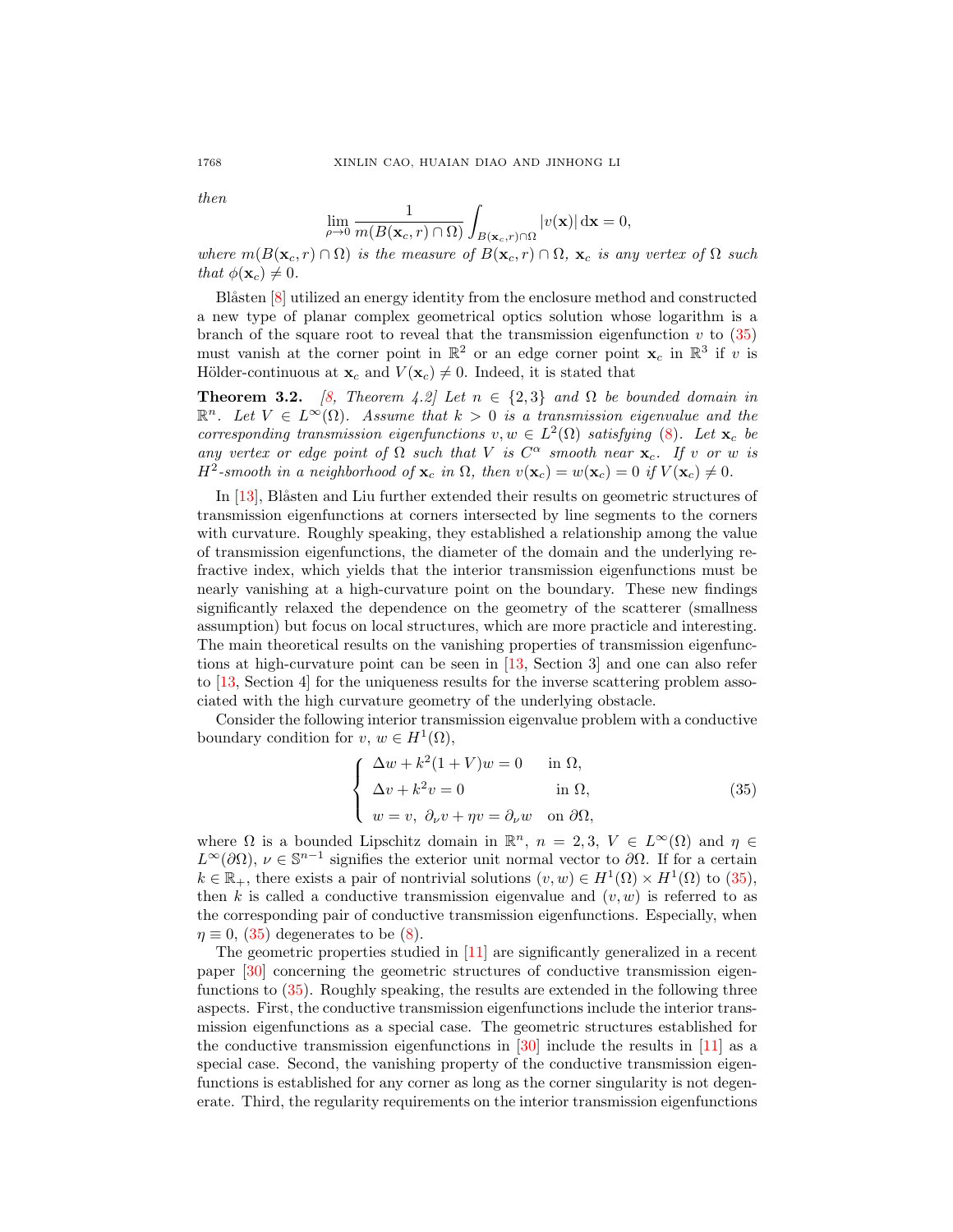in [\[11\]](#page-27-11) are significantly relaxed for the conductive transmission eigenfunctions. Furthermore, geometrical structures have practical and important applications in the inverse medium problems. In the following, we review the intriguing discoveries regarding the geometric properties of conductive transmission eigenfunctions in  $\mathbb{R}^2$ as well as a unique identification for the polygonal conductive obstacle by a single far-field measurement. The argument for the three-dimensional case follows a similar approach to the two-dimensional case with the help of the dimension reduction operator, hence we skip the details. However, we would like to point out that the corresponding analyses in  $\mathbb{R}^3$  are much more tedious and one can refer to [\[30,](#page-28-12) Section 3] for more discussions.

In order to present main results on the geometric properties of the conductive transmission eigenfunctions, which shall play a critical role in the unique identifiability for the conductive scatterer, we first introduce the following notations. Denote  $B_h(\mathbf{x})$  by an open ball of radius  $h \in \mathbb{R}_+$  and centered at **x** and  $W_{\mathbf{x}_c}(\theta_W)$  is an open sector in  $\mathbb{R}^2$  with the vertex  $\mathbf{x}_c$  and the open angle  $\theta_W$ .

Then the main theorems in [\[30\]](#page-28-12) concerning the vanishing properties of conductive transmission eigenfunctions can be summarized as follows.

<span id="page-16-1"></span>**Theorem 3.3.** [\[30,](#page-28-12) Theorem 2.1] Let  $v \in H^1(\Omega)$  and  $w \in H^1(\Omega)$  be a pair of eigenfunctions to [\(35\)](#page-15-0) associated with  $k \in \mathbb{R}_+$ . Assume that the Lipschitz domain  $\Omega \subset \mathbb{R}^2$  contains a corner  $\Omega \cap B_R(\mathbf{x}_c) = \Omega \cap W_{\mathbf{x}_c}(\theta_W)$ , where  $\mathbf{x}_c$  is the vertex of  $\Omega \cap W_{\mathbf{x}_c}(\theta_W)$  and  $R > 0$ . Moreover, there exits a sufficiently small neighbourhood  $S_h(\mathbf{x}_c) = \Omega \cap B_h(\mathbf{x}_c) = \Omega \cap W_{\mathbf{x}_c}(\theta_W)$  (i.e.  $h > 0$  is sufficiently small) of  $\mathbf{x}_c$  in  $\Omega$ , where

$$
\Gamma_h^{\pm}(\mathbf{x}_c) := \partial W_{\mathbf{x}_c}(\theta_W) \cap B_h(\mathbf{x}_c), \quad \Sigma_{\Lambda_h}(\mathbf{x}_c) := S_h(\mathbf{x}_c) \setminus S_{h/2}(\mathbf{x}_c), \nS_{h/2}(\mathbf{x}_c) := \Omega \cap B_{h/2}(\mathbf{x}_c) = \Omega \cap W_{\mathbf{x}_c}(\theta_W),
$$
\n(36)

<span id="page-16-0"></span>such that  $qw \in C^{\alpha}(\overline{S_h(\mathbf{x}_c)})$  with  $q := 1 + V$  and  $\eta \in C^{\alpha}(\overline{\Gamma_h^{\pm}(\mathbf{x}_c)})$  for  $0 < \alpha < 1$ , and  $v - w \in H^2(\Sigma_{\Lambda_h}(\mathbf{x}_c))$ . If the following conditions are fulfilled:

(a) the transmission eigenfunction v can be approximated in  $H^1(S_h)$  by the Herglotz functions  $v_j$ ,  $j = 1, 2, \ldots$ , with kernels  $g_j$  satisfying

$$
||v - v_j||_{H^1(S_h)} \le j^{-1-\Upsilon}, \quad ||g_j||_{L^2(\mathbb{S}^1)} \le Cj^{\varrho}, \tag{37}
$$

for some constants  $C > 0$ ,  $\Upsilon > 0$  and  $0 < \varrho < 1$ , where  $v_i$  is defined in [\(33\)](#page-14-1); (b) the function  $\eta(\mathbf{x})$  doest not vanish at the corner, i.e.,

$$
\eta(\mathbf{x}_c) \neq 0,\tag{38}
$$

(c) the open angle of the open sector  $W_{\mathbf{x}_c}(\theta_W)$  satisfy

$$
\theta_W \neq \pi,\tag{39}
$$

then one has

$$
\lim_{\rho \to +0} \frac{1}{m(B_{\rho}(\mathbf{x}_c) \cap \Omega)} \int_{B_{\rho}(\mathbf{x}_c) \cap \Omega} |v(\mathbf{x})| d\mathbf{x} = 0,
$$
\n(40)

where  $m(B_\rho(\mathbf{x}_c) \cap \Omega)$  is the area of  $B_\rho(\mathbf{x}_c) \cap \Omega$ .

The proof of this theorem is based on microlocal analysis combining with the specific complex geometrical optics solutions introduced in [\[8\]](#page-27-18).

If stronger regularity conditions can be fulfilled by the conductive transmission eigenfunction  $v$  to  $(35)$ , it is apparent to have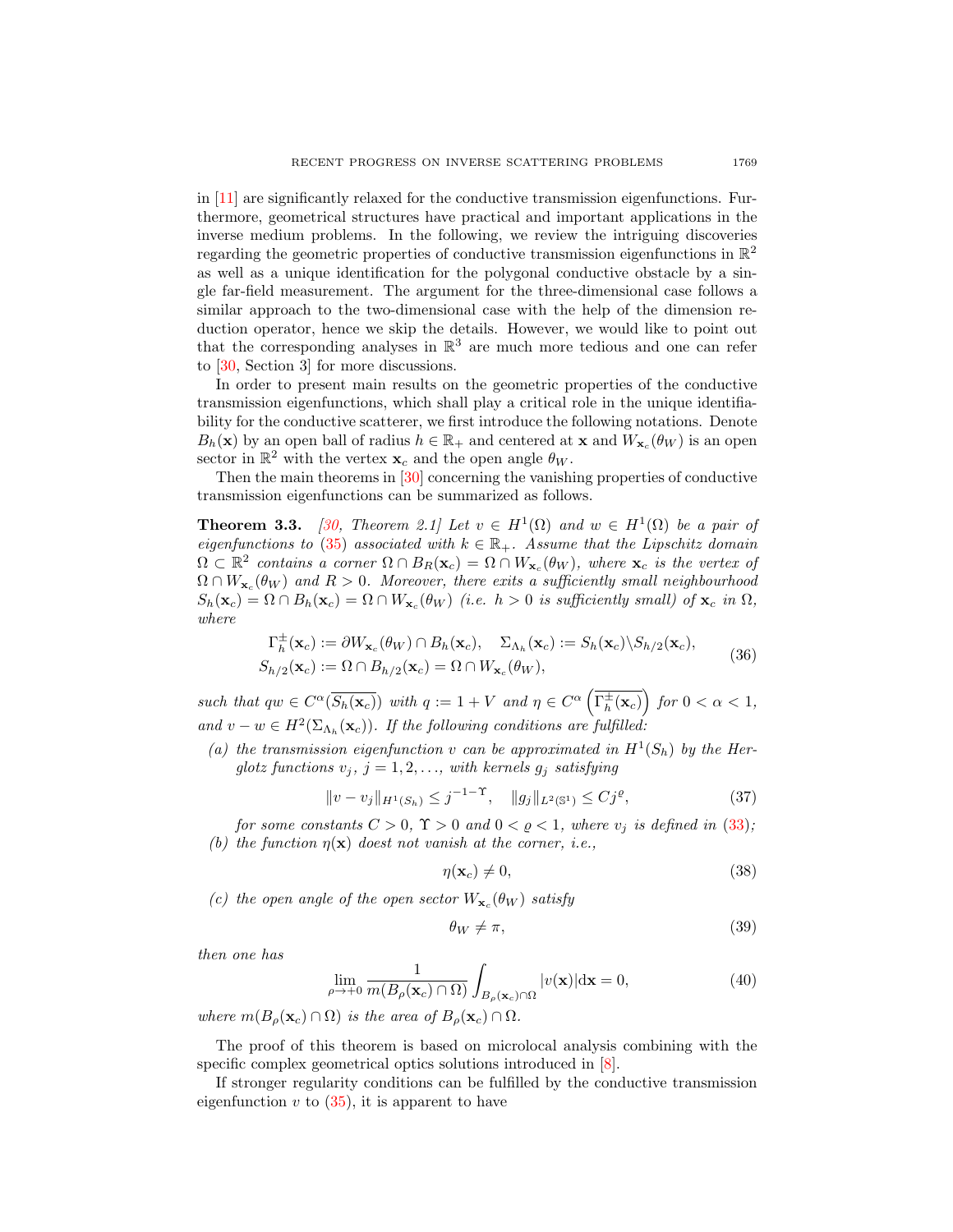<span id="page-17-2"></span>**Theorem 3.4.** [\[30,](#page-28-12) Theorem 2.2] Let  $v \in H^2(\Omega)$  and  $w \in H^1(\Omega)$  be eigenfunctions to [\(35\)](#page-15-0). Assume that the Lipschitz domain  $\Omega \subset \mathbb{R}^2$  contains a corner  $\Omega \cap B_R(\mathbf{x}_c) =$  $\Omega \cap W_{\mathbf{x}_c}(\theta_W)$ , where  $\mathbf{x}_c$  is the vertex of  $\Omega \cap W_{\mathbf{x}_c}(\theta_W)$  and  $R > 0$ . Moreover, there exits a sufficiently small neighbourhood  $S_h(\mathbf{x}_c) = \Omega \cap B_h(\mathbf{x}_c) = \Omega \cap W_{\mathbf{x}_c}(\theta_W)$  (i.e.  $h > 0$  is sufficiently small) of  $\mathbf{x}_c$  in  $\Omega$  such that  $qw \in C^{\alpha}(\overline{S_h(\mathbf{x}_c)})$  with  $q := 1 + V$ and  $\eta \in C^{\alpha}\left(\overline{\Gamma_h^{\pm}(\mathbf{x}_c)}\right)$  for  $0 < \alpha < 1$ , and  $v - w \in H^2(\Sigma_{\Lambda_h}(\mathbf{x}_c))$ , where  $\Gamma_h^{\pm}(\mathbf{x}_c)$  and  $\Sigma_{\Lambda_h}(\mathbf{x}_c)$  are defined in [\(36\)](#page-16-0). Under the following assumptions:

(a) the function  $\eta(\mathbf{x})$  doest not vanish at the corner, i.e.,

$$
\eta(\mathbf{x}_c) \neq 0,\tag{41}
$$

(b) the open angle of the open sector  $W_{\mathbf{x}_c}(\theta_W)$  satisfy

<span id="page-17-0"></span> $\theta_W \neq \pi$ ,

then we have  $v(\mathbf{x}_c) = w(\mathbf{x}_c) = 0$ .

3.2. Unique recovery results for inverse medium problems. Consider the following medium scattering system for  $u \in H^1_{loc}(\mathbb{R}^n)$  in a bounded domain  $\Omega \subset \mathbb{R}^n$ :

$$
\begin{cases}\n\Delta u^{-} + k^{2}(1 + V)u^{-} = 0 & \text{in } \Omega, \\
\Delta u^{+} + k^{2}u^{+} = 0 & \text{in } \mathbb{R}^{n}\backslash\Omega, \\
u^{+} = u^{-}, \quad \partial_{\nu}u^{+} = \partial_{\nu}u^{-} & \text{on } \partial\Omega, \\
u^{+} = u^{i} + u^{s} & \text{in } \mathbb{R}^{n}\backslash\Omega, \\
\lim_{r \to \infty} r^{(n-1)/2}(\partial_{r}u^{s} - iku^{s}) = 0, \quad r = |\mathbf{x}|,\n\end{cases}
$$
\n(42)

where  $u^i = u^i = e^{i k \mathbf{x} \cdot \mathbf{d}}$  is the incident wave, V denotes the material parameter or potential of an inhomogeneous acoustic medium supported in  $\Omega$ , and the last equation of [\(42\)](#page-17-0) is the Sommerfield radiation condition which ensures the outgoing nature of the scattered wave  $u^s$ .

The Sommerfeld radiation condition in [\(42\)](#page-17-0) implies that the asymptotic expan-sion [\(5\)](#page-2-2) still holds with the far-field pattern  $u^{\infty}(\hat{\mathbf{x}}; u^i)$  for all  $\hat{\mathbf{x}} := \mathbf{x}/|\mathbf{x}| \in \mathbb{S}^{n-1}$ . The inverse problem associated with [\(42\)](#page-17-0) is to recover V by the knowledge of  $u^{\infty}(\hat{\mathbf{x}}; u^i)$ . Blåsten and Liu first established the unique identifiability results by single far-field pattern for [\(42\)](#page-17-0) when the support of V fulfills certain polyhedral cell and nest geometry; see [\[12,](#page-27-8) Section 2].

Consider the scattering problem [\(42\)](#page-17-0) with a piecewise constant refractive index

<span id="page-17-3"></span>
$$
V := \sum_{\ell} V_{\ell} \chi_{\Sigma_{\ell}}, \quad \overline{\Omega} = \bigcup_{\ell} \overline{\Sigma_{\ell}}, \quad \ell \in \mathbb{N}, \tag{43}
$$

where  $V_{\ell} \in \mathbb{C}$  are constants and  $\Sigma_{\ell} \subset \mathbb{R}^n$  are mutually disjoint bounded open subsets.

<span id="page-17-1"></span>**Definition 3.5.** [\[12,](#page-27-8) Definition 2.1] An admissible cell  $\Sigma \subset \mathbb{R}^n$  is a bounded open convex polytope, i.e. a polygon in  $\mathbb{R}^2$  and a polyhedron in  $\mathbb{R}^3$ .

Based on Definition [3.5,](#page-17-1) in the following two definitions, the polyheral cell and nest geometry are defined, respectively.

**Definition 3.6.** [\[12,](#page-27-8) Definition 2.2] For  $\ell \in \mathbb{N}$  let each of  $\Sigma_{\ell} \subset \mathbb{R}^n$  be an admissible cell or the empty set,  $\cup_{\ell} \overline{\Sigma_{\ell}}$  is simply connected, bounded and  $\Sigma_{\ell} \cap \Sigma_{k} = \emptyset$  if  $\ell \neq k$ .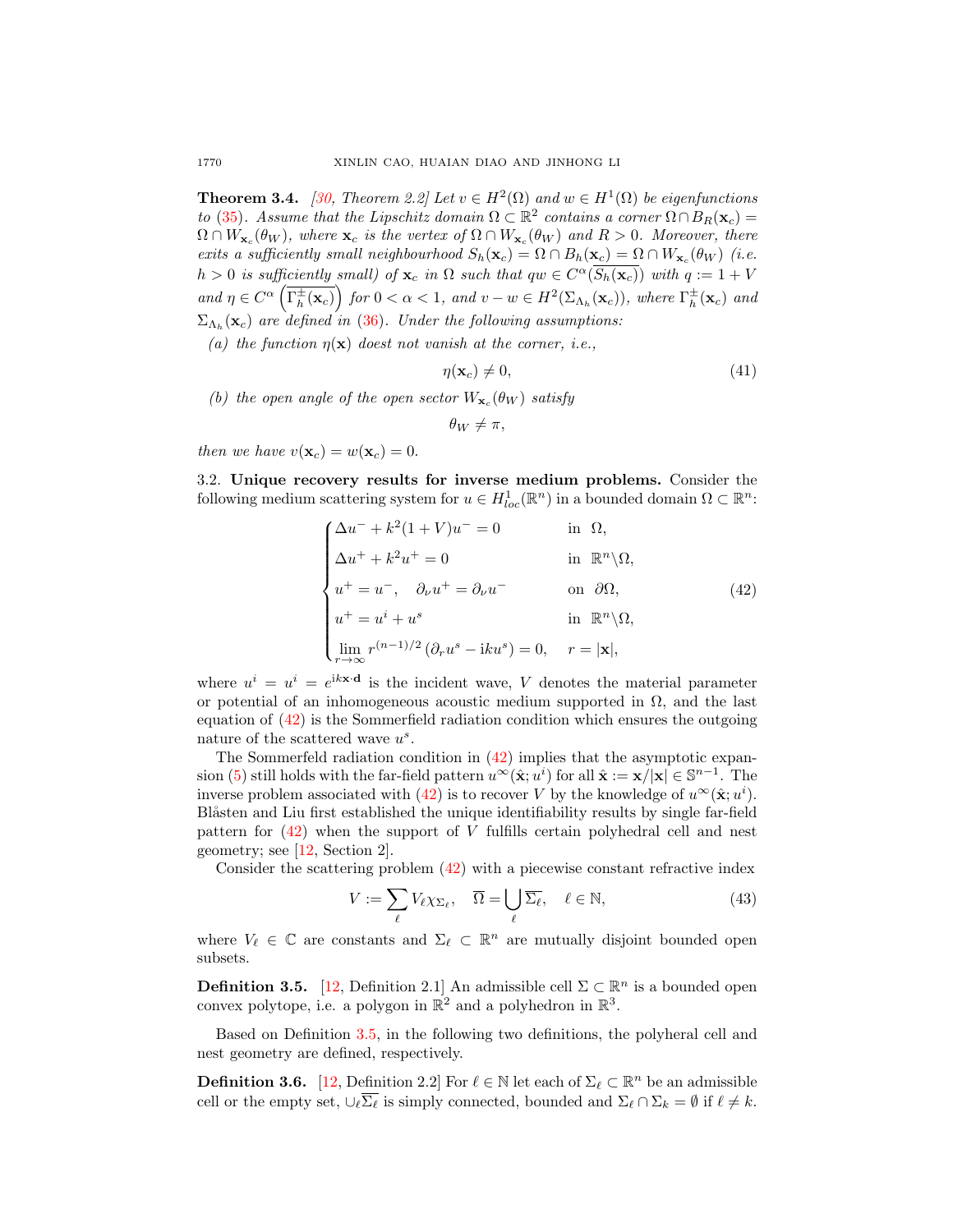A bounded potential  $V \in L^{\infty}(\mathbb{R}^n)$  is said to be *piecewise constant with polyhedral* cell geometry if

1. there are constants  $V_{\ell} \in \mathbb{C}$  such that

$$
V(\mathbf{x}) = \sum_{\ell=1}^{\infty} V_{\ell} \chi_{\Sigma_{\ell}}(\mathbf{x}),
$$

with  $V_\ell = 0$  if  $\Sigma_\ell = \emptyset$ , and

2. each  $\Sigma_{\ell} \neq \emptyset$  has a vertex that can be connected to infinity by a path that stays distance  $d \geq d_0 > 0$  from any  $\Sigma_k$  with  $k > \ell$ .

<span id="page-18-3"></span>**Definition 3.7.** [\[12,](#page-27-8) Definition 2.4] For  $\ell \in \mathbb{N}$ , let each of  $\Sigma_{\ell} \subset \mathbb{R}^n$  be an admissible cell or the empty set, and

$$
\Sigma_{\ell} \supset \Sigma_{\ell+1}.
$$

A bounded potential  $V \in L^{\infty}(\mathbb{R}^n)$  is said to be *piecewise constant with polyhedral* nested geometry if there are constants  $V_\ell \in \mathbb{C}$ , with  $V_1 \neq 0$ ,  $V_{\ell+1} \neq V_\ell$  such that

$$
V(\mathbf{x}) = \sum_{\ell=1}^{\infty} V_{\ell} \chi_{U_{\ell}}(\mathbf{x})
$$

where  $U_{\ell} := \Sigma_{\ell} \setminus \overline{\Sigma_{\ell+1}}$ .

Blåsten and Liu also introduced a more general case that the potential  $V$  is of Hölder continuous at the corner. The corresponding definition for the admissible potential can be described by

<span id="page-18-4"></span>**Definition 3.8.** [\[12,](#page-27-8) Definition 2.4] A potential  $V \in L^{\infty}$  is a non-constant admissible potential if there is an admissible cell  $\Sigma \subset \mathbb{R}^n$  and bounded function  $\psi \in L^\infty(\mathbb{R}^n)$ such that  $V = \chi_{\Sigma} \psi$ . Moreover we require that  $\psi$  be Hölder  $C^{\alpha}$ -continuous in a neighbourhood of each of the vertices of  $\Sigma$  with  $\alpha > 0$  in 2D and  $\alpha > 1/4$  in 3D. Finally, the function  $\psi$  must not vanish at any of the vertices.

Blåsten and Liu presented the main uniqueness results for the refractive index in a certain medium structure based on the assumption that for each  $\ell \in \mathbb{N}$ , the total wave field does not vanish at any vertex of  $\Sigma_{\ell}$ . This assumption can be fulfilled for low-frequencies with incident plane waves, i.e. k is small enough.

<span id="page-18-0"></span>**Theorem 3.9.** [\[12,](#page-27-8) Theorem 2.6] Let  $n \in \{2,3\}$  and  $k > 0$ . Let V and V be two piecewise constant potentials with common polyhedral cell geometry. Let  $u^i$  be an incident wave such that  $u(\mathbf{x}_c) \neq 0$  or  $\tilde{u}(\mathbf{x}_c) \neq 0$  for each vertex  $\mathbf{x}_c$  of the cells of V and  $\tilde{V}$ . If  $u^{\infty}(\hat{\mathbf{x}}; u^i) = \tilde{u}^{\infty}(\hat{\mathbf{x}}; u^i)$ , then  $V = \tilde{V}$ .

<span id="page-18-1"></span>**Theorem 3.10.** [\[12,](#page-27-8) Theorem 2.7] Let  $n \in \{2,3\}$  and  $k > 0$ . Let V and  $\widetilde{V}$  be two piecewise constant potentials with polyhedral nested geometry. Let  $u^i$  be an incident wave such that  $u(\mathbf{x}_c) \neq 0$  or  $\widetilde{u}(\mathbf{x}_c) \neq 0$  for each vertex  $\mathbf{x}_c$  of the cells of V and V. If  $u^{\infty}(\hat{\mathbf{x}}; u^i) = \tilde{u}^{\infty}(\hat{\mathbf{x}}; u^i)$  then  $V = \tilde{V}$ .

For more general mediums with potentials of  $C^{\alpha}$ -continuity, it is known that

<span id="page-18-2"></span>**Theorem 3.11.** [\[12,](#page-27-8) Theorem 2.5] Let  $n \in \{2,3\}$ ,  $k > 0$  and  $V = \chi_{\Sigma} \psi$ ,  $\widetilde{V} = \chi_{\widetilde{\Sigma}} \widetilde{\psi}$ be two non-constant admissible potentials. Let  $u^i$  be an incident wave such that  $u(\mathbf{x}_c) \neq 0$  or  $\widetilde{u}(\mathbf{x}_c) \neq 0$  for the total waves  $u, \widetilde{u}$  at each vertex  $\mathbf{x}_c$  of  $\Sigma$  or  $\Sigma$ . Assume that

$$
u^{\infty}(\hat{\mathbf{x}}; u^i) = \widetilde{u}^{\infty}(\hat{\mathbf{x}}; u^i)
$$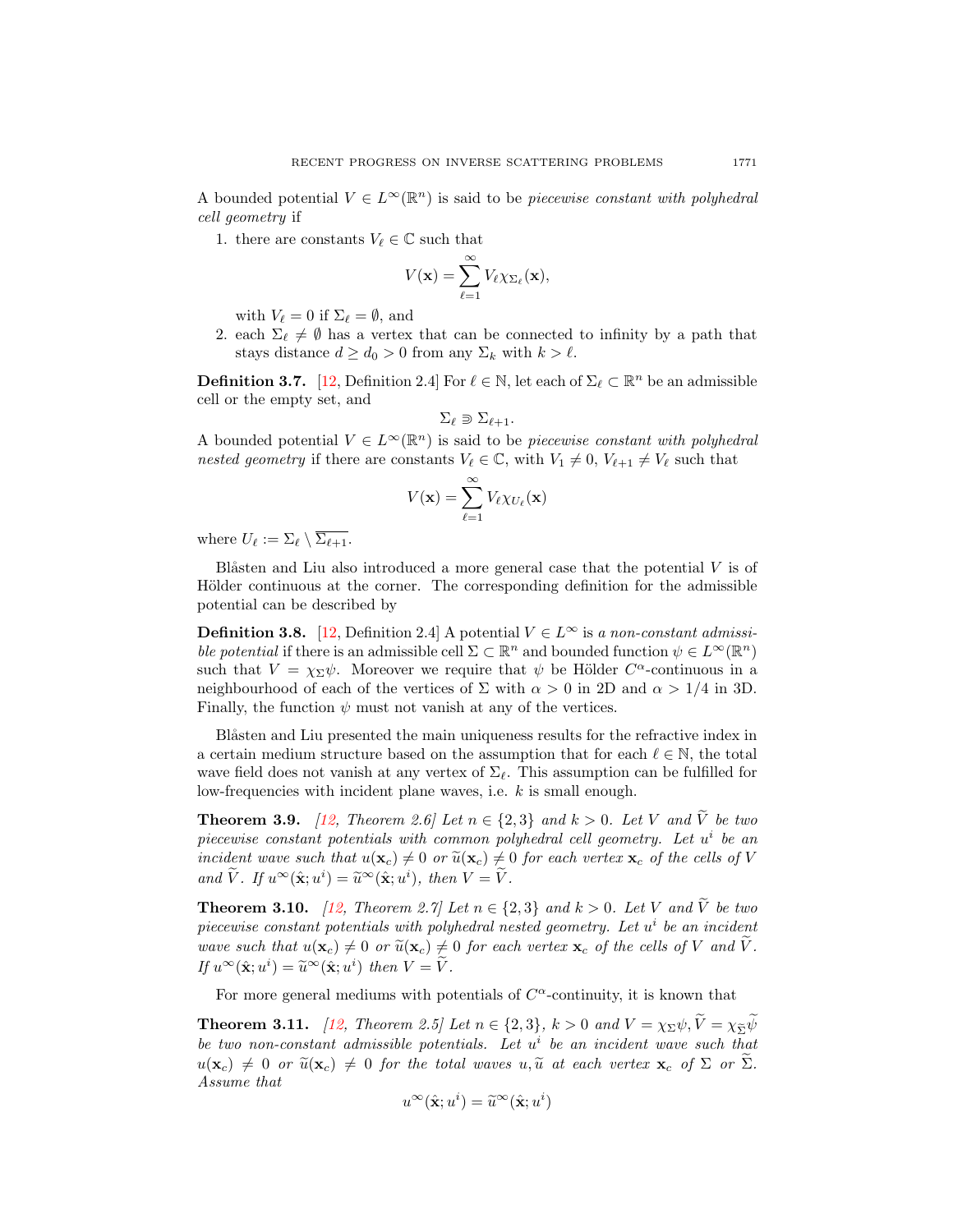for the far-field patterns arising from V and  $\widetilde{V}$ , respectively. Then  $\Sigma = \widetilde{\Sigma}$  and  $\psi(\mathbf{x}_c) = \widetilde{\psi}(\mathbf{x}_c)$  on each vertex  $\mathbf{x}_c$  of  $\Sigma = \widetilde{\Sigma}$ .

Theorems [3.9,](#page-18-0) [3.10](#page-18-1) and [3.11](#page-18-2) were established by investigating the singular behaviors of the transmission eigenfunctions at the corner point, which can also be proved by using the geometrical structures of transmission eigenfunctions at the corner (cf. [\[8,](#page-27-18) [11\]](#page-27-11)).

In the following, we are concerned with the time-harmonic electromagnetic wave scattering from a conductive medium body. The conductive medium body arises in several applications of practical importance, including the modeling of an electromagnetic object coated with a thin layer of a highly conducting material and the magnetotellurics in geophysics. Indeed, the following conductive scattering problem [\(44\)](#page-19-0) can be derived by the transverse-magnetic (TM) polarisation from the time-harmonic Maxwell system

<span id="page-19-0"></span>
$$
\begin{cases}\n\Delta u^{-} + k^{2}qu^{-} = 0 & \text{in } \Omega, \\
\Delta u^{+} + k^{2}u^{+} = 0 & \text{in } \mathbb{R}^{2}\backslash\Omega, \\
u^{+} = u^{-}, \quad \partial_{\nu}u^{+} + \eta u^{+} = \partial_{\nu}u^{-} & \text{on } \partial\Omega, \\
u^{+} = u^{i} + u^{s} & \text{in } \mathbb{R}^{2}\backslash\Omega, \\
\lim_{r \to \infty} r^{1/2} (\partial_{r}u^{s} - iku^{s}) = 0, & r = |\mathbf{x}|,\n\end{cases}
$$
\n(44)

where  $q = 1 + V$ ,  $u^{i} = e^{ik \times d}$  is the impinging incident wave and  $u^{s}$  is the corresponding scattered wave interrupt by  $\Omega$ . The well-posedness of the direct problem [\(44\)](#page-19-0) is known (cf. [\[14\]](#page-27-20)). The detailed discussions on the aforementioned two specific applications and the mathematical formulations of the associated inverse problems can be found in [\[22,](#page-27-9) Section 1] and [\[30,](#page-28-12) Section 4], respectively.

Theorem [3.3](#page-16-1) and Theorem [3.4](#page-17-2) can be applied directly to establish the uniquely determination of the shape of an admissible conductive scatterer by a single far-field pattern.

<span id="page-19-1"></span>**Definition 3.12.** Let  $(\Omega; k, \mathbf{d}, q, \eta)$  be a conductive scatterer associated with the incident plane wave  $u^i = e^{i k \mathbf{x} \cdot \mathbf{d}}$  with  $\mathbf{d} \in \mathbb{S}^1$  and  $k \in \mathbb{R}_+$ . Consider the scattering problem [\(44\)](#page-19-0) and u is the total wave fields therein. The scatterer is said to be admissible if it fulfills the following conditions:

- (a)  $\Omega$  is a bounded simply connected Lipschitz domain in  $\mathbb{R}^2$ , and  $q \in L^{\infty}(\Omega)$ ,  $\eta \in L^{\infty}(\partial \Omega)$ .
- (b) Following the notations in Theorem [3.3,](#page-16-1) if  $\Omega$  possesses a corner  $B_h(\mathbf{x}_c) \cap \Omega =$  $\Omega \cap W_{\mathbf{x}_c}(\theta_W)$  where  $\mathbf{x}_c$  the vertex of the sector  $W_{\mathbf{x}_c}$  and the open angle  $\theta_W$ of  $W_{\mathbf{x}_c}(\theta_W)$  satisfies  $\theta_W \neq \pi$ , then  $qu \in C^{\alpha}(\overline{S_h(\mathbf{x}_c)})$ ,  $\eta \in C^{\alpha}(\overline{\Gamma_h^{\pm}(\mathbf{x}_c)})$ , where  $S_h(\mathbf{x}_c)$  and  $\Gamma_h^{\pm}(\mathbf{x}_c)$  are defined in [\(36\)](#page-16-0).
- $(c)$  The total wave field  $u$  is non-vanishing everywhere in the sense that for any  $\mathbf{x} \in \mathbb{R}^n$

$$
\lim_{\rho \to +0} \frac{1}{m(B(\mathbf{x}, \rho))} \int_{B(\mathbf{x}, \rho)} |u(\mathbf{x})| \, \mathrm{d}x \neq 0. \tag{45}
$$

**Theorem 3.13.** [\[30,](#page-28-12) Theorem 4.1] Consider the conductive scattering problem [\(44\)](#page-19-0) associated with two conductive scatterers  $(\Omega_j; k, \mathbf{d}, q_j, \eta_j)$ ,  $j = 1, 2$ , in  $\mathbb{R}^2$ . Let  $u_j^{\infty}(\hat{\mathbf{x}}; u^i)$  be the far-field pattern associated with the scatterer  $(\Omega_j; q_j, \eta_j)$  and the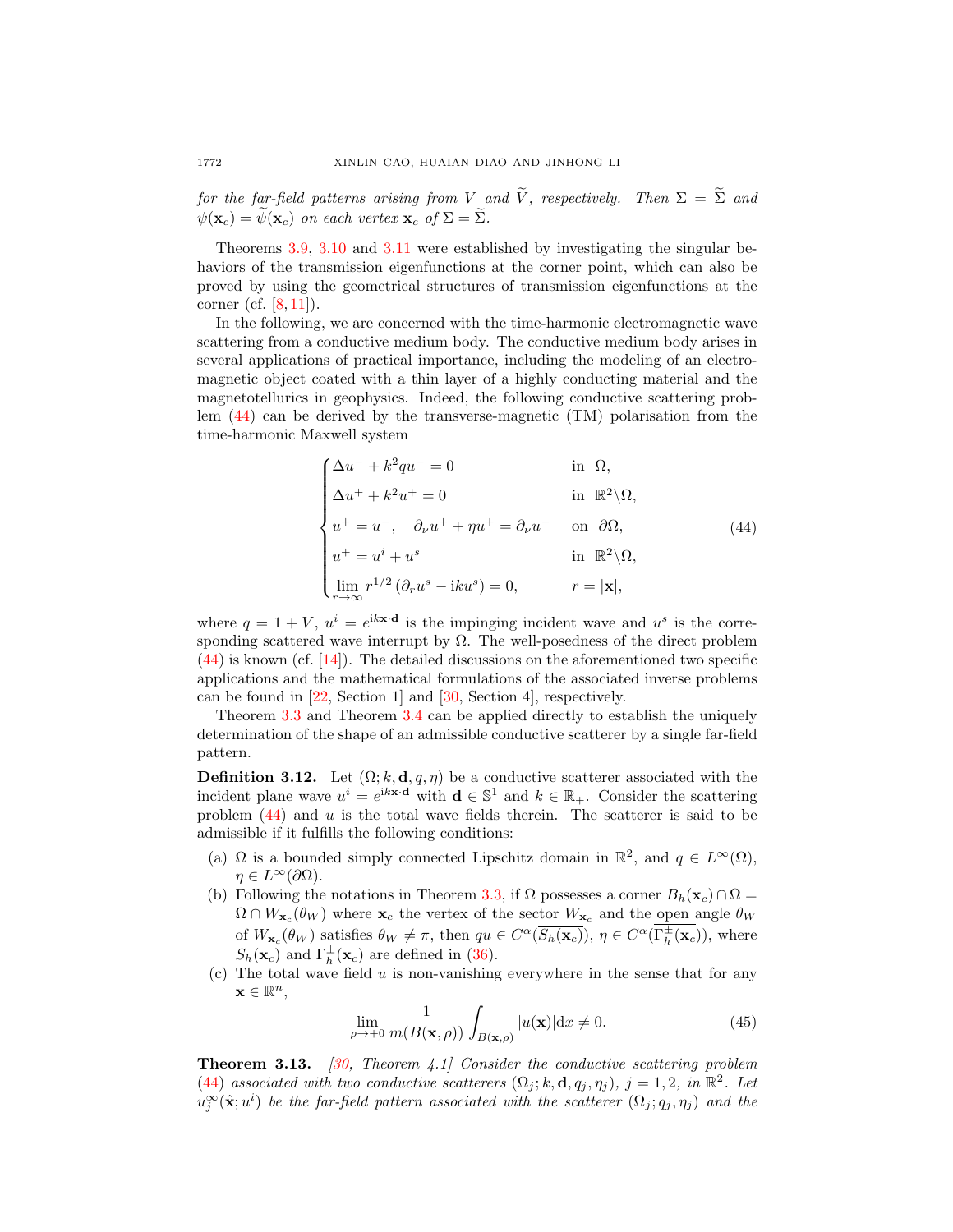incident field  $u^i$ . Suppose that  $(\Omega_j; k, \mathbf{d}, q_j, \eta_j)$ ,  $j = 1, 2$  are admissible and

$$
u_1^{\infty}(\hat{\mathbf{x}}; u^i) = u_2^{\infty}(\hat{\mathbf{x}}; u^i)
$$
\n(46)

for all  $\hat{\mathbf{x}} \in \mathbb{S}^1$  and a fixed incident wave  $u^i$ . Then

$$
\Omega_1 \Delta \Omega_2 := (\Omega_1 \backslash \Omega_2) \cup (\Omega_2 \backslash \Omega_1) \tag{47}
$$

cannot possess a corner. Hence, if  $\Omega_1$  and  $\Omega_2$  are convex polygons in  $\mathbb{R}^2$ , one must have

$$
\Omega_1 = \Omega_2. \tag{48}
$$

If conductive parameter  $\eta$  is constant, then it can be recovered simultaneously once the admissible conductive scatter  $\Omega$  is determined.

<span id="page-20-0"></span>**Theorem 3.14.** [\[30,](#page-28-12) Theorem 4.2] Consider the conductive scattering problem  $(44)$ associated with the admissible conductive scatters  $(\Omega_i; k, \mathbf{d}, q, \eta_i)$ , where  $\Omega_i = \Omega$  for  $j = 1, 2$  and  $\eta_j \neq 0, j = 1, 2$ , are two constants. Let  $u_j^{\infty}(\hat{\mathbf{x}}; u^i)$  be the far-field pattern associated with the scatter  $(\Omega; k, \mathbf{d}, q, \eta_j)$  and the incident field  $u^i$ . Suppose that  $(\Omega; k, \mathbf{d}, q, \eta_i), j = 1, 2$ , are admissible and

$$
u_1^{\infty}(\hat{\mathbf{x}}; u^i) = u_2^{\infty}(\hat{\mathbf{x}}; u^i)
$$
\n(49)

for all  $\hat{\mathbf{x}} \in \mathbb{S}^1$  and a fixed incident wave  $u^i$ . Then if k is not an eigenvalue of the partial differential operator  $\Delta + k^2 q$  in  $H_0^1(\Omega)$ , we have  $\eta_1 = \eta_2$ .

It is clear that Theorem [3.14](#page-20-0) is established with a-prior knowledge that the medium parameter q is known. Indeed, in our recent study  $[22]$ , we proved further that the medium parameter q as well as the conductive surface parameter  $\eta$  can be uniquely determined simultaneously by a single far-field measurement within a more general geometry. In [\[22,](#page-27-9) Section 2], two geometric setups called polygonalnest geometry and polygonal-cell geometry for the conductive medium body were introduced.

Similar to the geometric setup proposed from Definition [3.5](#page-17-1) to Definition [3.7,](#page-18-3) following the rigorous definitions for the polygonal-nest geometry in [\[22,](#page-27-9) Definition 2.3] and the polygonal-cell geometry in [\[22,](#page-27-9) Definition 2.4], an admissible conductive medium of polygonal-nest or polygonal-cell structure was established in [\[22,](#page-27-9) Definition 4.1]. Indeed, the admissibility condition in [\[22,](#page-27-9) Definition 4.1] indicates that the total field  $u$  is not vanishing at any vertex of the polygonal-nest partition or the boundary of the polygonal-cell conductive medium body. For compatibility, a local uniqueness regarding the shape of an admissible polygonal-nest or polygonalcell conductive medium body by a single far-field measurement was first presented without knowing the medium parameter and the conductive surface parameter.

Before presenting the unique identification results, similar to [\(43\)](#page-17-3), we are supposed to introduce some necessary notions first, which shall be utilized in the subsequent discussions. For a polygonal-nest conductive medium body  $(\Omega; q, \eta)$  as described in [\[22,](#page-27-9) Definition 2.3], denote

<span id="page-20-1"></span>
$$
(\Omega; q, \eta) = \bigcup_{\ell=1}^{N} (U_{\ell}; q_{\ell}, \eta_{\ell})
$$
\n(50)

and

<span id="page-20-2"></span>
$$
\Omega = \bigcup_{\ell=1}^{N} U_{\ell}, \quad q = \sum_{\ell=1}^{N} q_{\ell} \chi_{U_{\ell}}, \quad \eta = \sum_{\ell=1}^{N} \eta_{\ell} \chi_{\partial \Sigma_{\ell}}, \tag{51}
$$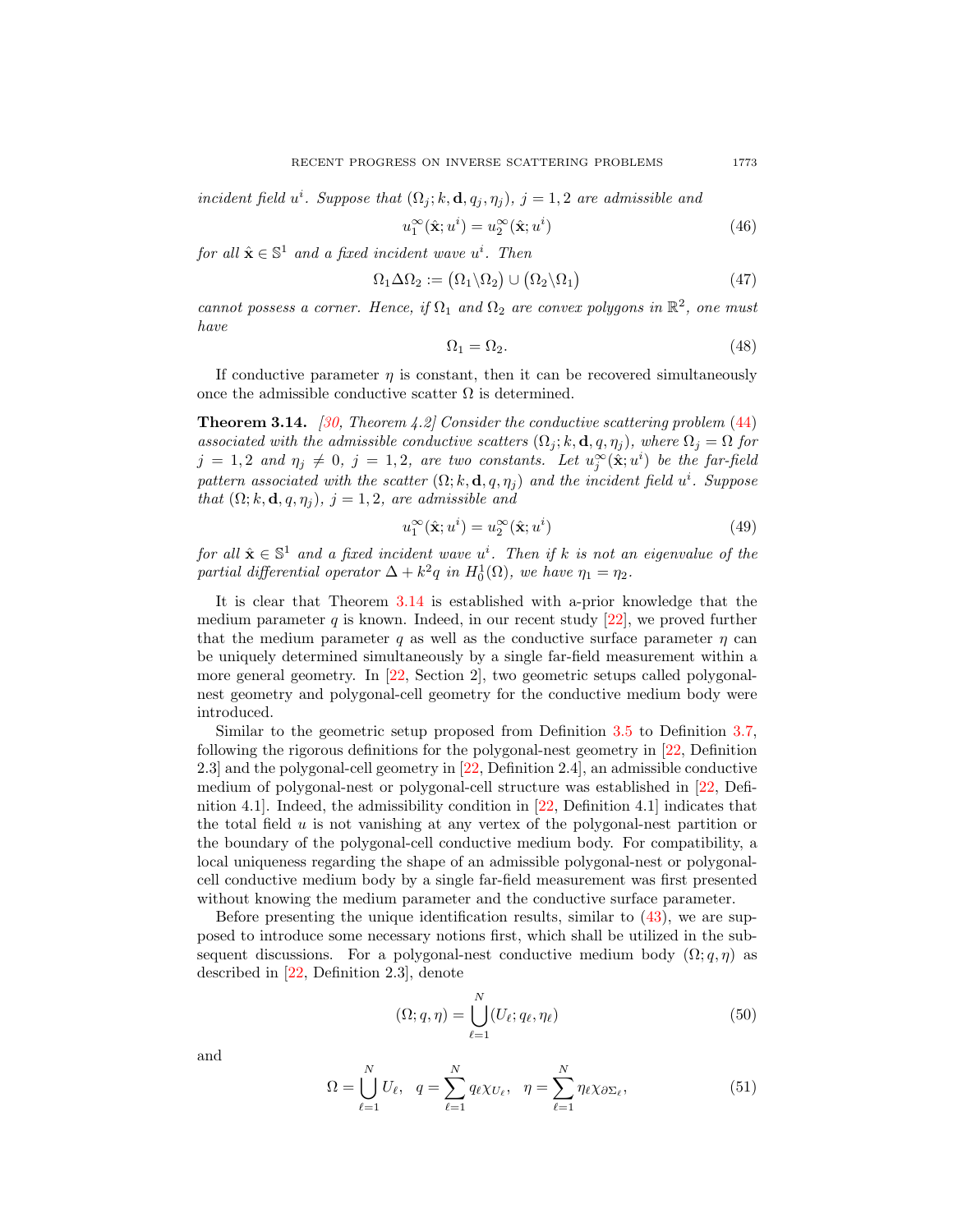where  $U_\ell := \Sigma_\ell \backslash \overline{\Sigma_{\ell+1}}$  and each  $\Sigma_\ell$  is a conductive medium body,  $q := 1 + V \in$  $L^{\infty}(\mathbb{R}^n)$  with V being introduced in [\(42\)](#page-17-0).

For a polygonal-cell conductive medium body  $(\Omega; q, \eta)$  as described in [\[22,](#page-27-9) Definition 2.4], denote

<span id="page-21-1"></span>
$$
(\Omega; q, \eta) = \bigcup_{\ell=1}^{N} (\Sigma_{\ell}; q_{\ell}, \eta^*)
$$
\n(52)

and

<span id="page-21-3"></span>
$$
\Omega = \bigcup_{\ell=1}^{N} \Sigma_{\ell}, \quad q = \sum_{\ell=1}^{N} q_{\ell} \chi_{\Sigma_{\ell}}, \quad \eta = \sum_{\ell=1}^{N} \eta^* \chi_{\partial \Sigma_{\ell}}, \tag{53}
$$

where each  $\Sigma_{\ell}$  is a conductive medium body and  $\eta^*$  is the uniform conductive surface parameter.



<span id="page-21-0"></span>FIGURE 1. Schematic illustration of the two polygonal geometries in  $\mathbb{R}^2$  for a conductive medium body.

Fig. [1](#page-21-0) (b) presents a typical polygonal-cell partition of  $\Omega$  with five hexagonal cells. It is interesting to note that it is the honeycomb graphene structure. We would like to emphasize that for a polygonal-cell partition, each cell is not necessary to be convex.

**Definition 3.15.** Let  $(\Omega; q, \lambda)$  be polygonal-nest or polygonal-cell conductive medium body as described in  $(50)$  and  $(52)$ , respectively. The scatterer is said to be admissible if it fulfills the following condition: consider a polygonal-nest conductive medium body with the polygonal-nest partition  $\{\Sigma_{\ell}\}_{\ell=1}^N$ , for any vertex  $\mathbf{x}_c \in \partial \Sigma_{\ell}$ ,  $u(\mathbf{x}_c) \neq 0$ ; consider a polygonal-cell conductive medium body, for any vertex  $\mathbf{x}_c \in \partial \Omega$ ,  $u(\mathbf{x}_c) \neq 0$ , where u is the solution to [\(44\)](#page-19-0).

<span id="page-21-2"></span>**Theorem 3.16.** [\[22,](#page-27-9) Theorem 4.1] Consider the conductive scattering problem  $(44)$ associated with two admissible polygonal-nest or polygonal-cell conductive medium bodies  $(\Omega_j; q_j, \eta_j)$ ,  $j = 1, 2$ , in  $\mathbb{R}^2$ . Let  $u_j^{\infty}(\hat{\mathbf{x}}; u^i)$  be the far-field pattern associated with the conductive medium body  $(\Omega_j; q_j, \eta_j)$  and the incident field  $u^i$ , respectively. Suppose that

$$
u_1^{\infty}(\hat{\mathbf{x}}; u^i) = u_2^{\infty}(\hat{\mathbf{x}}; u^i)
$$
\n(54)

for all  $\hat{\mathbf{x}} \in \mathbb{S}^1$  and a fixed incident wave  $u^i$ . Then

$$
\Omega_1 \Delta \Omega_2 := (\Omega_1 \backslash \Omega_2) \cup (\Omega_2 \backslash \Omega_1) \tag{55}
$$

cannot possess a corner. Furthermore, if  $\Omega_1$  and  $\Omega_2$  are two admissible polygonalnest conductive medium bodies, one must have

$$
\partial \Omega_1 = \partial \Omega_2. \tag{56}
$$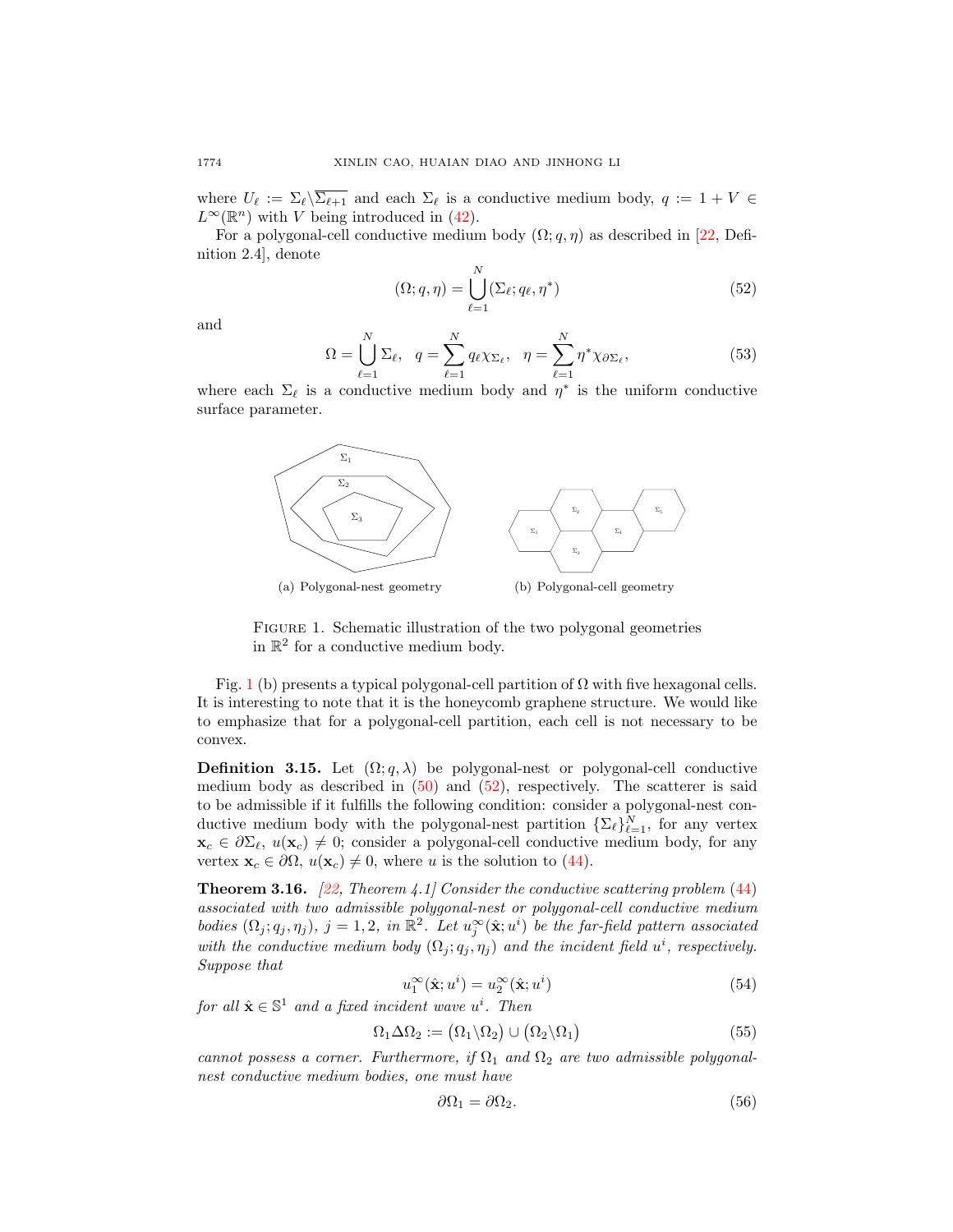It is easy to see from Theorem [3.16](#page-21-2) that for a polygonal-nest medium body, the local uniqueness results readily imply the global uniqueness results. The corresponding proof for Theorem [3.16](#page-21-2) is based on the geometrical structures of conductive transmission eigenfunctions established in Theorem [3.4.](#page-17-2)

Next, the simultaneous unique determination for the piecewise constant medium parameter as well as the conductive surface parameter associated with an admissible polygonal-nest or polygonal-cell conductive medium body can be achieved as the following two theorems. However, a-prior knowledge on the cell structure of an admissible polygonal-cell conductive medium body is assumed to be known in advance. The proof of Theorems [3.17](#page-22-1) and [3.18](#page-22-2) can be obtained by utilizing certain microlocal analysis and the complex geometrical optics solution introduced in [\[8\]](#page-27-18).

<span id="page-22-1"></span>**Theorem 3.17.** [\[22,](#page-27-9) Theorem 4.2] Considering the conductive scattering problem [\(44\)](#page-19-0) associated with two admissible polygonal-cell conductive medium bodies  $(\Omega; q_j, \eta_j)$  in  $\mathbb{R}^2$ ,  $j = 1, 2$ . For  $j = 1, 2$ , we let the material parameters  $q_j$  and  $\eta_j$ with a common polygonal-cell partition  $\{\Sigma_{\ell}\}_{\ell=1}^N$  defined in [\(53\)](#page-21-3) be characterized by

$$
q_j = \sum_{\ell=1}^N q_{\ell,j} \chi_{\Sigma_{\ell,j}}, \quad \eta_j = \sum_{\ell=1}^N \eta_j^* \chi_{\partial \Sigma_{\ell,j}}.
$$
 (57)

Let  $u_j^{\infty}(\hat{\mathbf{x}};u^i)$  be the corresponding far-field pattern associated with the incident wave  $u^i$  corresponding to  $(\Omega; q_j, \eta_j)$ , respectively. Suppose that  $(\Omega; q_j, \eta_j)$ ,  $j = 1, 2$ , fulfill

$$
u_1^{\infty}(\hat{\mathbf{x}}; u^i) = u_2^{\infty}(\hat{\mathbf{x}}; u^i)
$$
\n(58)

for all  $\hat{\mathbf{x}} \in \mathbb{S}^1$  and a fixed incident wave  $u^i$ . Then we have  $q_1 = q_2$  and  $\eta_1 = \eta_2$ .

<span id="page-22-2"></span>Theorem 3.18. Considering the conductive scattering problem [\(44\)](#page-19-0) associated with two admissible polygonal-nest conductive medium bodies  $(\Omega_j; q_j, \eta_j)$  in  $\mathbb{R}^2$ ,  $j = 1, 2$ , where the associated polygonal-nest partitions  $\{\Sigma_{\ell,1}\}_{\ell=1}^{N_1}$  and  $\{\Sigma_{\ell,2}\}_{\ell=1}^{N_2}$  are defined in [\(51\)](#page-20-2) with  $\Omega_1 = \bigcup_{\ell=1}^{N_1} U_{\ell,1}$  and  $\Omega_2 = \bigcup_{\ell=1}^{N_2} U_{\ell,2}$ , where  $U_{\ell,j} = \Sigma_{\ell,j} \setminus \overline{\Sigma_{\ell+1,j}}$ ,  $\ell =$  $1, \ldots, N_j$ . For  $j = 1, 2$ , we let the material parameters  $q_j$  and  $\eta_j$  be characterized by

$$
q_j = \sum_{\ell=1}^{N_j} q_{\ell,j} \chi_{U_{\ell,j}}, \quad \eta_j = \sum_{\ell=1}^{N_j} \eta_{\ell,j} \chi_{\partial \Sigma_{\ell,j}}.
$$
 (59)

Let  $u_j^{\infty}(\hat{\mathbf{x}}; u^i)$  be the corresponding far-field pattern associated with the incident wave  $u^i$  corresponding to  $(\Omega_j; q_j, \eta_j)$ , respectively. Suppose that  $(\Omega_j; q_j, \eta_j)$ ,  $j = 1, 2$ , fulfill

$$
u_1^{\infty}(\hat{\mathbf{x}}; u^i) = u_2^{\infty}(\hat{\mathbf{x}}; u^i)
$$
\n(60)

for all  $\hat{\mathbf{x}} \in \mathbb{S}^1$  and a fixed incident wave  $u^i$ . Then we have  $N_1 = N_2 = N$ ,  $\partial \Sigma_{\ell,1} =$  $\partial \Sigma_{\ell,2}$  for  $\ell = 1, \ldots, N, q_1 = q_2$  and  $\eta_1 = \eta_2$ .

<span id="page-22-0"></span>4. Inverse diffraction grating problems. The study on scattering theory by periodic structures has received a lot of attention in recent years. It arises from the first work studied by Rayleigh on the scattering by plane waves from corrugated surfaces. In particular, if the corrugations are exact sinusoids, then the sinusoidally corrugated surface provides a model of a reflection grating. There are quite many applications on grating problems in spectroscopy and oceanography. For example, it can be utilized to study the structure of the ocean surface by measuring sound scattering from below or the scattering of light or radar from above. We refer to [\[5\]](#page-27-12) and [\[55\]](#page-29-1) for more historical discussions.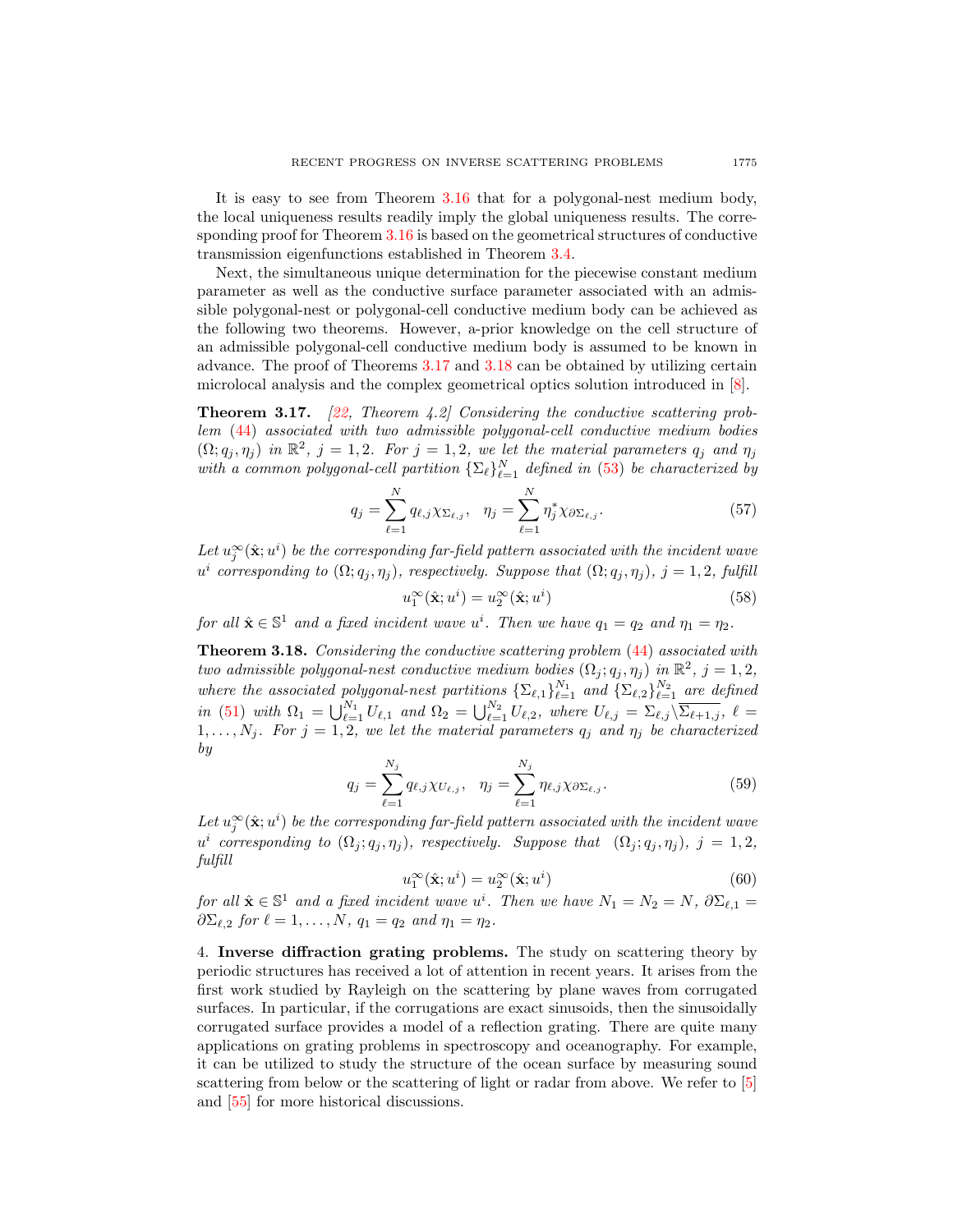In this section, we focus on the existing studies on the uniqueness issue for inverse diffraction grating problems. It is known that a general periodic grating structure can be uniquely determined by one incident wave if the wave number  $k$  is a real number; see  $[5]$  and  $[34]$ . In  $[5]$ , the researcher also presented the uniqueness results within  $C^2$ -smooth functions in  $\mathbb{R}^2$  in the case of lossy medium. Kirsch in  $[39]$  and Hettlich, Kirsch in  $[34]$  also investigated the case for  $C^2$ -smooth functions by all quasi-periodic incident waves and for a sufficiently small wave number or grating height, respectively. In  $\mathbb{R}^3$ , Ammari [\[4\]](#page-27-21), Bao and Zhou [\[7\]](#page-27-22) as well as Bao, Zhang and Zou [\[6\]](#page-27-23) discussed the more complicated doubly periodic structures. By making use of reflection principle, Elschner, Schmidt and Yamamoto (see [\[31\]](#page-28-21) and [\[32\]](#page-28-22)) obtained some results on global uniqueness for the particular piecewise linear periodic structures.

In the subsequent discussions, we just present some of the aforementioned results to illustrate the development on inverse diffraction grating problem. Consider the direct diffraction grating problem associated to Helmholtz system as:

<span id="page-23-0"></span>
$$
\Delta u + k^2 u = 0 \quad \text{in } \Omega_f; \quad \mathcal{B}(u)|_{\Lambda_f} = 0 \quad \text{on } \Lambda_f,\tag{61}
$$

with the generalized impedance boundary condition

<span id="page-23-1"></span>
$$
\mathcal{B}(u) = \partial_{\nu} u + \eta u = 0,\tag{62}
$$

where  $\eta$  can also be  $\infty$  or 0, corresponding to a sound-soft or sound-hard grating, respectively.

In [\(61\)](#page-23-0), for a periodic Lipschitz function f with period  $2\pi$ ,

$$
\Omega_f := \{ \mathbf{x} \in \mathbb{R}^2; x_2 > f(x_1), x_1 \in \mathbb{R} \}
$$

is filled with a material whose refraction index (or wave number)  $k$  is a positive constant.  $\Lambda_f$  signifies a diffraction grating profile given by the curve

<span id="page-23-2"></span>
$$
\Lambda_f = \{ (x_1, x_2) \in \mathbb{R}^2; \ x_2 = f(x_1) \}. \tag{63}
$$

The corresponding incident wave is defined as

$$
u^{i}(\mathbf{x}; k, \mathbf{d}) = e^{ik\mathbf{d}\cdot\mathbf{x}}, \quad \mathbf{d} = (\sin \theta, -\cos \theta)^{\top}, \quad \theta \in \left(-\frac{\pi}{2}, \frac{\pi}{2}\right),
$$

which propogates to  $\Lambda_f$  from the top.

In order to derive the uniqueness results for the inverse grating problem associ-ated with [\(61\)](#page-23-0), the total wave field u should be  $\alpha$ -quasiperiodic in the  $x_1$ -direction, with  $\alpha = k \sin \theta$ , which means that

$$
u(x_1 + 2\pi, x_2) = e^{2i\alpha\pi} \cdot u(x_1, x_2),
$$

and the scattered field  $u^s$  satisfies the Rayleigh expansion (cf. [\[49,](#page-28-23) [50\]](#page-28-24)):

$$
u^s(\mathbf{x}; k, \mathbf{d}) = \sum_{n = -\infty}^{+\infty} u_n e^{i\xi_n(\theta) \cdot \mathbf{x}} \quad \text{for} \quad x_2 > \max_{x_1 \in [0, 2\pi]} f(x_1), \tag{64}
$$

where  $u_n \in \mathbb{C}(n \in \mathbb{Z})$  are called the Rayleigh coefficient of  $u^s$ , and

$$
\xi_n(\theta) = (\alpha_n(\theta), \beta_n(\theta))^\top, \quad \alpha_n(\theta) = n + k \sin \theta,
$$

$$
\beta_n(\theta) = \begin{cases} \sqrt{k^2 - \alpha_n^2(\theta)}, & \text{if } |\alpha_n(\theta)| \le k \\ i\sqrt{\alpha_n^2(\theta) - k^2}, & \text{if } |\alpha_n(\theta)| > k \end{cases}
$$
(65)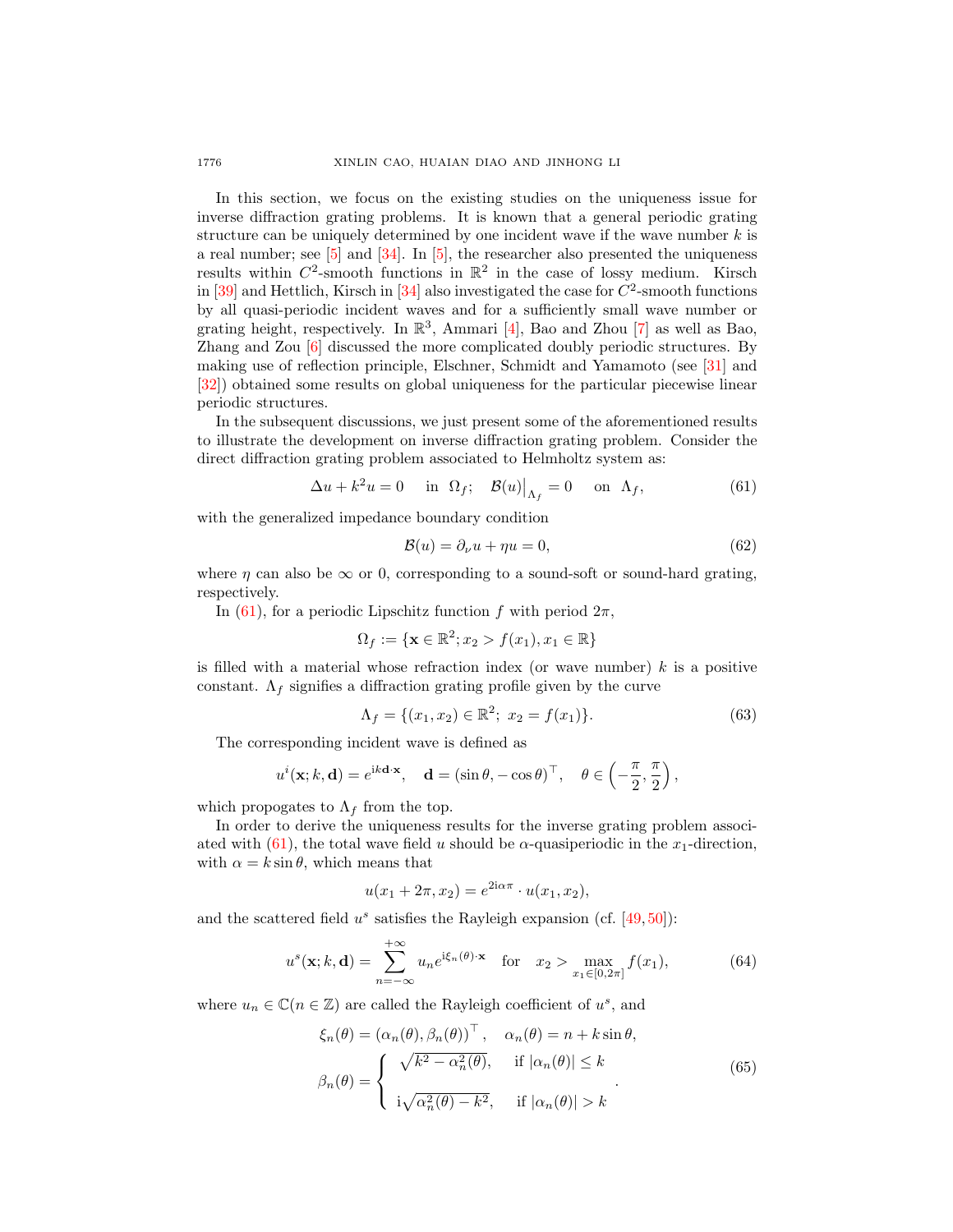The existence and uniqueness of the  $\alpha$ -quasiperiodic solution to [\(61\)](#page-23-0) for the sound-soft or impedance boundary condition with  $\eta \in \mathbb{C}$  being a constant satisfying  $\Im(\eta) > 0$  can be found in [\[1,](#page-27-24)[16,](#page-27-25)[38,](#page-28-25)[39\]](#page-28-20). It should be pointed out that the uniqueness of the direct scattering problem associated with the sound-hard condition is not always true (see [\[36\]](#page-28-26)). In our subsequent study, we assume the well-posedness of the forward scattering problem and focus on the study of the inverse grating problem.

Introduce a measurement boundary as

$$
\Gamma_b := \{ (x_1, b) \in \mathbb{R}^2; \ 0 \le x_1 \le 2\pi, \, b > \max_{x_1 \in [0, 2\pi]} |f(x_1)| \}.
$$

The inverse diffraction grating problem is to determine  $(\Lambda_f, \eta)$  from the knowledge of  $u(\mathbf{x}|_{\Gamma_b}; k, \mathbf{d})$ , and can be formulated as the operator equation:

<span id="page-24-0"></span>
$$
\mathcal{F}(\Lambda_f, \eta) = u(\mathbf{x}; k, \mathbf{d}), \quad \mathbf{x} \in \Gamma_b,
$$

where  $\mathcal F$  is defined by the forward diffraction scattering system, and is nonlinear.

The pioneer work of Kirsch in [\[39\]](#page-28-20) determined the unknown grating structure by the knowledge of incident waves and the scattered wave fields with the help of associated expansion of incident wave as

$$
u^{i}(\mathbf{x}) = u^{i}(x_{1}, x_{2}) = \sum_{n \in \mathbb{Z}} \psi_{n} e^{i\alpha_{n}x_{1} + i\beta_{n}(b - x_{2})}, \quad x_{2} \leq b,
$$
 (66)

where  $\mathbf{x} = (x_1, x_2), \psi_n$  are the Fourier coefficients of any  $\psi \in L^2(0, 2\pi)$  such that  $\mathcal{F}_{\Lambda_f}\psi(x_1) = u(x_1, b)$ . Instead of the notations introduced in [\[39\]](#page-28-20), we follow the uniform notations in this section to present the main uniqueness result.

**Theorem 4.1.** [\[39,](#page-28-20) Theorem 3.1] Assume that  $\beta_n \neq 0$  in [\(66\)](#page-24-0) for all  $n \in \mathbb{N}$ . Let  $f, \tilde{f} \in C^2(\mathbb{R})$  be  $2\pi$ -periodic and  $b > \max\{\max_{x_1 \in \mathbb{R}} f, \max_{x_2 \in \mathbb{R}} \tilde{f}\}\$ . If  $\mathcal{F}_{\Lambda_f} = \mathcal{F}_{\Lambda_{\tilde{f}}}$ then  $\Lambda_f = \Lambda_{\tilde{f}}$ , i.e. if the outputs are the same for f and  $\tilde{f}$  for all incident waves [\(66\)](#page-24-0), then  $\Lambda_f$  and  $\Lambda_{\tilde{f}}$  have to coincide.

All the literatures mentioned at the beginning of this subsections are concerning the unique recovery results on the inverse diffraction grating problem with the sound-soft (namely  $\eta = \infty$  in [\(62\)](#page-23-1)) or sound-hard (namely  $\eta = 0$  in (62), partially solved) boundary condition by a finite number of incident plane waves. However, the unique identifiability has still remained to be open for the impedance or generalized impedance cases until recently in [\[23\]](#page-27-4), a completely new approach was proposed by utilizing the spectral properties of Laplacian eigenfunctions in Subsection [2.1](#page-5-1) to address this problem in  $\mathbb{R}^2$ . Indeed, the unique determination for the inverse diffraction grating problem in [\[23\]](#page-27-4) is also referred to as a direct application of the geometric structures of Laplacian eigenfunctions presented in Subsection [2.1.](#page-5-1) We only provide the main unique determination results and some relating discussions here.

First, we are supposed to give the precise definition of admissible polygonal gratings associated with the inverse diffraction grating problem.

**Definition 4.2.** [\[23,](#page-27-4) Definition 8.1] Let  $(\Lambda_f, \eta)$  be a periodic grating as described in [\(63\)](#page-23-2). Suppose there is a partition,  $[0, 2\pi] = \bigcup_{i=1}^{\ell} [a_i, a_{i+1}]$  with  $a_i < a_{i+1}$ ,  $a_1 = 0$ and  $a_{\ell+1} = 2\pi$ . If on each piece  $[a_i, a_{i+1}], 1 \leq i \leq \ell$ , f is a linear polynomial and  $\eta$  is either a constant (possibly zero) or  $\infty$ , then  $(\Lambda_f, \eta)$  is said to be an admissible polygonal grating.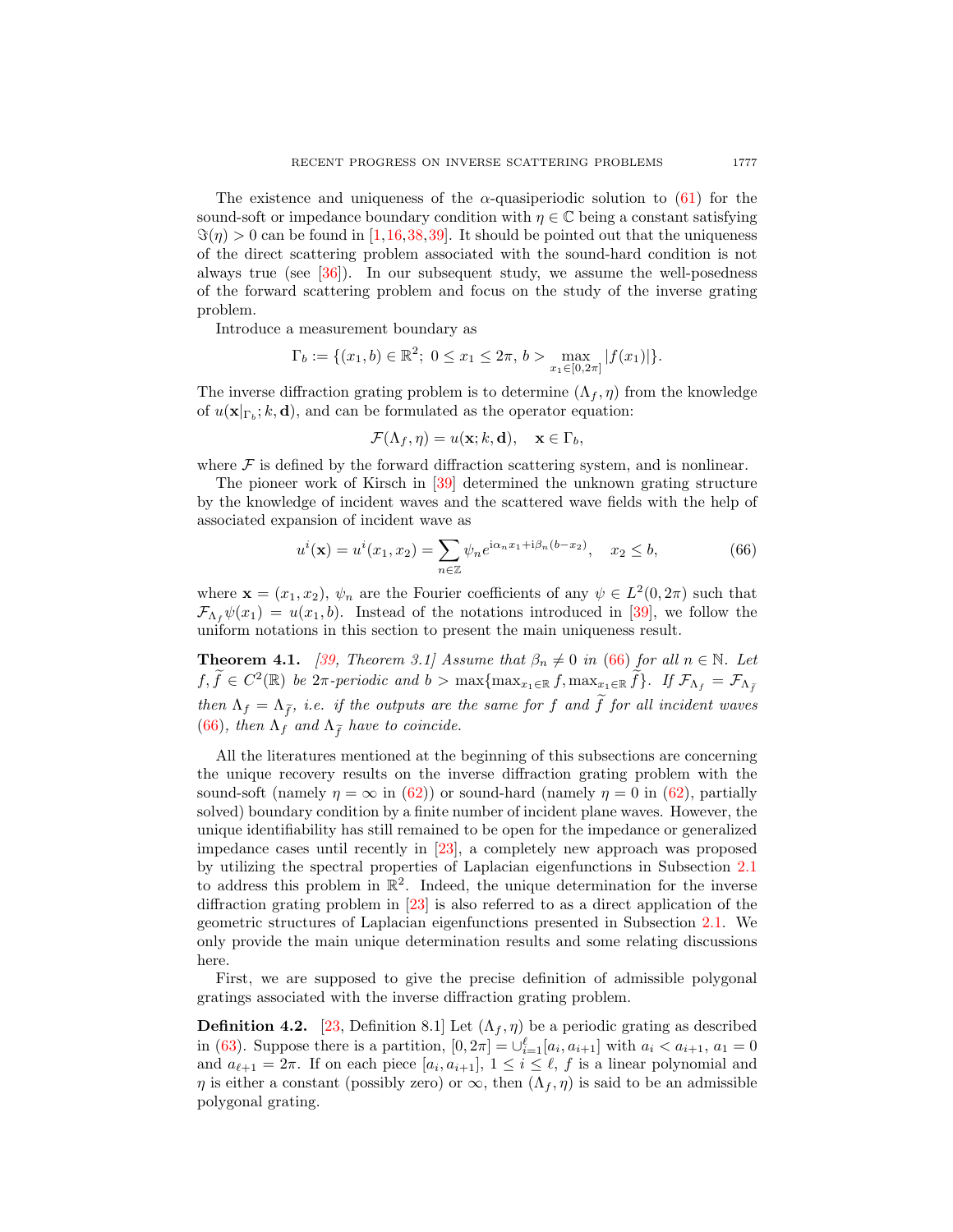**Definition 4.3.** Let  $(\Lambda_f, \eta)$  be an admissible polygonal grating. Let  $\Gamma^+$  and  $\Gamma^-$  be two adjacent pieces of  $\Lambda_f$ . The intersecting point of  $\Gamma^+$  and  $\Gamma^-$  is called a corner point of  $\Lambda_f$ , and  $\angle(\Gamma^+, \dot{\Gamma}^-)$  is called a corner angle. If all the corner angles of  $\Lambda_f$ are irrational, then it is said to be an irrational polygonal grating. If a corner angle of  $\Lambda_f$  is rational, it is called a *rational polygonal grating*. The smallest degree of the rational corner angles of  $\Lambda_f$  is referred to as the *rational degree* of  $\Lambda_f$ .

Similar to Theorem [2.21](#page-11-1) and Theorem [2.22](#page-12-0) for the study on admissible irrational and rational complex polygonal obstacles, we have the unique determination results for rational and irrational polygonal gratings, respectively. In particular, for the rational case, we are concerned with the admissible rational polygonal grating of degree p,  $p \geq 3$ , due to the fact that the rational degree of  $\Lambda_f$  is at least 2.

<span id="page-25-1"></span>**Theorem 4.4.** [\[23,](#page-27-4) Theorem 8.13] Let  $(\Lambda_f, \eta)$  and  $(\Lambda_{\tilde{f}}, \tilde{\eta})$  be two admissible irrational polygonal gratings, and G be the unbounded connected component of  $\Omega_f \cap \Omega_{\tilde{f}}$ . Let  $k \in \mathbb{R}_+$  be fixed and  $\mathbf{d}_{\ell}, \ell = 1, 2$  be two distinct incident directions from  $\mathbb{S}^1$ , with

$$
\mathbf{d}_{\ell} = (\sin \theta_{\ell}, -\cos \theta_{\ell})^{\top}, \quad \theta_{\ell} \in \left(-\frac{\pi}{2}, \frac{\pi}{2}\right)
$$

Let  $u(\mathbf{x}; k, \mathbf{d}_\ell)$  and  $\widetilde{u}(\mathbf{x}; k, \mathbf{d}_\ell)$  denote the total fields associated with  $(\Lambda_f, \eta)$  and  $(\Lambda_{\widetilde{f}}, \widetilde{\eta})$  respectively and let  $\Gamma_b$  be a measurement boundary given by

$$
\Gamma_b := \left\{ (x_1, b) \in \mathbb{R}^2; \ 0 \le x_1 \le 2\pi, \, b > \max\left\{ \max_{x_1 \in [0, 2\pi]} |f(x_1)|, \, \max_{x_1 \in [0, 2\pi]} |\widetilde{f}(x_1)| \right\} \right\},
$$

If it holds that

$$
u(\mathbf{x}; k, \mathbf{d}_{\ell}) = \widetilde{u}(\mathbf{x}; k, \mathbf{d}_{\ell}), \quad \ell = 1, 2, \quad \mathbf{x} = (x_1, b) \in \Gamma_b,
$$
 (67)

.

then it cannot be true that there exists a corner point of  $\Lambda_f$  lying on  $\partial \mathbf{G}\setminus \partial \Lambda_{\tilde{f}}$ , or a corner point of  $\Lambda_{\tilde{f}}$  lying on  $\partial \mathbf{G} \backslash \partial \Lambda_f$ .

Combining with the fact that  $\{e^{i\xi_\ell \cdot \mathbf{x}}; \mathbf{x} \in U, \ell = 1, 2, \cdots, n\}$  are linearly independent with *n* distinct vectors  $\xi_{\ell}, \ell = 1, 2, \cdots, n$ , for any open subset  $U \subset \mathbb{R}^2$ , the proof of this theorem can be formulated similarly to the argument in Theorem [2.21.](#page-11-1) One can refer [\[23,](#page-27-4) Section 8] for the rigorous analyses.

As the result in Theorem [2.22](#page-12-0) for the inverse obstacle problem, the unique determination of an admissible rational polygonal grating of degree  $p, p \geq 3$ , can also be derived by two measurements if a similar condition to [\(32\)](#page-13-0) is introduced in this new setup. In such a case, one can establish the local unique recovery result, similar to Theorem [4.4.](#page-25-1)

<span id="page-25-0"></span>5. Discussions and some open problems. In this paper, we present a review on some recent progress on inverse scattering problems including inverse obstacle problems, inverse medium scattering problems and inverse diffraction grating problems.

For Schiffer' problem in inverse obstacle scattering in Section [2,](#page-5-0) there has been a colorful and long history for the relevant study. We investigate the unique identification of sound-soft, sound-hard and impedance obstacles with certain polyhedral geometry, respectively. The existing literatures are mainly concerned with the uniqueness discussions for sound-soft and sound-hard obstacles, where the reflection principle is utilized for establishing the corresponding results. It has been an open problem for a long time on the study about impedance case. In [\[47\]](#page-28-16), Liu and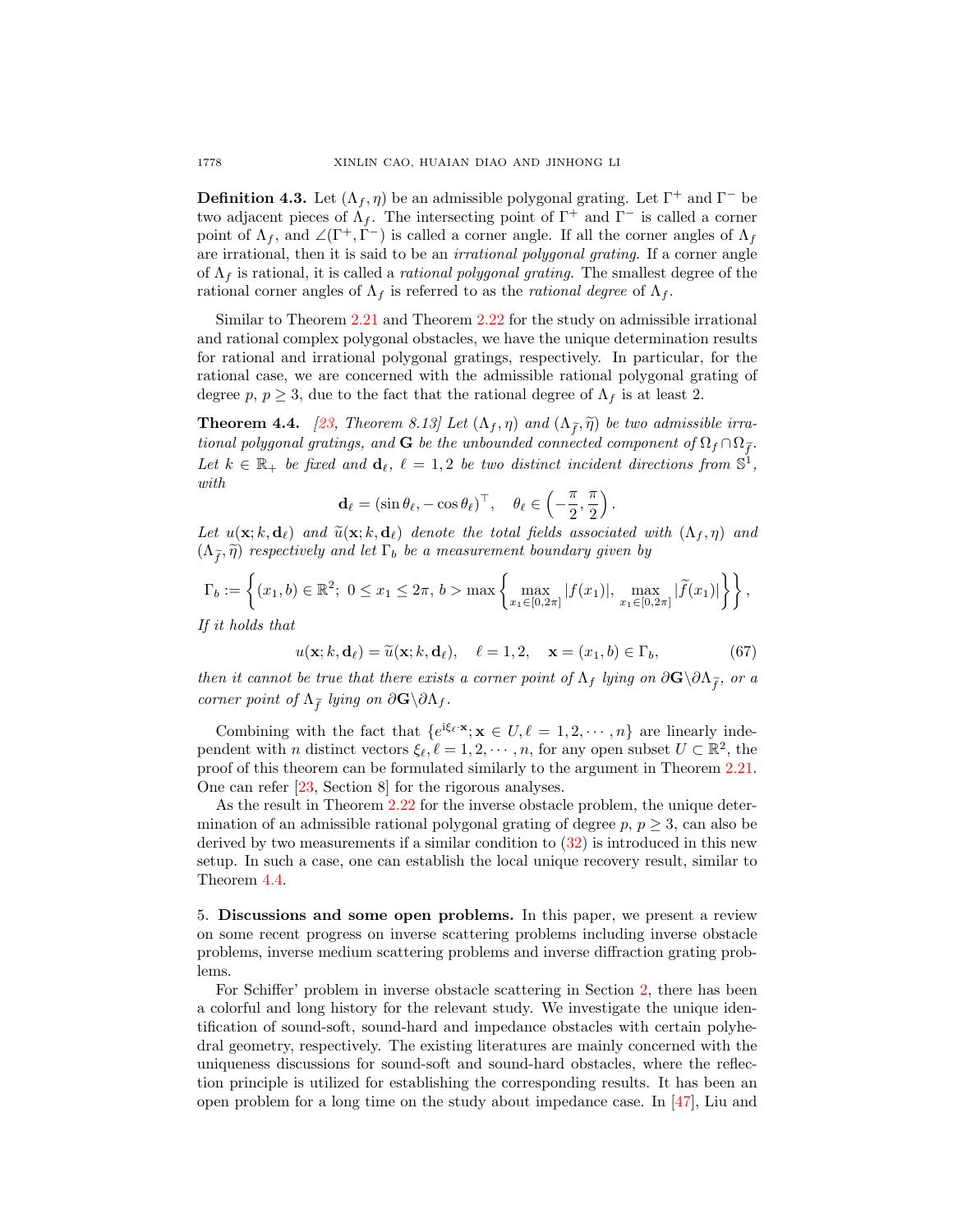Zou investigated the unique determination for certain partially coated structures of the obstacle following reflection principle. And very recently, in [\[23\]](#page-27-4) and [\[24\]](#page-27-5), by applying the geometric structures of Laplacian eigenfunctions in Subsection [2.1,](#page-5-1) the unique identifiability for a more general structure of impedance obstacles were considered in  $\mathbb{R}^2$  and  $\mathbb{R}^3$ , respectively. The theoretical findings and the corresponding applications are completely novel and inspiring.

For inverse medium scattering problems in Section [3,](#page-14-0) we first review thegeometrical structure of interior transmission eigenfunctions and the more generalized case with the conductive boundary condition. Those theoretical novel findings play an important role in the corresponding applications for the unique identifiability of the inverse medium scattering problems within the polyhedral geometry by a single far-field measurement under certain assumptions. Recently, some simultaneous recovery results regarding the scatterer as well as the conductive surface parameter and the medium parameter were obtained in [\[22\]](#page-27-9). The study therein are more generalized with respect to the medium structure and the regularity assumptions.

In the study on the inverse diffraction grating problem in Section [4,](#page-22-0) we first formulate the mathematical setup with the generalized impedance boundary which is more practical. By introducing the existing uniqueness results which are mainly concerning gratings with sound-soft or sound-hard boundary, we emphasize the developments on impedance case therein. The corresponding argument is similar to the unique identifiability for impedance obstacles by making use of the spectral properties of Laplacian eigenfunctions.

At the end of our paper, we propose some interesting open problems as follows.

- Establish the global unique identifiability result for an impedance polyhedral obstacle by a single far-field measurement by relaxing the generic condition in Definition [2.19.](#page-11-2) A more challenging problem is to establish the unique identification for an impedance obstacle of a non-polyhedral geometry by a single far-field measurement.
- Develop a uniform approach to tackle the unique identification result for the Schiffer's problem associated with an impedance polyhedral obstacle in  $\mathbb{R}^n$ ,  $n > 4$ .
- Establish the global unique identifiability result for a medium polyhedral scatterer by a single far-field measurement by relaxing the generic condition in Definitions [3.8](#page-18-4) and [3.12.](#page-19-1) A more challenging problem is to establish the unique identification for a medium scatterer within more general geometries by a single far-field measurement.
- Generalize the geometrical structures of interior transmission eigenfunctions at the corner to a more general interior transmission eigenvalue problem with respect to the anisotropic metric which can be formulated as

$$
\begin{cases} \Delta_g u + k^2 (1+V) u = 0 & \text{in} \quad \Omega, \\ \Delta v + k^2 v = 0 & \text{in} \quad \Omega, \\ u = v, \quad \partial_{\nu_g} u = \partial_{\nu_g} v & \text{on} \quad \partial \Omega, \end{cases}
$$

where  $(\Omega, g)$  is a Riemannian manifold and  $\Delta_g$  is the Laplacian-Beltrami operator.

Acknowledgments. The authors would like to thank Professor Hongyu Liu of City University of Hong Kong for proposing this project and providing a lot of stimulating discussions and helps during the writing of the paper.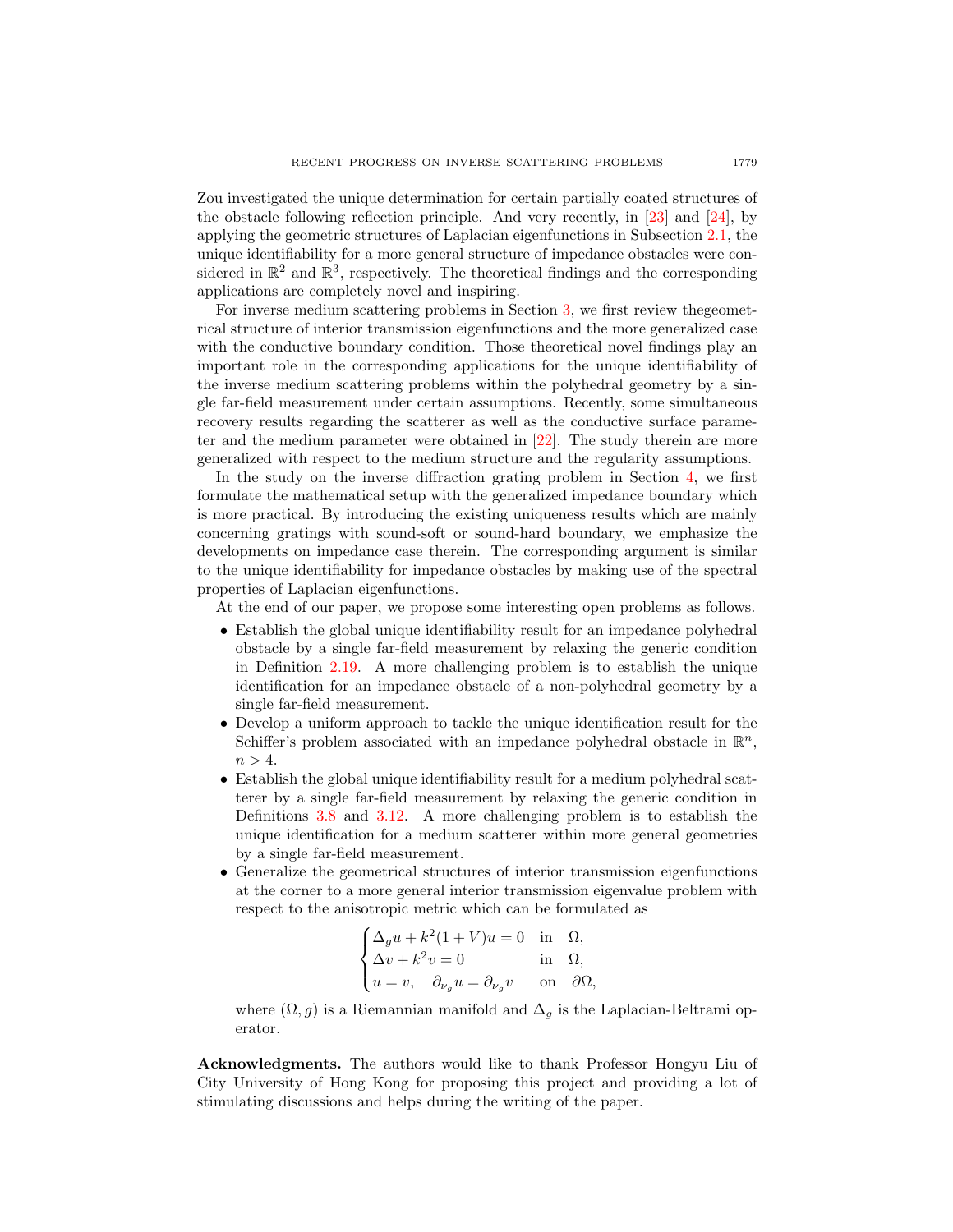## **REFERENCES**

- <span id="page-27-24"></span>[\[1\]](http://www.ams.org/mathscinet-getitem?mr=MR532908&return=pdf) H.-D. Alber, [A quasi-periodic boundary value problem for the Laplacian and the continuation](http://dx.doi.org/10.1017/S0308210500011239) [of its resolvent,](http://dx.doi.org/10.1017/S0308210500011239) Proc. Roy. Soc. Edinburgh Sect. A, 82 (1978/79), 251–272.
- <span id="page-27-0"></span>[\[2\]](http://www.ams.org/mathscinet-getitem?mr=MR2120253&return=pdf) G. Alessandrini and L. Rondi, [Determining a sound-soft polyhedral scatterer by a single](http://dx.doi.org/10.1090/S0002-9939-05-07810-X) [far-field measurement,](http://dx.doi.org/10.1090/S0002-9939-05-07810-X) Proc. Amer. Math. Soc., 133 (2005), 1685–1691.
- <span id="page-27-1"></span>[3] G. Alessandrini and L. Rondi, Corrigendum to "Determining a sound-soft polyhedral scatterer by a single far-field measurement", preprint,  $arXiv:math/0601406$ .
- <span id="page-27-21"></span>[\[4\]](http://www.ams.org/mathscinet-getitem?mr=MR1346000&return=pdf) H. Ammari, [Uniqueness theorems for an inverse problem in a doubly periodic structure,](http://dx.doi.org/10.1088/0266-5611/11/4/013) Inverse Problems, 11 (1995), 823–833.
- <span id="page-27-12"></span>[\[5\]](http://www.ams.org/mathscinet-getitem?mr=MR1831328&return=pdf) G. Bao, L. Cowsar and W. Masters, [Mathematical Modeling in Optical Science](http://dx.doi.org/10.1137/1.9780898717594), Frontiers in Applied Mathematics, 22, Society for Industrial and Applied Mathematics (SIAM), Philadelphia, PA, 2001.
- <span id="page-27-23"></span>[\[6\]](http://www.ams.org/mathscinet-getitem?mr=MR2806682&return=pdf) G. Bao, H. Zhang and J. Zou, [Unique determination of periodic polyhedral structures by](http://dx.doi.org/10.1090/S0002-9947-2011-05334-1) [scattered electromagnetic fields,](http://dx.doi.org/10.1090/S0002-9947-2011-05334-1) Trans. Amer. Math. Soc., 363 (2011), 4527-4551.
- <span id="page-27-22"></span>[\[7\]](http://www.ams.org/mathscinet-getitem?mr=MR1487607&return=pdf) G. Bao and Z. Zhou, [An inverse problem for scattering by a doubly periodic structure,](http://dx.doi.org/10.1090/S0002-9947-98-02227-2) Trans. Amer. Math. Soc., 350 (1998), 4089-4103.
- <span id="page-27-18"></span>[\[8\]](http://www.ams.org/mathscinet-getitem?mr=MR3885754&return=pdf) E. Blåsten, [Nonradiating sources and transmission eigenfunctions vanish at corners and edges,](http://dx.doi.org/10.1137/18M1182048) SIAM J. Math. Anal., 50 (2018), 6255–6270.
- <span id="page-27-17"></span>[\[9\]](http://www.ams.org/mathscinet-getitem?mr=MR3706182&return=pdf) E. Blåsten, X. Li, H. Liu and Y. Wang, [On vanishing and localizing of transmission eigen](http://dx.doi.org/10.1088/1361-6420/aa8826)[functions near singular points: A numerical study,](http://dx.doi.org/10.1088/1361-6420/aa8826) *Inverse Problems*, 33 (2017), 24pp.
- <span id="page-27-7"></span>[10] E. Blåsten and H. Liu, On corners scattering stably and stable shape determination by a single far-field pattern, preprint,  $arXiv:1611.03647$ .
- <span id="page-27-11"></span>[\[11\]](http://www.ams.org/mathscinet-getitem?mr=MR3706612&return=pdf) E. Blåsten and H. Liu, [On vanishing near corners of transmission eigenfunctions,](http://dx.doi.org/10.1016/j.jfa.2017.08.023) J. Funct. Anal., 273 (2017), 3616-3632.
- <span id="page-27-8"></span>[12] E. Blåsten and H. Liu, Recovering piecewise constant refractive indices by a single far-field pattern, preprint,  $arXiv:1705.00815$ .
- <span id="page-27-19"></span>[13] E. Blåsten and H. Liu, Scattering by curvatures, radiationless sources, transmission eigenfunctions and inverse scattering problems, preprint, [arXiv:1808.01425](http://arxiv.org/pdf/1808.01425).
- <span id="page-27-20"></span>[\[14\]](http://www.ams.org/mathscinet-getitem?mr=MR3104937&return=pdf) O. Bondarenko and X. Liu, [The factorization method for inverse obstacle scattering with](http://dx.doi.org/10.1088/0266-5611/29/9/095021) [conductive boundary condition,](http://dx.doi.org/10.1088/0266-5611/29/9/095021) Inverse Problems, 29 (2013), 25pp.
- <span id="page-27-6"></span>[\[15\]](http://www.ams.org/mathscinet-getitem?mr=MR2387648&return=pdf) A. L. Bukhgeim, [Recovering a potential from Cauchy data in the two-dimensional case,](http://dx.doi.org/10.1515/jiip.2008.002) J. Inverse Ill-Posed Probl., 16 (2008), 19–33.
- <span id="page-27-25"></span>[16] M. Cadilhac, [Some mathematical aspects of the grating theory,](http://dx.doi.org/10.1007/978-3-642-81500-3_2) in Electromagnetic Theory of Gratings, Topics in Current Physics, 22, Springer, Berlin, Heidelberg, 1980, 53–62.
- <span id="page-27-13"></span>[\[17\]](http://www.ams.org/mathscinet-getitem?mr=MR2049670&return=pdf) F. Cakoni and D. Colton, [The determination of the surface impedance of a partially coated](http://dx.doi.org/10.1137/S0036139903424254) [obstacle from far field data,](http://dx.doi.org/10.1137/S0036139903424254) SIAM J. Appl. Math., 64 (2003/04), 709–723.
- <span id="page-27-14"></span>[\[18\]](http://www.ams.org/mathscinet-getitem?mr=MR2256477&return=pdf) F. Cakoni and D. Colton, [Qualitative Methods in Inverse Scattering Theory](http://dx.doi.org/10.1007/3-540-31230-7), Springer-Verlag, Berlin, 2006.
- <span id="page-27-15"></span>[\[19\]](http://www.ams.org/mathscinet-getitem?mr=MR1872933&return=pdf) F. Cakoni, D. Colton and P. Monk, [The direct and inverse scattering problems for partially](http://dx.doi.org/10.1088/0266-5611/17/6/327) [coated obstacles,](http://dx.doi.org/10.1088/0266-5611/17/6/327) Inverse Problems, 17 (2001), 1997–2015.
- <span id="page-27-16"></span>[\[20\]](http://www.ams.org/mathscinet-getitem?mr=MR2079799&return=pdf) F. Cakoni, D. Colton and P. Monk, [The electromagnetic inverse-scattering problem for partly](http://dx.doi.org/10.1017/S0308210500003413) [coated Lipschitz domains,](http://dx.doi.org/10.1017/S0308210500003413) Proc. Roy. Soc. Edinburgh Sect. A, 134 (2004), 661–682.
- <span id="page-27-10"></span>[\[21\]](http://www.ams.org/mathscinet-getitem?mr=MR3135766&return=pdf) F. Cakoni and H. Haddar, Transmission eigenvalues in inverse scattering theory, in Inverse Problems and Applications: Inside Out. II, Math. Sci. Res. Inst. Publ., 60, Cambridge Univ. Press, Cambridge, 2013, 529–580.
- <span id="page-27-9"></span>[22] X. Cao, H. Diao and H. Liu, Determining a piecewise conductive medium body by a single far-field measurement, preprint, [arXiv:2005.04420](http://arxiv.org/pdf/2005.04420).
- <span id="page-27-4"></span>[23] X. Cao, H. Diao, H. Liu and J. Zou, On nodal and generalized singular structures of Laplacian eigenfunctions and applications to inverse scattering problems, J. Math. Pures Appl., accepted, 2020.
- <span id="page-27-5"></span>[24] X. Cao, H. Diao, H. Liu and J. Zou, On novel geometric structures of Laplacian eigenfunctions in  $\mathbb{R}^3$  and applications to inverse problems, preprint,  $arXiv:1909.10174$ .
- <span id="page-27-2"></span>[\[25\]](http://www.ams.org/mathscinet-getitem?mr=MR2036535&return=pdf) J. Cheng and M. Yamamoto, [Uniqueness in an inverse scattering problem within non-trapping](http://dx.doi.org/10.1088/0266-5611/19/6/008) [polygonal obstacles with at most two incoming waves,](http://dx.doi.org/10.1088/0266-5611/19/6/008) Inverse Problems, 19 (2003), 1361– 1384.
- <span id="page-27-3"></span>[\[26\]](http://www.ams.org/mathscinet-getitem?mr=MR2146829&return=pdf) J. Cheng and M. Yamamoto, [Corrigendum: Uniqueness in an inverse scattering problem with](http://dx.doi.org/10.1088/0266-5611/21/3/C01) [non-trapping polygonal obstacles with at most two incoming waves,](http://dx.doi.org/10.1088/0266-5611/21/3/C01) Inverse Problems, 21 (2005).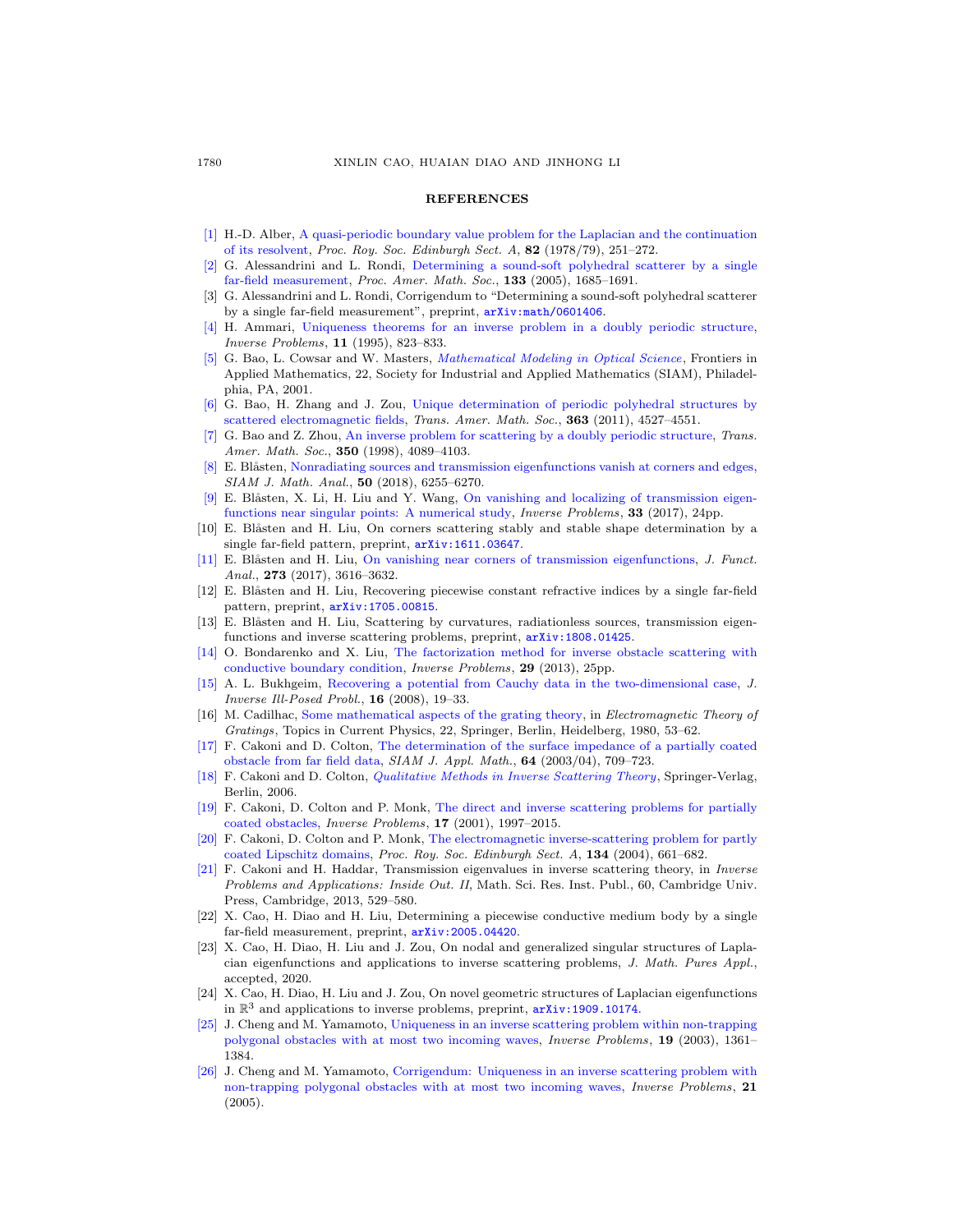- <span id="page-28-0"></span>[\[27\]](http://www.ams.org/mathscinet-getitem?mr=MR2986407&return=pdf) D. Colton and R. Kress, [Inverse Acoustic and Electromagnetic Scattering Theory](http://dx.doi.org/10.1007/978-1-4614-4942-3), Applied Mathematical Sciences, 93, Springer, New York, 2013.
- <span id="page-28-3"></span>[\[28\]](http://www.ams.org/mathscinet-getitem?mr=MR3873017&return=pdf) D. Colton and R. Kress, [Looking back on inverse scattering theory,](http://dx.doi.org/10.1137/17M1144763) SIAM Rev., 60 (2018), 779–807.
- <span id="page-28-4"></span>[\[29\]](http://www.ams.org/mathscinet-getitem?mr=MR729385&return=pdf) D. Colton and B. D. Sleeman, [Uniqueness theorems for the inverse problem of acoustic scat](http://dx.doi.org/10.1093/imamat/31.3.253)[tering,](http://dx.doi.org/10.1093/imamat/31.3.253) IMA J. Appl. Math., 31 (1983), 253–259.
- <span id="page-28-12"></span>[30] H. Diao, X. Cao and H. Liu, On the geometric structures of transmission eigenfunctions with a conductive boundary condition and applications, preprint, [arXiv:1811.01663](http://arxiv.org/pdf/1811.01663).
- <span id="page-28-21"></span>[\[31\]](http://www.ams.org/mathscinet-getitem?mr=MR2001731&return=pdf) J. Elschner, G. Schmidt and M. Yamamoto, [Global uniqueness in determining rectangular](http://dx.doi.org/10.1515/156939403769237024) [periodic structures by scattering data with a single wave number,](http://dx.doi.org/10.1515/156939403769237024) J. Inverse Ill-Posed Probl., 11 (2003), 235–244.
- <span id="page-28-22"></span>[\[32\]](http://www.ams.org/mathscinet-getitem?mr=MR1984889&return=pdf) J. Elschner, G. Schmidt and M. Yamamoto, [An inverse problem in periodic diffractive optics:](http://dx.doi.org/10.1088/0266-5611/19/3/318) [Global uniqueness with a single wavenumber,](http://dx.doi.org/10.1088/0266-5611/19/3/318) *Inverse Problems*, **19** (2003), 779–787.
- <span id="page-28-18"></span>[\[33\]](http://www.ams.org/mathscinet-getitem?mr=MR2194199&return=pdf) J. Elschner and M. Yamamoto, [Uniqueness in determining polygonal sound-hard obstacles](http://dx.doi.org/10.1088/0266-5611/22/1/019) [with a single incoming wave,](http://dx.doi.org/10.1088/0266-5611/22/1/019) *Inverse Problems*, **22** (2006), 355–364.
- <span id="page-28-19"></span>[\[34\]](http://www.ams.org/mathscinet-getitem?mr=MR1445923&return=pdf) F. Hettlich and A. Kirsch, [Schiffer's theorem in inverse scattering for periodic structures,](http://dx.doi.org/10.1088/0266-5611/13/2/010) Inverse Problems, 13 (1997), 351–361.
- <span id="page-28-11"></span>[\[35\]](http://www.ams.org/mathscinet-getitem?mr=MR3439763&return=pdf) G. Hu, M. Salo, and E. V. Vesalainen, [Shape identification in inverse medium scattering](http://dx.doi.org/10.1137/15M1032958) [problems with a single far-field pattern,](http://dx.doi.org/10.1137/15M1032958) SIAM J. Math. Anal., 48 (2016), 152-165.
- <span id="page-28-26"></span>[\[36\]](http://www.ams.org/mathscinet-getitem?mr=MR1796996&return=pdf) I. V. Kamotskii and S. A. Nazarov, [An augmented scattering matrix and exponentially de](http://dx.doi.org/10.1023/A:1016377707919)[caying solutions of an elliptic problem in a cylindrical domain,](http://dx.doi.org/10.1023/A:1016377707919) J. Math. Sci. (New York), 111 (2002), 3657–3666.
- <span id="page-28-13"></span>[\[37\]](http://www.ams.org/mathscinet-getitem?mr=MR983987&return=pdf) A. Kirsch, [The denseness of the far field patterns for the transmission problem,](http://dx.doi.org/10.1093/imamat/37.3.213) IMA J. Appl. Math., **37** (1986), 213-225.
- <span id="page-28-25"></span>[\[38\]](http://www.ams.org/mathscinet-getitem?mr=MR1253778&return=pdf) A. Kirsch, [Diffraction by periodic structures,](http://dx.doi.org/10.1007/3-540-57195-7_11) in Inverse Problems in Mathematical Physics, Lecture Notes in Phys., 422 , Springer, Berlin, 1993, 87–102.
- <span id="page-28-20"></span>[\[39\]](http://www.ams.org/mathscinet-getitem?mr=MR1259442&return=pdf) A. Kirsch, [Uniqueness theorems in inverse scattering theory for periodic structures,](http://dx.doi.org/10.1088/0266-5611/10/1/011) Inverse Problems, 10 (1994), 145–152.
- <span id="page-28-7"></span>[\[40\]](http://www.ams.org/mathscinet-getitem?mr=MR1214288&return=pdf) A. Kirsch and R. Kress, [Uniqueness in inverse obstacle scattering,](http://dx.doi.org/10.1088/0266-5611/9/2/009) Inverse Problems, 9 (1993), 285–299.
- <span id="page-28-2"></span>[\[41\]](http://www.ams.org/mathscinet-getitem?mr=MR0217440&return=pdf) P. D. Lax and R. S. Phillips, Scattering Theory, Pure and Applied Mathematics, 26, Academic Press, New York-London, 1967.
- <span id="page-28-5"></span>[\[42\]](http://www.ams.org/mathscinet-getitem?mr=MR1463593&return=pdf) C. Liu, [Inverse obstacle problem: Local uniqueness for rougher obstacles and the identification](http://dx.doi.org/10.1088/0266-5611/13/4/011) [of a ball,](http://dx.doi.org/10.1088/0266-5611/13/4/011) Inverse Problems, 13 (1997), 1063–1069.
- <span id="page-28-17"></span>[43] C. Liu and A. Nachman, A scattering theory analogue of a theorem of Polya and an inverse obstacle problem, in progress.
- <span id="page-28-14"></span>[\[44\]](http://www.ams.org/mathscinet-getitem?mr=MR3582207&return=pdf) H. Liu, M. Petrini, L. Rondi and J. Xiao, [Stable determination of sound-hard polyhedral](http://dx.doi.org/10.1016/j.jde.2016.10.021) [scatterers by a minimal number of scattering measurements,](http://dx.doi.org/10.1016/j.jde.2016.10.021) J. Differential Equations, 262 (2017), 1631–1670.
- <span id="page-28-15"></span>[\[45\]](http://www.ams.org/mathscinet-getitem?mr=MR3994098&return=pdf) H. Liu, L. Rondi and J. Xiao, Mosco convergence for  $H(curl)$  spaces, higher integrability [for Maxwell's equations, and stability in direct and inverse EM scattering problems,](http://dx.doi.org/10.4171/JEMS/895) J. Eur. Math. Soc. (JEMS), 21 (2019), 2945–2993.
- <span id="page-28-6"></span>[\[46\]](http://www.ams.org/mathscinet-getitem?mr=MR2216412&return=pdf) H. Liu and J. Zou, [Uniqueness in an inverse acoustic obstacle scattering problem for both](http://dx.doi.org/10.1088/0266-5611/22/2/008) [sound-hard and sound-soft polyhedral scatterers,](http://dx.doi.org/10.1088/0266-5611/22/2/008) Inverse Problems, 22 (2006), 515–524.
- <span id="page-28-16"></span>[\[47\]](http://www.ams.org/mathscinet-getitem?mr=MR2302975&return=pdf) H. Liu and J. Zou, [On unique determination of partially coated polyhedral scatterers with](http://dx.doi.org/10.1088/0266-5611/23/1/016) [far field measurements,](http://dx.doi.org/10.1088/0266-5611/23/1/016) Inverse Problems, 23 (2007), 297–308.
- <span id="page-28-1"></span>[\[48\]](http://www.ams.org/mathscinet-getitem?mr=MR1742312&return=pdf) W. McLean, Strongly Elliptic Systems and Boundary Integral Equation, Cambridge University Press, Cambridge, 2000.
- <span id="page-28-23"></span>[\[49\]](http://www.ams.org/mathscinet-getitem?mr=MR250562&return=pdf) R. F. Millar, [On the Rayleigh assumption in scattering by a periodic surface,](http://dx.doi.org/10.1017/S0305004100003613) Proc. Cambridge Philos. Soc., **65** (1969), 773-791.
- <span id="page-28-24"></span>[\[50\]](http://www.ams.org/mathscinet-getitem?mr=MR275761&return=pdf) R. F. Millar, [On the Rayleigh assumption in scattering by a periodic surface. II,](http://dx.doi.org/10.1017/S0305004100046570) Proc. Cambridge Philos. Soc., 69 (1971), 217–225.
- <span id="page-28-8"></span>[\[51\]](http://www.ams.org/mathscinet-getitem?mr=MR970610&return=pdf) A. I. Nachman, [Reconstructions from boundary measurements,](http://dx.doi.org/10.2307/1971435) Ann. of Math., 128 (1988), 531–576.
- <span id="page-28-9"></span>[\[52\]](http://www.ams.org/mathscinet-getitem?mr=MR976992&return=pdf) R. G. Novikov, [Multidimensional inverse spectral problems for the equation](http://dx.doi.org/10.1007/BF01077418)  $-\Delta \psi + (v(x) - \psi(x)))$  $Eu(x))\psi = 0$ , Func. Anal. Appl., 22 (1988), 263-272.
- <span id="page-28-10"></span>[\[53\]](http://www.ams.org/mathscinet-getitem?mr=MR965652&return=pdf) A. G. Ramm, [Recovery of the potential from fixed-energy scattering data,](http://dx.doi.org/10.1088/0266-5611/4/3/020) Inverse Problems, 4 (1988), 877–886.